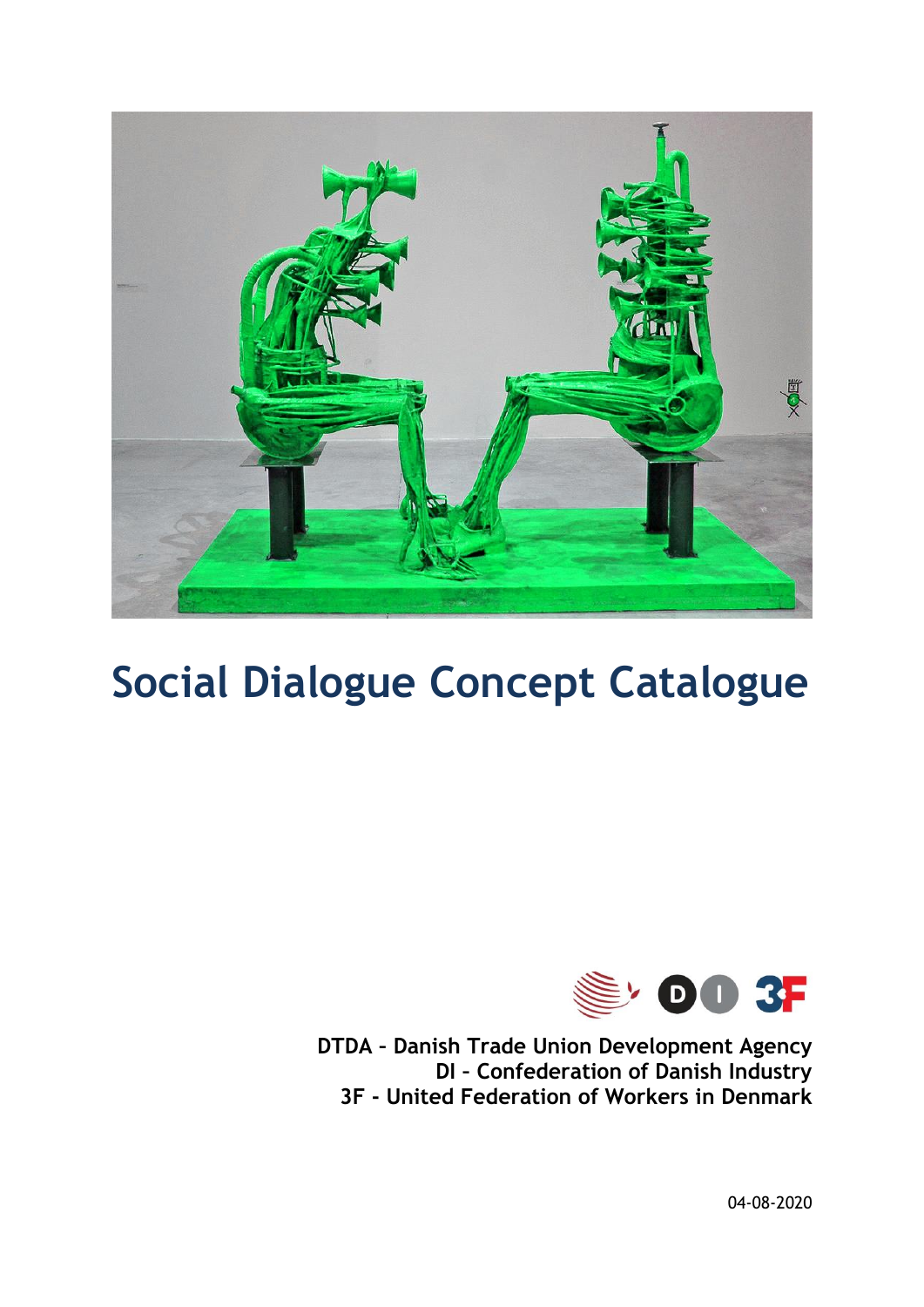# <span id="page-1-0"></span>**Introduction**

The Labour Market Consortium consisting of leading Danish social partners, Danish Trade Union Development Agency (DTDA), United Federation of Workers in Denmark (3F) and, Confederation of Danish Industry (DI) was formed as a platform for entering into a Strategic Partnership Agreement (SPA) with the Danish Ministry of Foreign Affairs for a four-year period (2018-2021). The overall aim of the consortium is to support the development of well-functioning labour markets and a conducive business environment which contribute to inclusive growth with due respect of human rights.

Each member of the consortium is building on a tradition for social dialogue as a means for economic and social progress at enterprise and sector levels in order to progress in society and in the achievement of the UN 2030 Agenda for Sustainable Development, the Sustainable Development Goals (SDGs). At the same time, each of the three members has extensive experience in working individually or jointly with social partners in the developing world.

A sustainable development of the labour market and adequate generation of decent jobs depends on the capacity to deliver relevant inputs from all three sides of the labour market. The consortium represents two of the three sides, employers and trade unions, and through the partnership with the Danish government and through partnerships with the social partners in programme countries, members of the consortium promotes an understanding of the roles of duty-bearers as well as rights holders according to the consortium's human rights bases approach.

Each consortium member bases their efforts on partnerships with organisations and supports the development of their capacity based on the local context and the partnerorganisations own strategies. Only if the local partners have an interest and equal organizational maturity, it might be relevant for partners to simultaneously accept joint and identical activity types. Nevertheless, as the consortium partners build on the same orientation towards strengthening social dialogue, it is often possible to involve employers in 3F or DTDA supported activities and unions in DI supported activities with partners.

The consortium members bring in experience and well-tested methods for bi- and tripartite dialogue and negotiation between social partners. These are important mechanisms for securing voice, representation, and participation in decision making in the labour market as well as in economic and social policy formation in society at large. To balance interests and secure influence, active use of social dialogue tools becomes a means for checks and balances, ensures ownership of decisions and thereby contributes to democratic development, good governance, and social stability.

This catalogue outlines several concepts or intervention areas where the consortium, jointly or each working with their respective partners, are building on the basic understanding of the role of bi- and tripartite social dialogue in pursuing economic and social development. Each of these concepts are briefly outlined in the catalogue and supported by a set of introductory modules, tools and materials annexed to the catalogue.

In reading the catalogue it should be noted, that it is reflecting that members of the consortium operates with different approaches based on different experiences and traditions, but with a still wider area of coordinated efforts giving the members a shared learning platform linked to the consortium's theories of change. As such, this is a living document in process of adjustment to the reality of the consortium and the practical experiences gained by the consortium and our partners.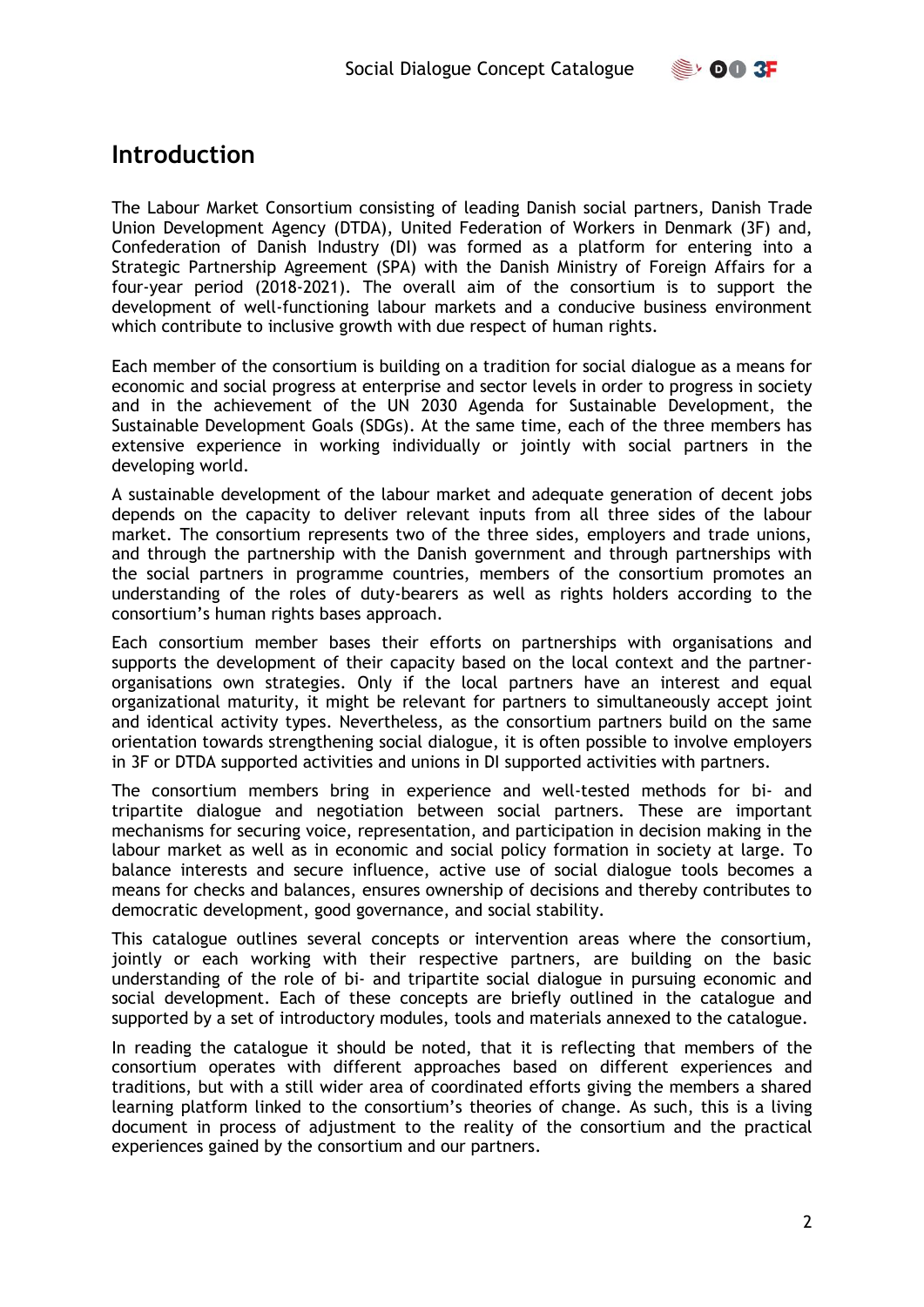

This catalogue further puts emphasis on the social dialogue aspect of the work, while both the consortium and our partners have other areas of support and interventions, which is not included here.

|                  | Abbreviations used in the catalogue:                  |
|------------------|-------------------------------------------------------|
| <b>ADR</b>       | Alternative Disputes Resolution                       |
| CSR.             | Corporate Social Responsibility                       |
| ILO <sub>.</sub> | International Labour Organisation                     |
| <b>OECD</b>      | Organisation for Economic Development and Cooperation |
| <b>OHS</b>       | Occupational Health and Safety                        |
| <b>RPL</b>       | Recognition of Prior Learning                         |
| SDG.             | Sustainable Development Goals                         |
| <b>TVET</b>      | Technical and Vocational Education and Training       |
| UN.              | <b>United Nations</b>                                 |
| <b>DTDA</b>      | Danish Trade Union Development Agency                 |
| <b>DI</b>        | Confederation of Danish Industry                      |
| 3F               | United Federation of Danish Workers                   |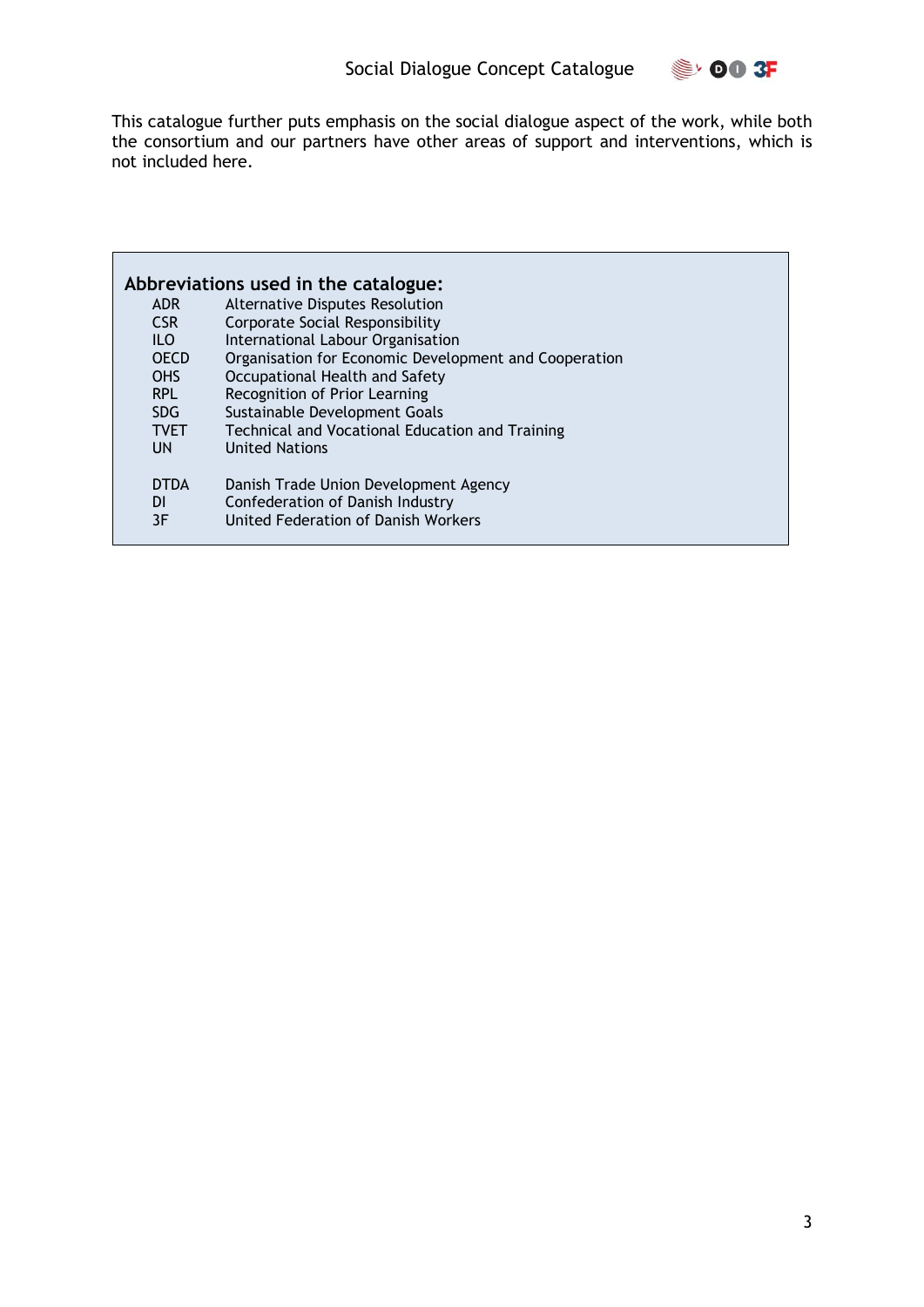

# <span id="page-3-0"></span>**Indhold**

| Concept 1: Social dialogue & collective bargaining at enterprise and sector level  15 |
|---------------------------------------------------------------------------------------|
| Concept 2: Improved bi-partite disputes resolution systems  19                        |
|                                                                                       |
|                                                                                       |
|                                                                                       |
| Concept 6: Occupational health and safety and social dialogue30                       |
| Concept 7: Technical and vocational education and training (TVET) 33                  |
| Concept 8: Corporate Social Responsibility and Social Dialogue35                      |
|                                                                                       |
|                                                                                       |
|                                                                                       |
|                                                                                       |
|                                                                                       |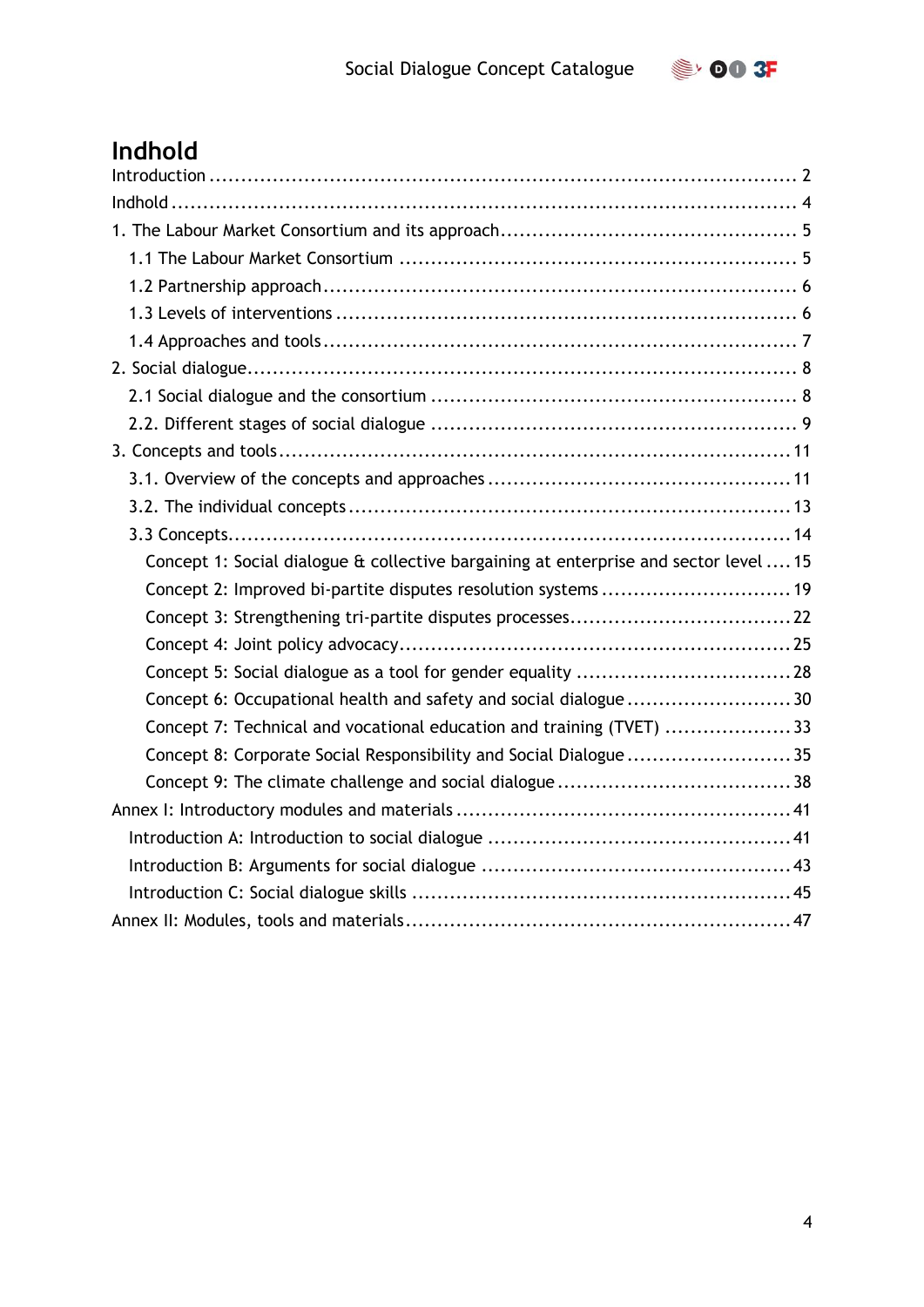

# <span id="page-4-0"></span>**1. The Labour Market Consortium and its approach**

#### <span id="page-4-1"></span>**1.1 The Labour Market Consortium**

The overall backdrop for the Labour Market Consortium is the UN 2030 Agenda for Sustainable Development, the Sustainable Development Goals (SDGs), especially the fulfilment of goal no 8: *"Promote sustained, inclusive and sustainable economic growth, full and productive employment and decent work for all"* and encompassing goal no 5:*"Achieve gender equality and empower all women and girls".* The consortium is committed to providing focused support to the overall strategic points of the Danish Strategy for Development Cooperation and Humanitarian Action (2017), particularly its third point: Inclusive, sustainable growth and development.

The consortium contribution is divided into four main thematic objectives:

- 1. Labour market organisations are capable of securing labour rights and decent jobs
- 2. Well-functioning bi- and tri-partite social dialogue
- 3. Framework conditions support private sector development and inclusive growth
- 4. Competitive companies operate sustainably and responsibly.

The consortium is operating in a wide range of countries in Asia, Africa, Latin America, Middle East and Eastern- and Central Europe.

Where two or three of the consortium members are present, coordination of interventions is taking place to maximize synergy effects, and when possible and relevant the consortium members implement joint intervention and activities together with their partners. In countries, where the consortium members work individually, the interventions will be informed by shared context analysis and reinforced by extension of networks and sharing of lessons learned by other consortium members operating in the same region and/or within the same thematic objective. The work of the consortium is a continued learning process and the work will develop as the consortium members get practical experience with joint and coordinated interventions.

Countries where two or three consortium members are working with partners within the Strategic Partnership Agreement (SPA) with the Danish Ministry of Foreign Affairs:

- Africa: South Africa, Kenya, Uganda, Tanzania, Rwanda, Burundi
- Asia: Bangladesh, Myanmar, Philippines
- Latin America: Bolivia, Colombia
- Middle East: Jordan

Countries where one consortium member is working with partners with SPA funding:

- Africa:, Ethiopia, Malawi, , Zimbabwe and, Zambia
- Asia: India, Nepal, Pakistan
- Latin America:, Honduras
- Middle East and Turkey: Lebanon and Turkey
- Europe: Ukraine

The consortium members thus cooperate on specific coordinated or joint interventions, at the same time as the different complementary approaches of the consortium members remain. 3F primarily works with workers at sector level as well as in specific company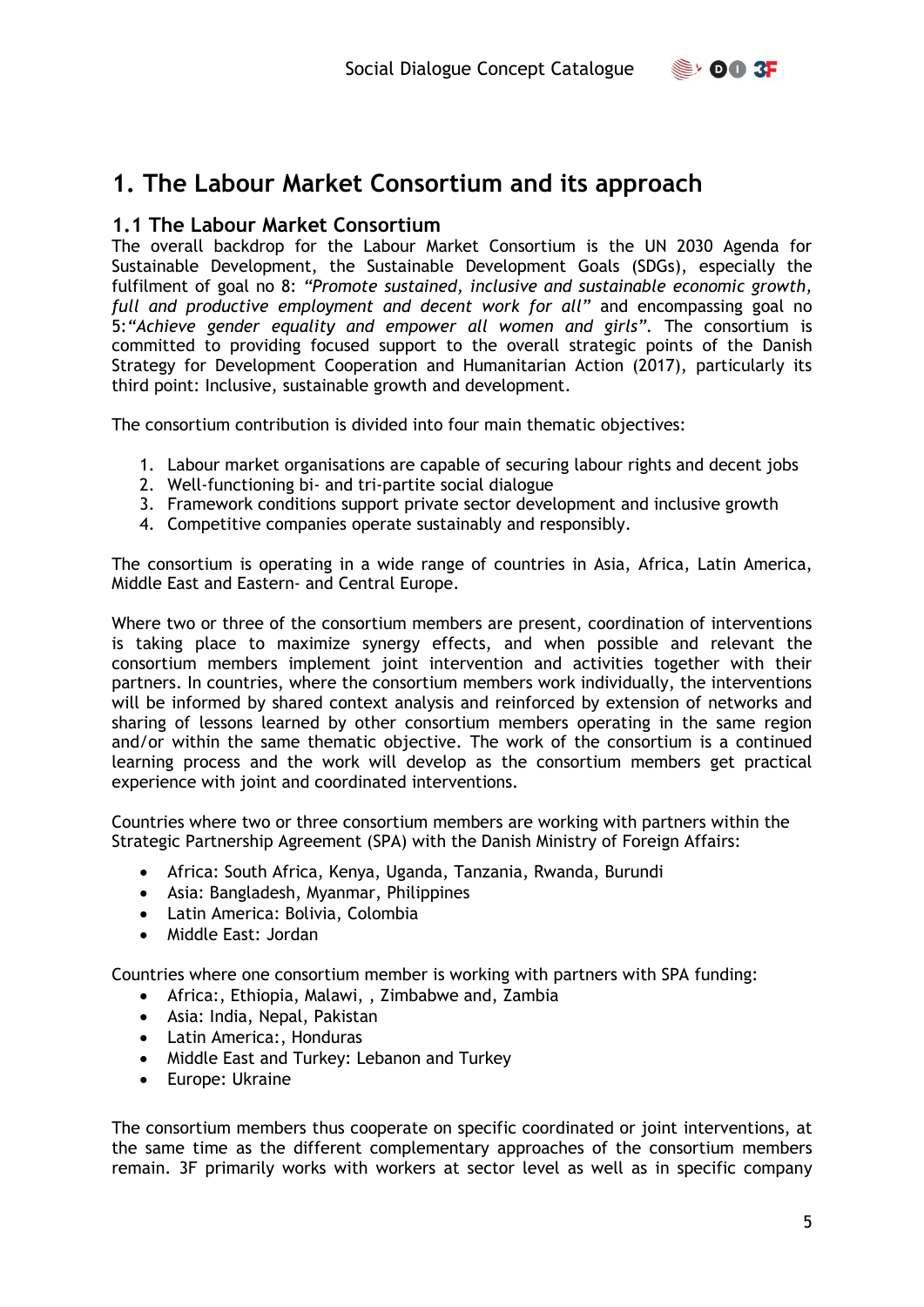

value chains, the DTDA works with trade unions at sector and national level and focus on labour market framework conditions including the public sector and the informal economy. This is complementary as interventions and advisory assistance is targeting different levels and groups of beneficiaries, leading to a more comprehensive approach to achieving decent work. DI primarily focuses on improving business environment, responsible and sustainable business conduct, national social dialogue and works with the employers' side at sector level. Thus, DIs focus complements both 3F and DTDA approaches to labour market frameworks.

Intervention and activities are thus implemented in respect of the different interests represented by the consortium members, as well as their partners across the globe. Even if there are indeed clear differences between the interests pursued by the consortium's partners, there is also an understanding of the need to achieve sustainable economic growth and decent work – including promoting social dialogue and dialogue based industrial relations in order to progress in society and in the achievement of the UN SDGs.

#### <span id="page-5-0"></span>**1.2 Partnership approach**

The labour market consortium is using a participatory approach and methodology in the cooperation with its partners. The local partner organisations' knowledge and competencies are combined with the experience and knowledge of the consortium member, which is key to the success of any programme collaboration. A key element is to secure that support and interventions are based on demand and/or aligned to the strategic plans, priorities, and activities of the partner organisation. Another important element is to secure that activities in the cooperation are considered complementary to the daily work of the involved staff and members in the partner organisation. Finally, an important tool is learning from good practices and practical experiences in different parts of the world, and not least from countries in the partner country region. This approach ensures ownership and sustainability.

This means that a first step in a partnership, be it on trade union or employers' side, is a dialogue where the strategic priorities of the partner are identified. Based on this, common ground can be established on how the Danish partners can give the best support according to the needs of local partners and the competences of the Danish organisation.

The aim is to enable the partner organisation to develop into a sustainable learning organisation capable of continuing its democratically decided course of development.

Such organisations will have the capacity to form a continuous robust social dialogue and have the capacity to deal with disputes and handle problems as will occur in the process.

This approach embraces the elements of advice, training, and assistance in establishing structures and opening dialogue, which is reflected in this catalogue.

#### <span id="page-5-1"></span>**1.3 Levels of interventions**

The Labour Market Consortium generally operates with three levels of intervention: a) direct cooperation with sister organisations independent of the other consortium partners, but where important experiences and lessons learned can be shared within the consortium; b) direct cooperation with sister organisations in coordination with the other members of the consortium and; c) joint interventions or activities between two or three members of the consortium and their partners.

As described above, all three levels take point of departure in the partners' strategic priorities and experiences.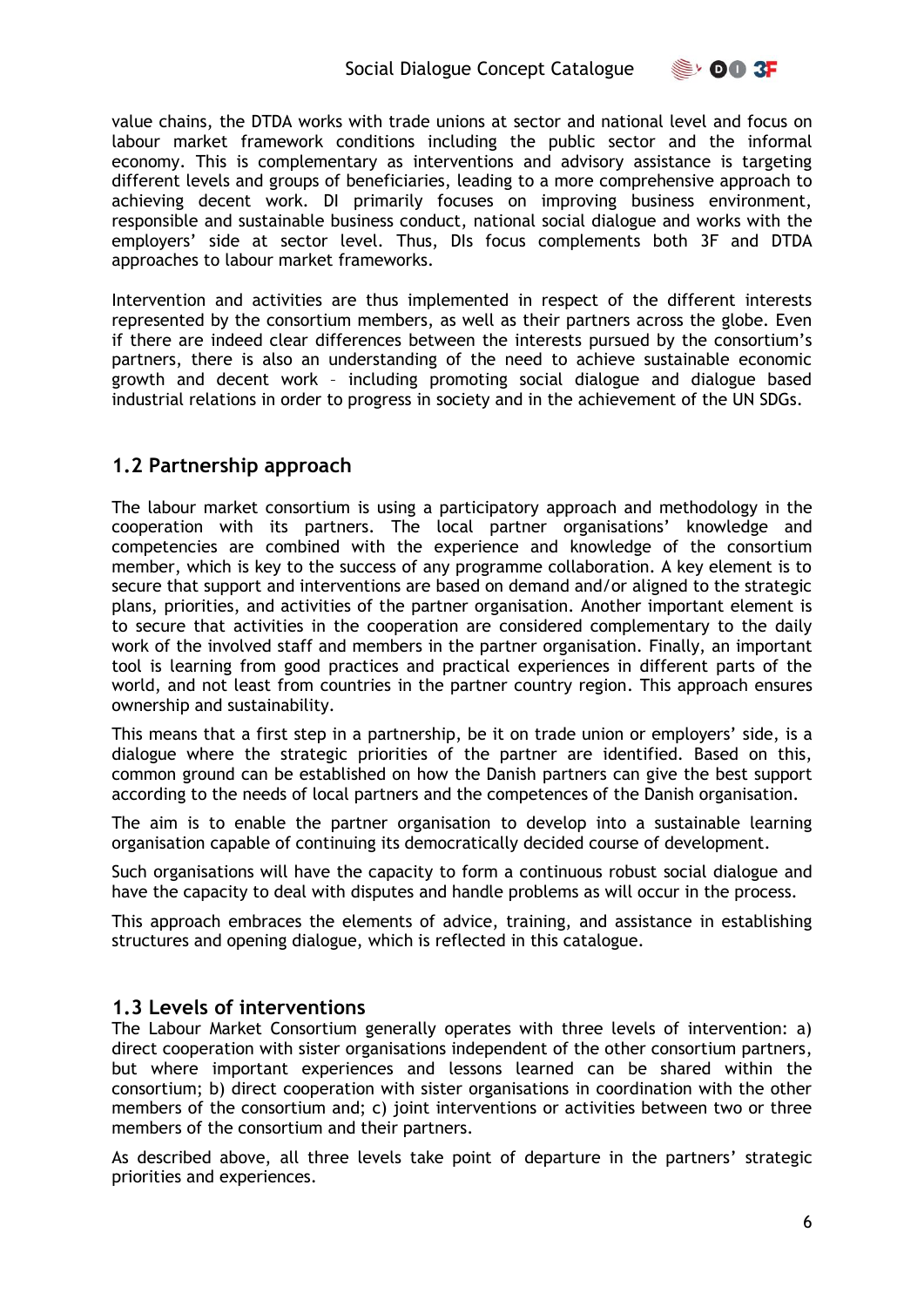$\geq$  00 3F

#### **Independent cooperation with sister organisations**

This level of partnership cooperation can either take the form of single activities or projects, or it can be a more comprehensive cooperation focusing on general development of the partner organisation.

It is key to this level of cooperation that the two organisations – the consortium member and its partner – gain mutual trust and share experiences and knowledge.

#### **Coordinated activities**

In some situations, two or three consortium members are working at the same time with their partners in the same country. The cooperation and activities may not be equally developed for all partners, and they may not even be completely overlapping time wise, but the consortium ensures coordination and offers the possibility to conduct joint activities or to share experiences between the partners.

#### **Completely joint approach**

In some cases, the consortium members (two or three) and their partners conduct joint activities, normally evolving around one specific theme, e.g. social dialogue. This could be in situations where social dialogue is already present but needs to be developed in order to deliver its full potential. In this case, the process will be very specific and focused on social dialogue learning and understanding to develop capacity for bi- or tripartite social dialogue. Also, in this kind of scenario, the active facilitation of social dialogue will play an important role.

#### <span id="page-6-0"></span>**1.4 Approaches and tools**

The consortium members are using several approaches and instruments and based on practical experiences these instruments are continuously developed. The following list describes some of the approaches and instruments used by the consortium members when working with social dialogue. It is important to add that not all consortium members are necessarily using the same approaches and instruments.

#### **Capacity building:**

Depending on the maturity of social dialogue in the specific country, capacity building is an essential element in the development of social dialogue. The purposes of capacity building directed at both the trade union and the employer sides are several: ensuring organisational strength, ensuring qualified officials, ensuring strength to communicate and make members/companies follow agreements and decisions, and enable the organisation to be an able and credible partner in social dialogue.

Capacity building itself contains elements such as building strength through organizing; organizational and thematic training of staff or assistance to establishing own training systems on issues like OHS, bargaining, organizational finances, including consultancy on strategic planning.

The consortium's capacity building activities will typically take place bilaterally (trade union to trade union and employer to employer).

In terms of concrete capacity building, financial and technical support is required for training of principal representatives of employers' organisations, trade union and shop stewards for building knowledge and skills such as:

- Communication and dialogue skills
- Negotiation techniques and collective bargaining (collective agreements, agreements, policies, and guidelines)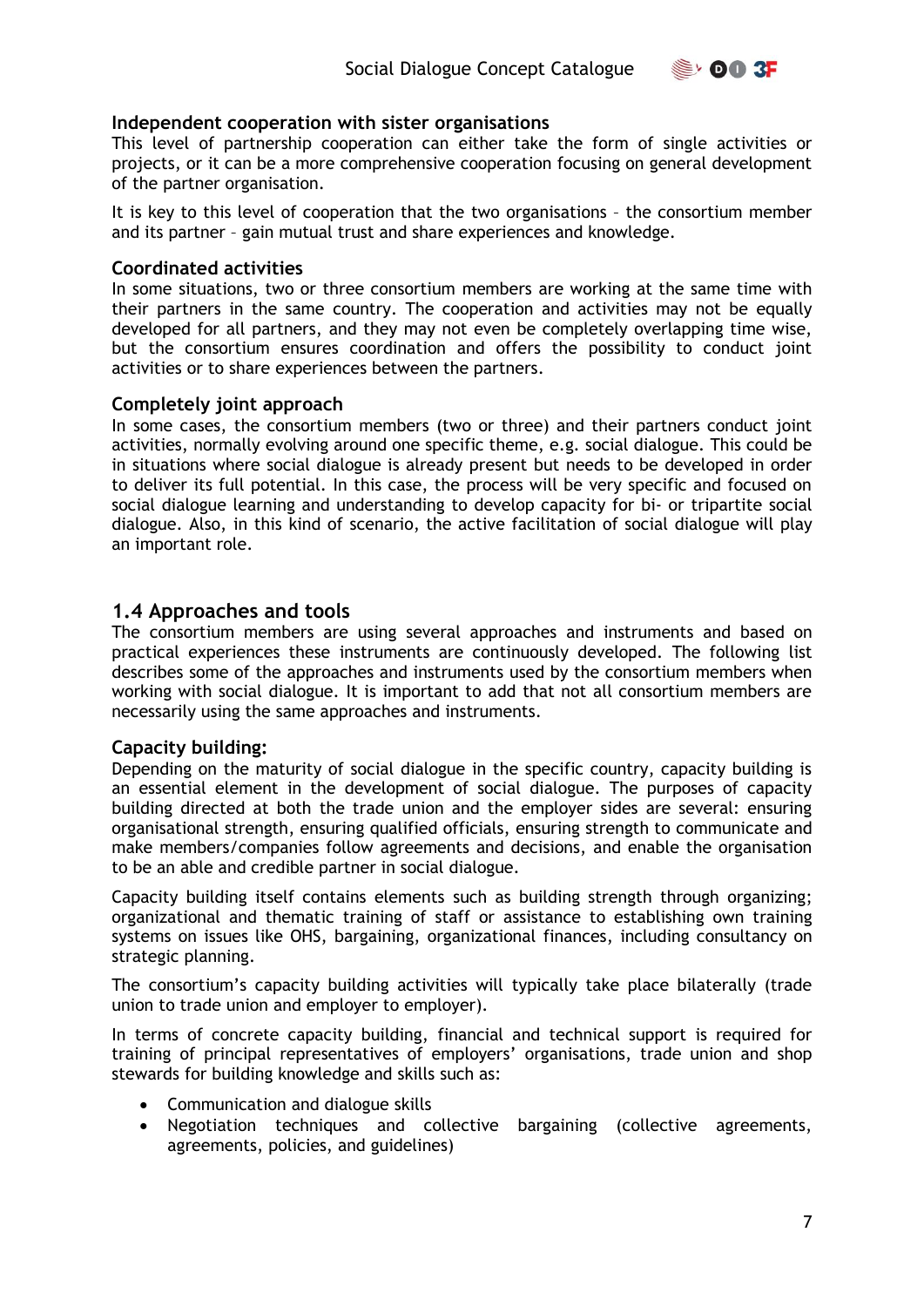

- Conflict resolution (recognition, labour law, and collective agreement compliance and breaches), dispute resolution at workplace level, mediation/arbitration, handling of cases in industrial courts
- Analytical skills, data collection, and research
- Lobby/advocacy, awareness raising, sensitization, and campaigning

#### **Awareness building:**

Raising awareness is a key element in the process of building up a robust social dialogue system. The benefits of bi- and tri-partite social dialogue and the possibilities for social dialogue to deliver results must be presented. In several cases, social dialogue modules can suitably be introduced in training and other activities concerning issues like OHS, TVET, Economics, and CSR.

It is important that both trade unions and employers' organisations acquire an understanding of the business case for social dialogue. Important arguments are the gains of productivity, improved recruitment and retention, reduced risk and stability for investments and brand reputation. But an important argument is also the usefulness of social dialogue as a common platform for the improvement of the business climate and solving concrete problems. Awareness building must happen based on the specific experiences and in support of the strategies of the partner organisations.

#### **Social dialogue training and skills development:**

Social dialogue carries its own particular skill set. Especially when it comes to areas like disputes handling and out of labour court processes to offer an alternative to slow legal systems, there is a scope for a relatively thorough exposure to the possibilities and pitfalls of such a process.

Mediation and arbitration techniques are key to many social dialogue processes. In case of mediation, this kind of training is relevant not only for the mediators themselves, but also for the social partners participating in the process.

#### **Consultancy:**

Consultancy is typically done as part of an overall process where it supplements other kinds of activities, like training of relevant persons. It is an important part of helping establish systems, like disputes handling, and for setting up rules and procedures for social dialogue, including collective bargaining. But it is also relevant in other areas, such as building shared platforms and initiating and developing social dialogue on a range of issues, including national social and economic policy, and disputes settlement. Finally, consultancy is an important tool to help partners establish organisational strategies and implement strategic planning.

# <span id="page-7-0"></span>**2. Social dialogue**

#### <span id="page-7-1"></span>**2.1 Social dialogue and the consortium**

ILO defines social dialogue as *"all types of negotiation, consultation or simply exchange of information between, or among, representatives of governments, employers and workers on issues of common interest relating to economic and social policy."* 

*"Social dialogue can be a tripartite process, wherein actors are government representatives and employers' and workers' organisations."* 

*"It can also consist of bipartite relations between trade unions and employers' organisations, in which the government is involved either directly or indirectly."* 

*"It is a most suitable tool for promoting better living and working conditions and greater social justice."*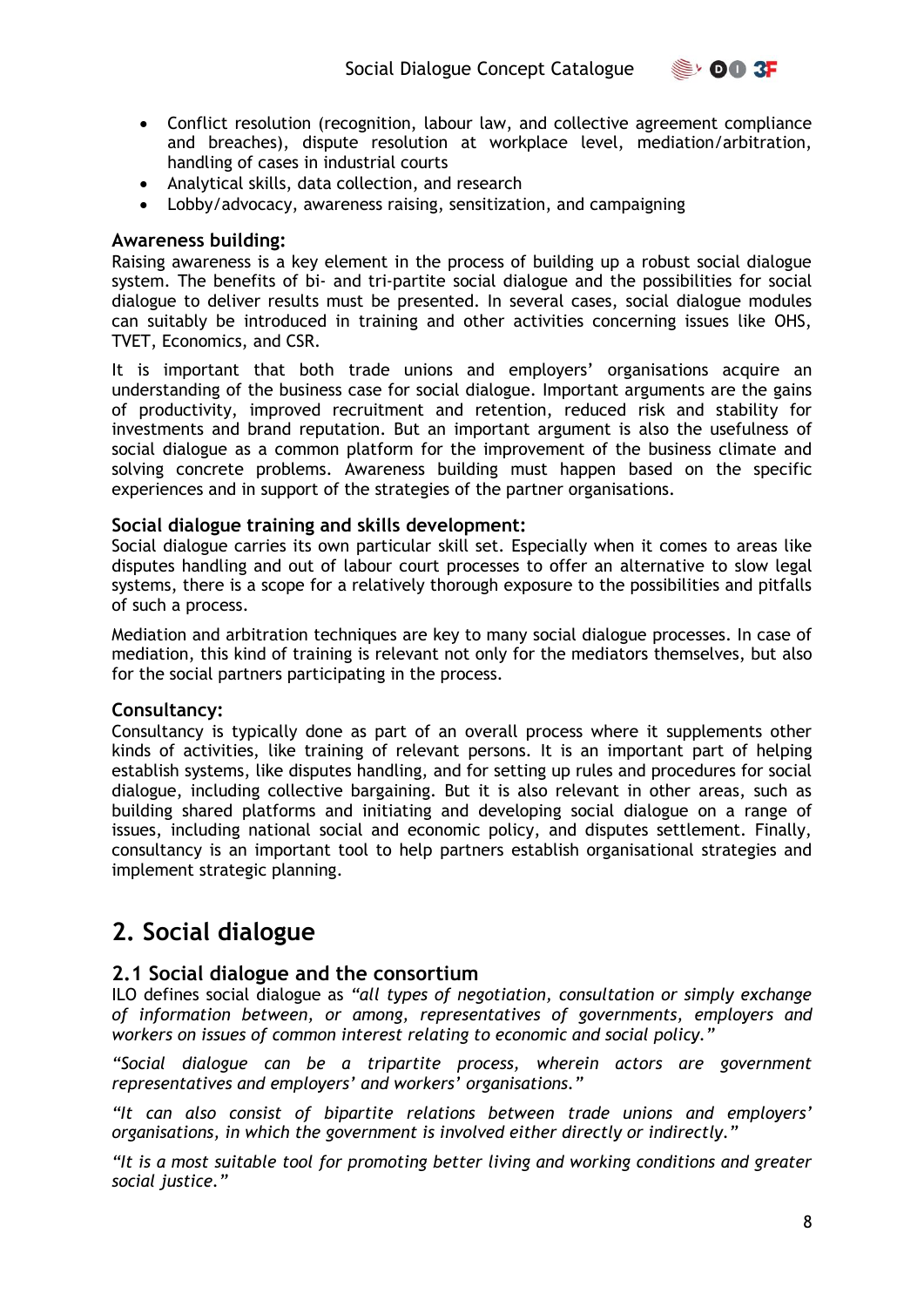$\geqslant$  00 3F

A successful and long-running dialogue requires some fundamentals to be in place:

First and foremost is the existence of independent workers' and employers' organizations with the technical capacity and access to relevant information to participate and create results through social dialogue, and the political strength to secure the fully implementation of the results of the dialogue.

It is also necessary that there is the political will and commitment within the organisations to build mutual trust and engage in the dialogue in good faith.

This presupposes the respect of fundamental rights of freedom of association and collective bargaining at all levels, both from the authorities and among the partners of the dialogue.

Finally, appropriate institutional support will enable a much closer and strengthened dialogue.

Social dialogue works best when different levels reinforce each other: Formally and informally at enterprise level, at sector as well as at national and regional levels. Synergy develops when shop stewards and supervisors have capacity to solve issues at local level, trade union representatives maintain dialogue with the company management, while the business association and the union federation or confederation meet in formalised bi- and tripartite social dialogue structures. Furthermore, strong social partners can influence the framework conditions for private sector development (business environment) and inclusive growth.

The consortium members bring in experience and well-tested methods for bi- and tripartite dialogue and negotiation between social partners. These are important mechanisms for securing voice, representation, and participation in decision making in the labour market as well as in economic and social policy formation in society at large. To balance interests and secure influence, active use of social dialogue becomes a means for checks and balances, ensures ownership of decisions and thereby contributes to democratic development, good governance and social stability.

The efforts are not aimed at exporting the specific "Danish Model", but to assist partners drawing on Danish and international experiences and getting inspiration and methods from it - elements they can use meaningfully within their own context and strategy. Such collaboration holds the potential of developing strong, independent, and legitimate change agents, capable of influencing conditions, decision making, and development from international and national policy levels to the very shop-floor level in private enterprises and in public sector workplaces.

#### <span id="page-8-0"></span>**2.2. Different stages of social dialogue**

Social dialogue in developing countries and growth economies cannot be advanced by a one-size-fits-all approach.

The methods and instruments included in this catalogue must be adapted to the situation in different countries, depending on e.g. existing social dialogue structures, political developments, and historical background of the different countries. Finally, the underlying principle of basing activities firmly on the strategies of the partners applies everywhere.

The instruments needed and the ways they are applied depend on the maturity of social dialogue and the historical situation in the specific country.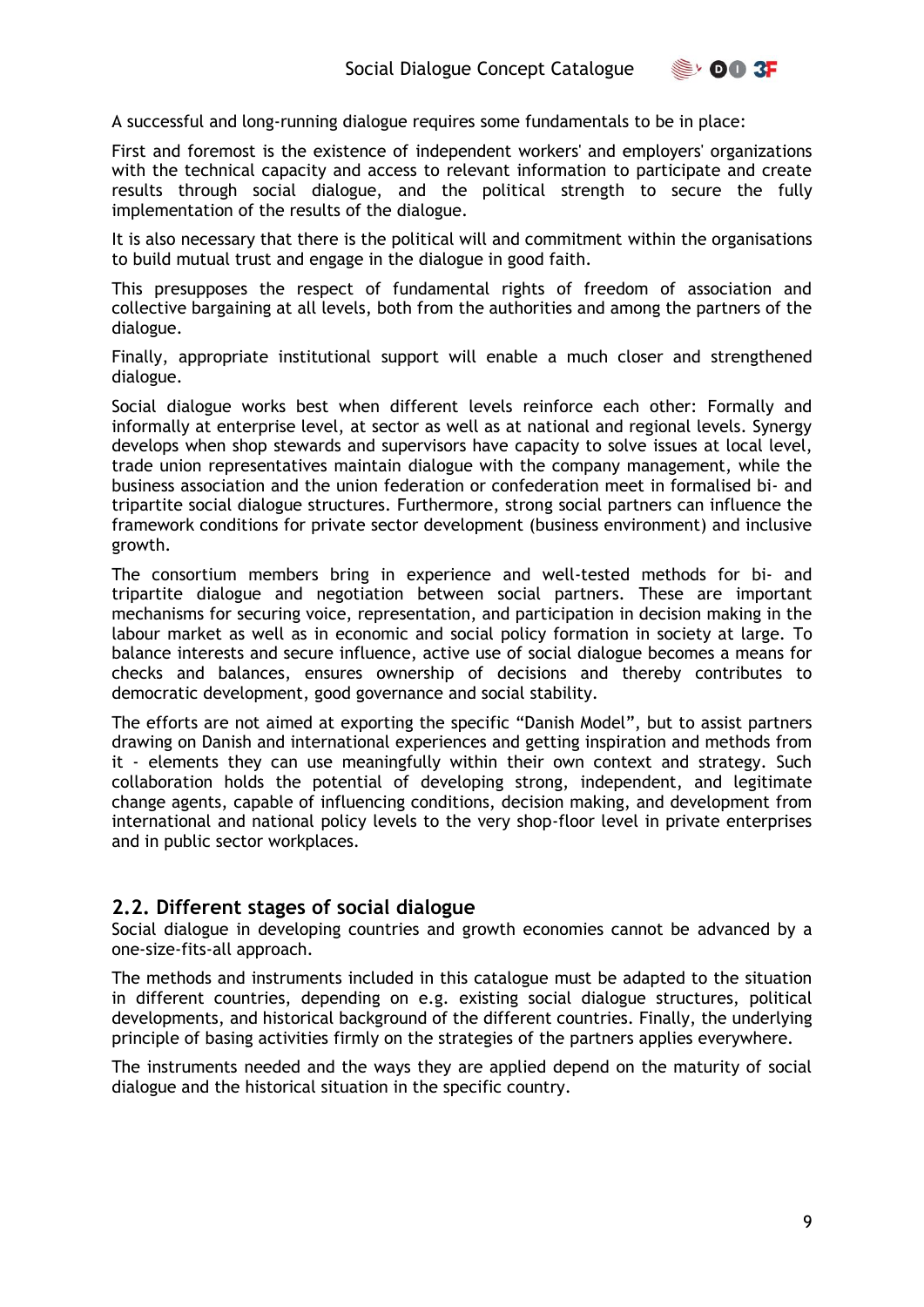



It is also clear that developments of labour market organizations and institutions are not always symmetrical with employers' organisations and trade unions developing in the same time and pace. Asymmetrical developments require asymmetrical interventions, so a variety of instruments may be relevant in one country without so in another. This underscores the necessity of coordinated but different activities from the consortium partners.

#### **Nascent dialogue:**

At this stage, employer organisations and trade unions have been established, but little contact exists between the organisations. The relationship between the organisations is often contentious, and the organisations offer little to the members in terms of services and structured advocacy.

Social dialogue may develop in individual enterprises, but that does not represent the general picture. Tripartite structures might exist but are not utilized effectively by the organisations and representatives may be individually appointed, without the democratic process, within the organisations they profess to represent.

#### **Informal social dialogue:**

At this stage, the organisations have become more representative and stronger in terms of capacity. They offer a limited range of services to their members and have some policy advocacy capacity.

The relations between the labour market parties are often contentious, but lines of communication have been opened between the parties. Some coordination may take place before meetings in tripartite structures, but generally there is little contact between the partners with no formal agreements between them.

Activities with this segment will still focus on capacity building, supplemented with initiatives bringing the partners together, information about the benefits of social dialogue, and provide training to organisations and their members. Specific issues such as CSR, OHS and TVET can form part of the discussion and be used to promote more generalised and systematic social dialogue.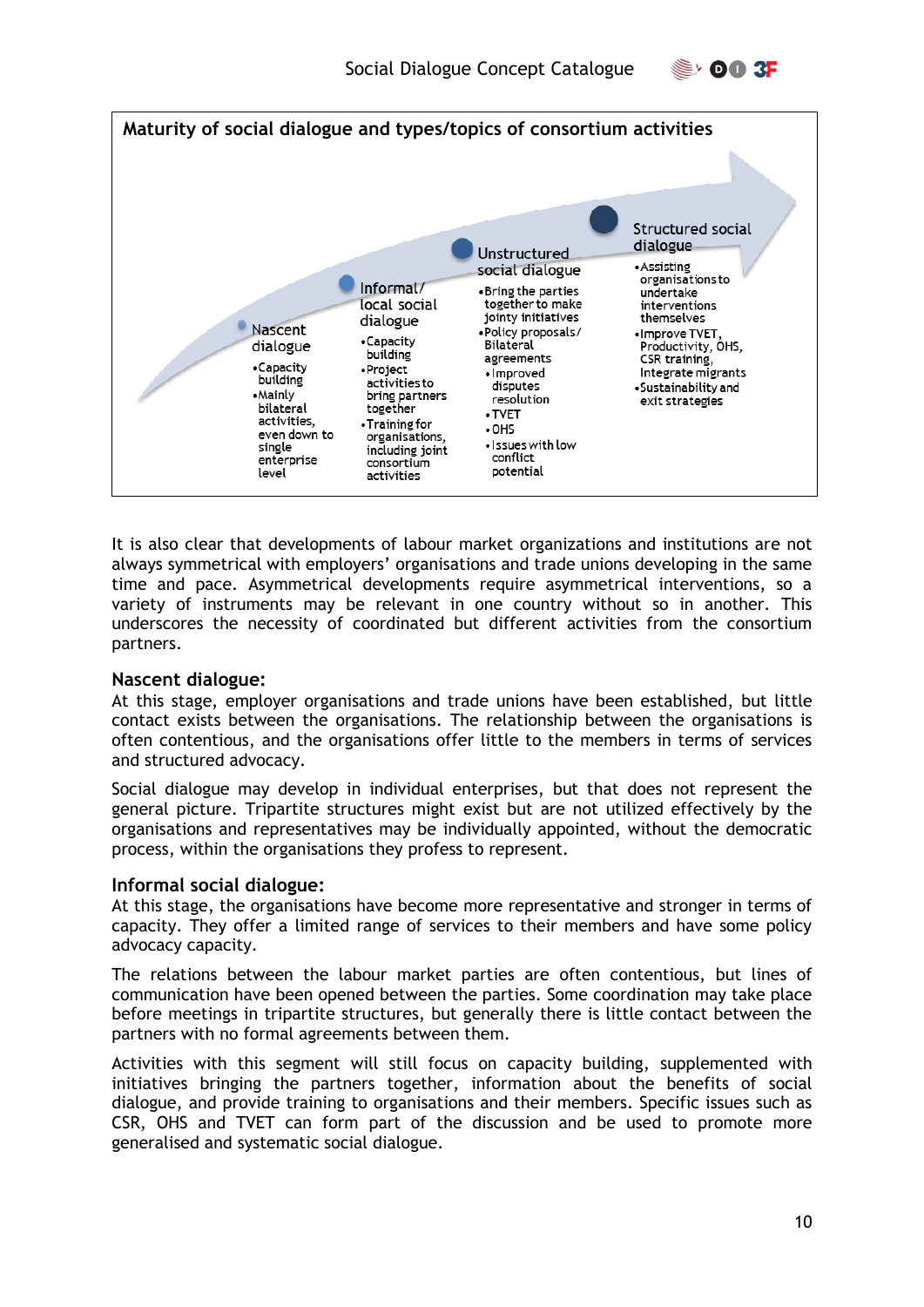

#### **Unstructured social dialogue:**

The organisations at this stage have capacity to support members on issues related to social dialogue such as collective bargaining agreements, dispute resolution and training in organisation at company level. Some collective bargaining agreements are made, mainly at company level. Tripartite institutions are normally established and coordination between the social partners at sector and national level is seen by both sides as relevant when possible.

The organisations are in dialogue on various policy issues, but the concept of coordinating policy proposals is still the exception. Social dialogue initiatives are centred on bringing the partners together to make joint agreements and services.

This may be based on policy proposals or more direct bipartite agreements e.g. improved dispute resolution. Interventions on TVET, OHS and other issues with low conflict potential will often be relevant here and joint information campaigns can draw on the CSR perspective.

#### **Structured social dialogue:**

At this stage, the organisations are highly representative, operate quite professionally, and numerous agreements exist between the organisations, possibly with both main agreements, sector specific and company level collective agreements.

With a view to securing sustainability, cooperation will be more focused on assisting the organisations to undertake activities themselves rather than support their building of internal capacity.

Direct interventions with companies to improve TVET, OHS, productivity, CSR training or interventions to integrate migrants are examples. Sustainability and exit strategies are inherent issues from the very beginning of the cooperation at this level of cooperation.

## <span id="page-10-0"></span>**3. Concepts and instruments**

#### <span id="page-10-1"></span>**3.1. Overview of the concepts and approaches**

The consortium has a wide experience from past and present programmes, from activities inside and outside the current collaboration. As part of these many activities, a large body of training and process materials has been developed. Likewise, the consortium has a rich insight into the realities and challenges of the consortium members' partners abroad, their strategies to meet the challenges and how effective the strategies have been.

The concepts and social dialogue tools presented in this section represent only selected parts of the development assistance of the consortium. The catalogue will be expanded to meet future needs and the lessons learned through its innovative practice.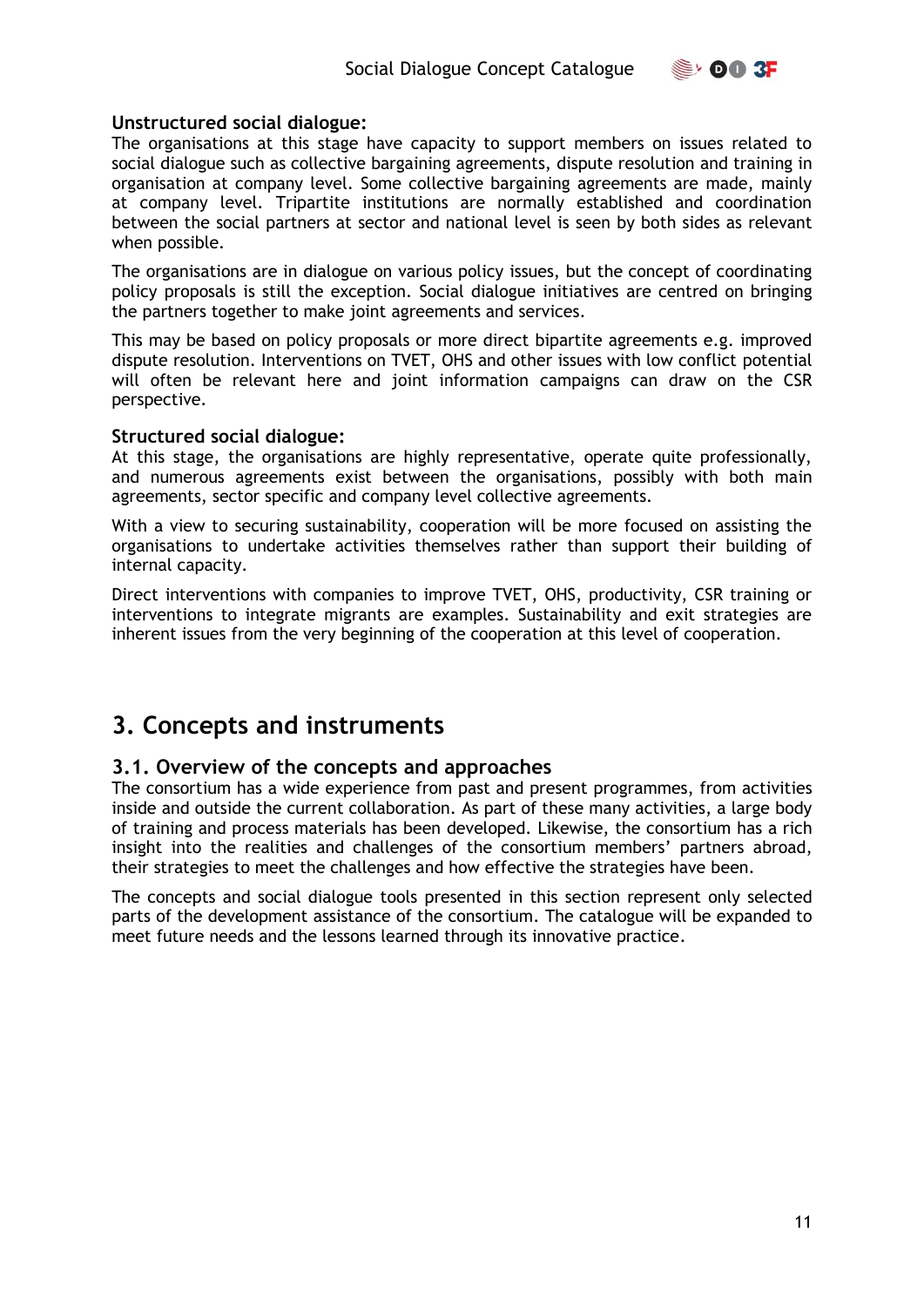



These are the main areas of partner support undertaken by the consortium. It illustrates that the development of social dialogue can be supported by efforts from different angles. Combined with some of the areas mentioned in the section above, is the basis for further development of the joint efforts of the labour market consortium.

#### **Target group for the concepts and instruments**

The target group for this catalogue comprise the consortium members including the shortand-long-term advisors, facilitators and consultants who are the ones to select the instruments and adapt them to the specific situation and the needs of the partners. A wider *indirect target group* comprise leaders, facilitators, and trainers of the partner organisations in the selected countries.

The areas of assistance target both local, sectoral, national and – in principle – also international levels of social dialogue. Most instruments and concepts have been developed in cooperation with partner organisations at national level but can easily be adapted and developed for other levels. Most instruments may be used at all levels.

The method is open for variations and improvisation. Generally, the concepts are intended to be used:

- By one of the consortium members alone
- By two consortium members in close coordination or jointly
- By all three consortium members in a concerted way or jointly
- By the partners of the different consortium members with assistance from the consortium members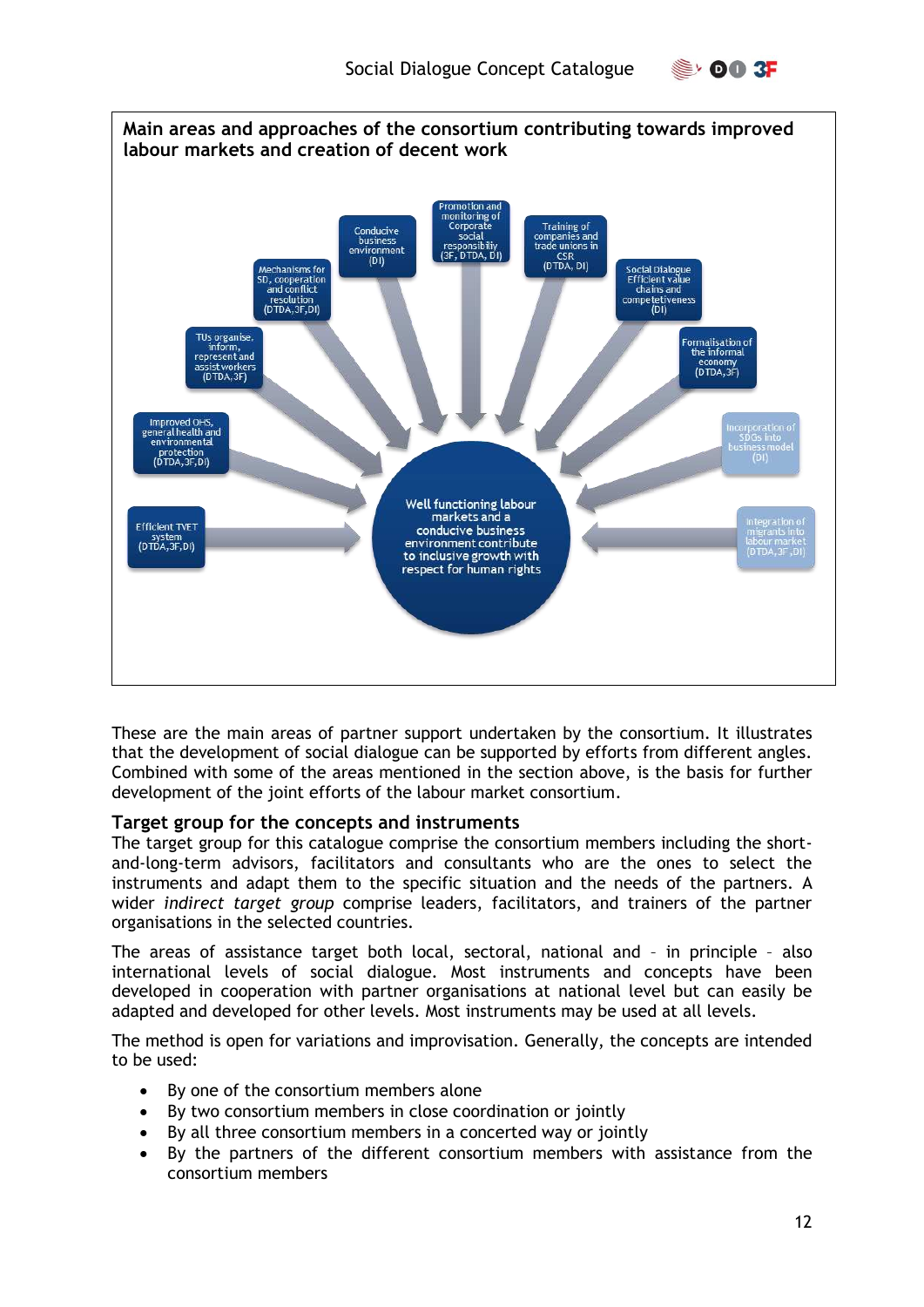

#### <span id="page-12-0"></span>**3.2. The individual concepts**

The concepts presented are based on practical experience of the consortium members in recent years and the modules will serve as tools to make social dialogue processes a vital part of other main themes and establish the necessary training to enable their partners to be qualified and active participants in social dialogue. They will also fit into some of the concepts described above.

The description included in this catalogue is essentially an overview of each concept. It includes a short description of the background, which maturity of social dialogue is it designed for and which preconditions are expected to be fulfilled. It then establishes objectives and examples of outputs and outcomes as well as the structure for the consortium and the target groups. This is followed by a description of the process and elements, expectations to the facilitators and finally an overview of the materials available.

The developed and tested materials will be shared in a joint database of the consortium, which can later be used for training of new advisors and for general inspiration. New and/or revised materials will be uploaded as these are developed and tested.

#### **Materials**

The materials annexed to this catalogue include various forms of presentations, exercises, role plays etc.; activity sheets describing various form of participant activity, including group discussions and roleplays; cases may be the basis for various group activities; background papers may be used for facilitators or for groups and individual participants.

The concept catalogue represents an innovative sharing of knowledge and experience within the consortium. PowerPoint presentations and other files may be used as inspiration for other forms of presentation and interaction with participants. Activity sheets and cases should always be adapted to the actual local circumstances and specific target group. The materials are first and foremost resources for inspiration.

#### **General requirements and approaches**

Generally, the following requirements must be considered in the planning stages of the consortium's activities:

- The facilitators/advisors/counsellors/consultants/experts must have experience from social dialogue, be familiar with the local context and take the opportunity to also train co-facilitators, consultants, or trainers of the local partners.
- The planning and organising of activities must be done in due time to ensure the target group a fair chance to free themselves from other obligations
- The venue must be adequate for the purpose and the partners should always be consulted about an adequate and sustainable level of the venue
- Time must be sufficient for the workshop/training/debate to achieve their objectives
- Economic support must be sufficient to have the relevant participants
- The number of participants as well as the learning methods must promote active participation and team building
- The programming will include feed-back sessions. It must ensure that learning-by-doing is prioritised and the time to meet after some intermediate time and discuss the experiences obtained and ensure they are systematized and transformed into experience-based learning.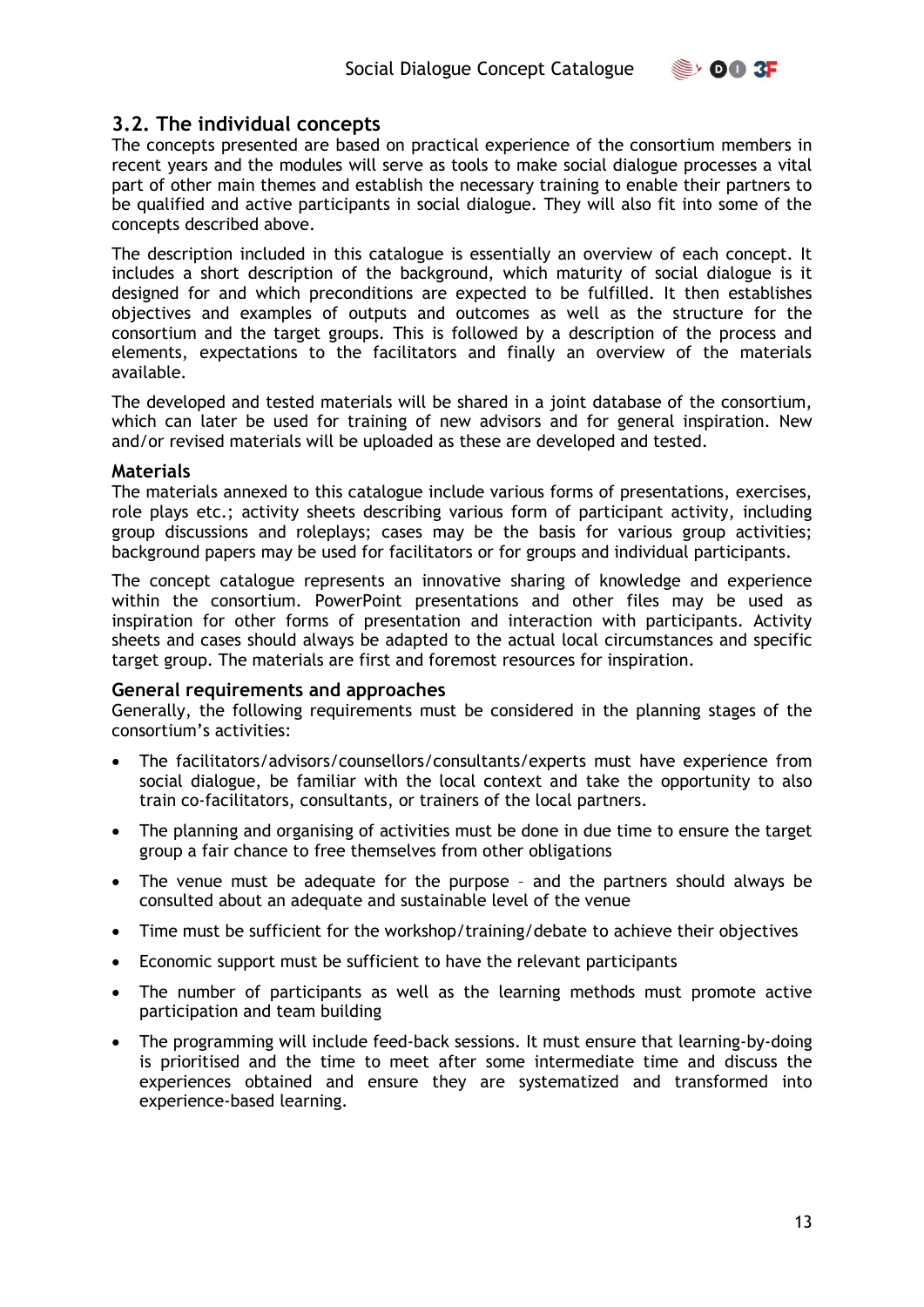## **OO 3F**

### <span id="page-13-0"></span>**3.3 Concepts**

The consortium has chosen to focus on the presentation of the following concepts, where experience and materials already exist:

- **1. Social dialogue and collective bargaining at company and sectoral level**
- **2. Improved bi-partite disputes resolution systems**
- **3. Strengthening tri-partite disputes processes**
- **4. Joint policy advocacy**
- **5. Social dialogue as a tool for gender equality**
- **6. OHS and social dialogue**
- **7. TVET and social dialogue**
- **8. Corporate Social Responsibility and social dialogue**
- **9. The climate challenge and social dialogue**

New concepts will be added as needed when they are developed.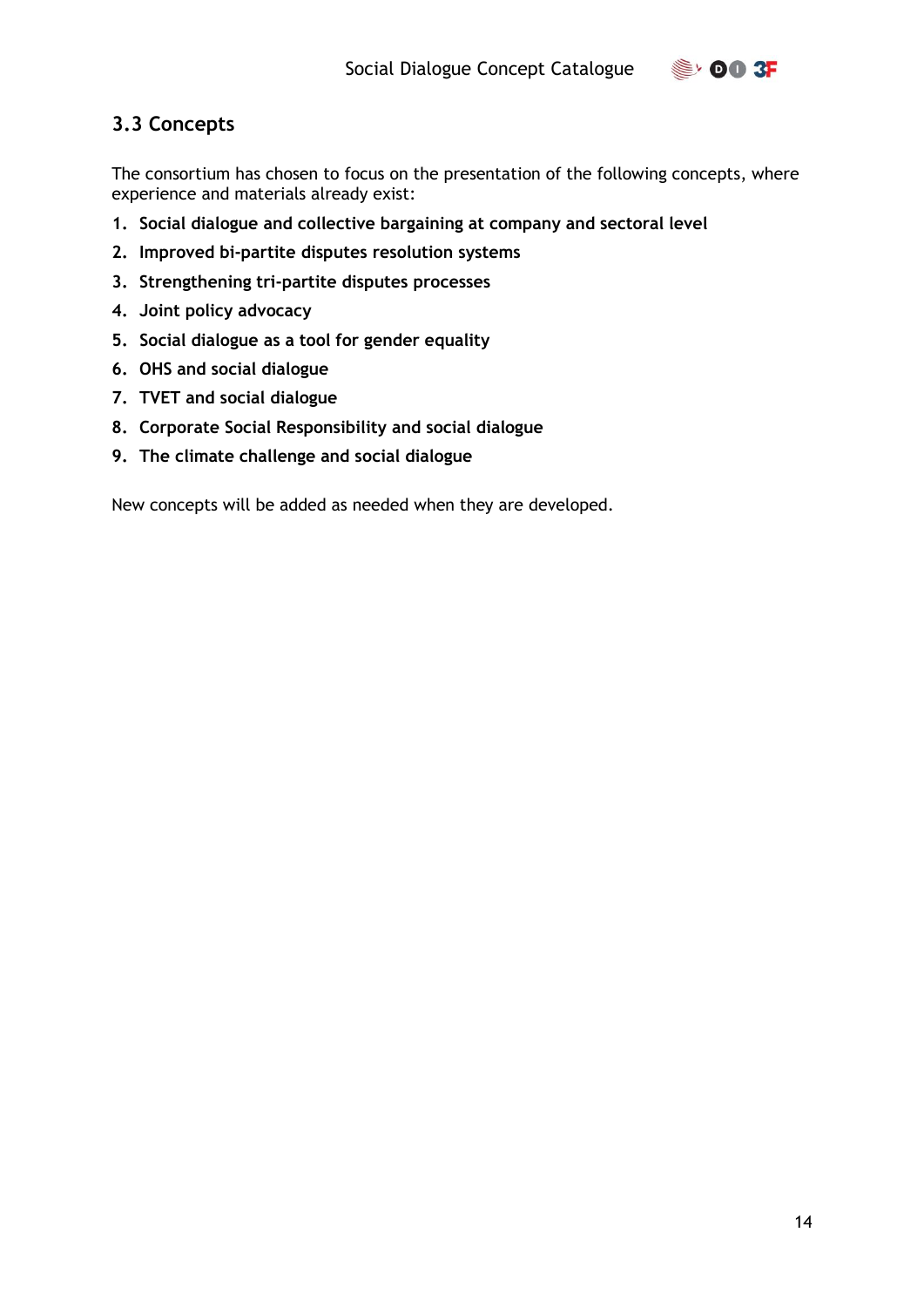

<span id="page-14-0"></span>

| Concept 1: Social dialogue & collective bargaining at enterprise and sector level |                                                                                                                                                                           |  |
|-----------------------------------------------------------------------------------|---------------------------------------------------------------------------------------------------------------------------------------------------------------------------|--|
| Can be used by                                                                    | Any combination of consortium members in cooperation with<br>bipartite or individual partners. The modules can be integrated into<br>a wide variety of training processes |  |
| Relevant at SD<br>development level                                               | Countries with nascent, unstructured or structured social dialogue<br>or with informal/local social dialogue                                                              |  |
| Most relevant                                                                     | Union officers at national and regional level                                                                                                                             |  |
| target groups                                                                     | Employers and employers' representatives at national, regional<br>level                                                                                                   |  |
|                                                                                   | Social partners at enterprise level.                                                                                                                                      |  |
| Special<br>requirements                                                           | When planning the process it is necessary to include local<br>experience and legislation                                                                                  |  |
| pecific<br>qualifications<br>needed to<br>facilitate?                             | At least one facilitator or resource person must have practical<br>collective bargaining experience.                                                                      |  |

#### *Challenges and opportunities*

The social partners generally improve their capacity to negotiate and sign binding agreements with one another based on a stepwise achievement of successes and positive experience. It sometimes starts as a written agreement that settles a dispute. It may also be initiated by copying what is already stated in the labour law or international conventions in an agreement signed by the two parties.

Generally, collective agreements only become legally binding when they are signed by two independent juridical persons (or legal units). Therefore, workers need their independent and legally recognised organisations to bargain collectively. Employers can negotiate on their own behalf at enterprise level. But they need to form a legally registered employers' organisation if they wish to establish minimum working conditions in order to establish a level playing field.

In most cases the main challenge is that neither of the two parties trust the other to comply with signed agreements. This often stops both sides from being able to compromise – to give and take during negotiations.

Another main challenge is that members of organisations on one or both sides are often hesitant to give their representatives a mandate to negotiate on their behalf. This is holding the social partners back from reaching agreements, and advantages as well as disadvantages should be discussed frankly with partners in each country as part of the advisory assistance.

In some countries, a sector-wide collective bargaining has been a tripartite process. In South Africa, Sector Collective Bargaining Councils were established by the government after the fall of Apartheid. In Nicaragua and Honduras, tripartite agreements were negotiated between government, employers and trade unions of the export production zones. In Zimbabwe, the results of collective bargaining between the employers and the union of the respective sectors are turned into binding standards by the government.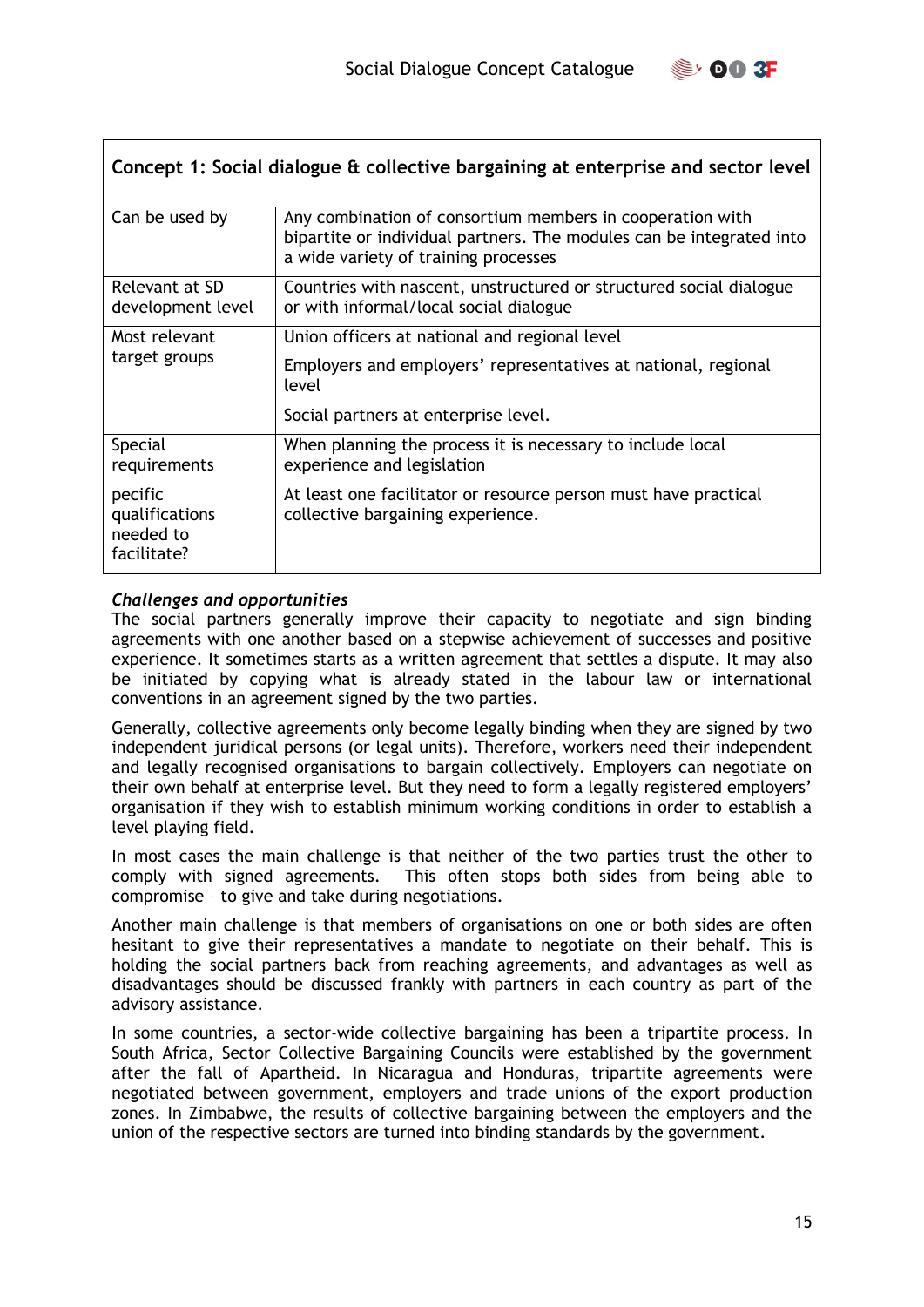$\geqslant$  00 3F

Collective bargaining leading to legally binding agreements is an advanced form of social dialogue. More general clauses negotiated at national level leaving it to local partners to make additional and detailed agreements is a highly flexible form of collective bargaining.

According to experience from trade union development programmes, CBA's and skills upgrading are the most effective and sustainable way to lift workers from being working poor on the way towards decent work.

Exchange of experience within the same company or sector between neighbouring countries often contributes to the development of negotiating capacity.

CBA's provide a very useful tool for the regulation of pay and working conditions and may also be used for a wide variety of other purposes, such as employee training, and streamlining production structure and efficiency.

The concept focuses on showing the benefits for both parties of regulating employment conditions through collective bargaining. It establishes the fundamentals of what is a good collective bargaining within the framework of the industrial relations system of the respective partner country and include a skills section on how to prepare and negotiate a good collective agreement.

The concept has been developed based on projects in Myanmar, Uganda and Zanzibar, sector-oriented programmes in Latin America, Southern Africa, the Middle East and Eastern Europe as well as on European collective bargaining experiences.

From the international level, efforts are under way to strengthen the social dialogue at sectoral levels. An example is the cooperation between major garment companies, including Danish companies, and IndustriAll. The concept would aim at helping to establish a social dialogue including collective agreements in the supplier companies and in their sector. At the same time, it would provide a strong base for policy advocacy from the sector towards the national governments on issues like social security, minimum wages, and special efforts in the field of building safety and occupational health and safety.

The currently most prominent example comes from ACT (Action, Collaboration, Transformation). This is a process in the textile sector in a number of mainly Asian countries: Bangladesh, Myanmar, Cambodia and Turkey A global memorandum of understanding has been signed between, IndustriAll Global Trade Union and 20 of the largest global fashion companies, with significant production in the respective countries.

The most important aim of this process is to ensure a sustainable textile and garment industry where workers can earn decent wages within normal working hours, and which is regulated through sectoral social dialogue and collective agreements

In this way, the MOU involves trade unions and sectoral employers' federations as key players in the process. At this stage of social dialogue the Danish consortium's partners can play an important role with capacity building and consultancy on the process.

Similar initiatives are in the pipeline within large scale agriculture, services and hospitality, and furniture manufacturing.

#### **Basis for the concept:**

- Projects in Myanmar, Uganda, and Zanzibar
- Partnerships in Bolivia, Colombia, Central America, Zambia, Zimbabwe, South Africa, Bangladesh, Myanmar, the middle East and Central and Eastern Europe.

#### **Objectives**

The tools and modules focus on benefits for both parties of regulating employment conditions through a collective agreement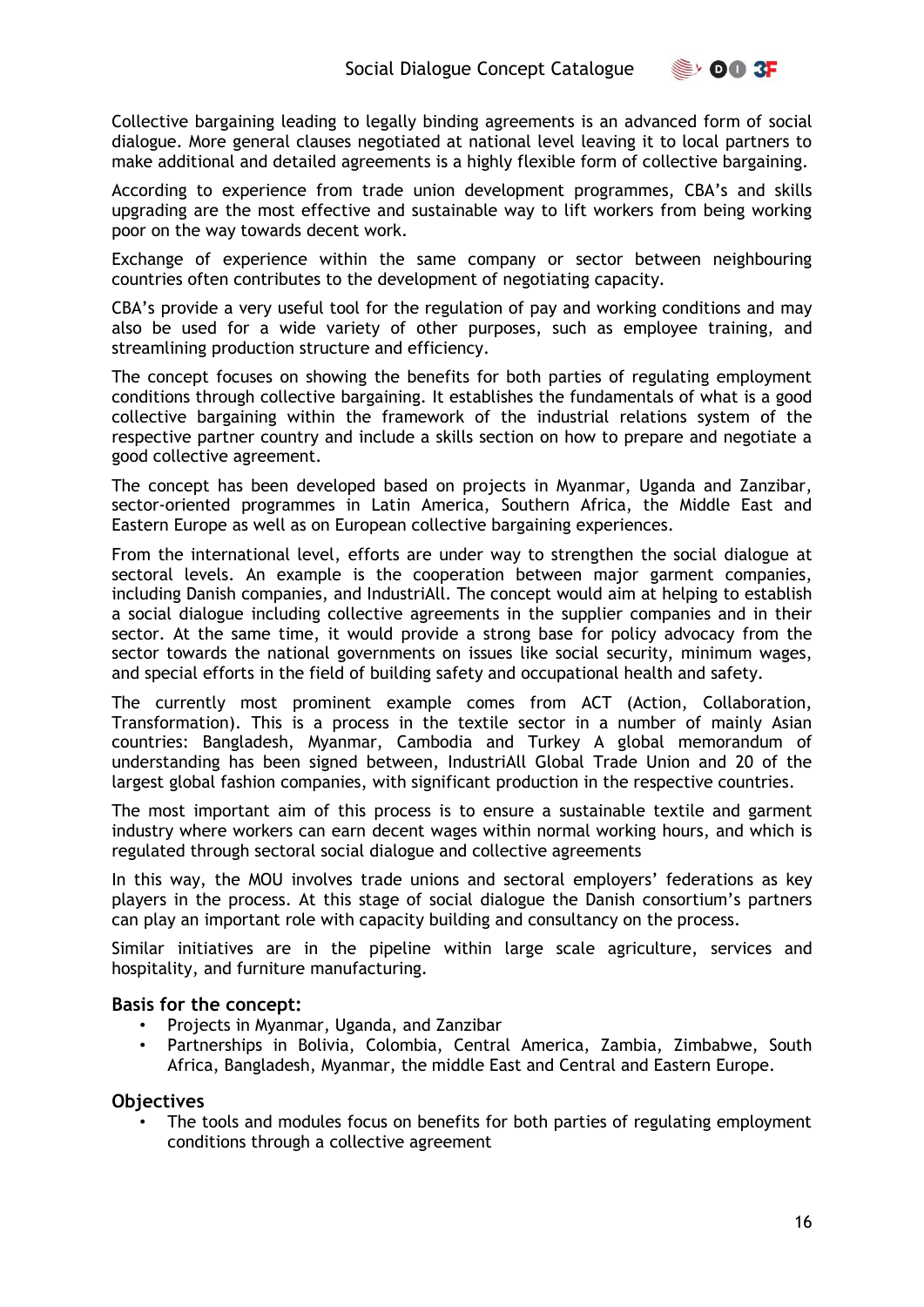

- It would then establish the fundamentals of what a good collective agreement is, in the framework of the industrial relations system of the respective partner country
- Finally, it would include a skills section on how to prepare and negotiate a good collective agreement.

#### **Process elements**

- Developing the understanding that social dialogue and collective bargaining is based on understanding of your opponents interests as well as your own.
- Develop the understanding that there is a large common interest in a good workplace between the social partners even during a bargaining session
- Develop the understanding that social dialogue requires preparation, a clear mandate from your constituencies and an openness to look at solutions which were not your first priority

#### **Output and outcome**

- Understanding of social dialogue as an important tool for more decent jobs
- More constructive collective bargaining skills.
- Negotiations on collective bargaining agreements

*Process* 



The four modules can be used together as an extended social dialogue and collective bargaining training, but they can also be used individually according to the concrete need. It is intended that each of the modules is accompanied with some sort of presentation. The PowerPoint presentations in the materials can be used, but they may also serve as inspiration for a range of other types of presentations or teaching situations.

*Module one* deals with the perspectives and interests of your opponent.

*Module two* is a negotiations roleplay. Based on a simple set of problems it sets up a process where the participants can experience a negotiation situation. Focus of the activity is to develop the understanding that there is a large common interest in a good workplace between the social partners.

*Module three* is also roleplay based. The focus is to develop the understanding that social dialogue requires preparation and an openness to look at solutions which were not your first priority.

*Module four* is a presentation of collective agreement basics and how to negotiate a collective agreement at enterprise or sectoral level. The information needed for this can be found in the PowerPoint presentations and it can indeed be done with the use of those. It can also be adapted for other forms of presentations and linked to one of the previous modules.

The focus of the modules is to develop the understanding that social dialogue and collective bargaining is based on understanding your opponents interests as well as your own, and that there is a large common interest in a good workplace between the social partners even during a bargaining session. Finally, the modules aim to develop the understanding that social dialogue requires preparation and an openness to look at solutions which were not your first priority.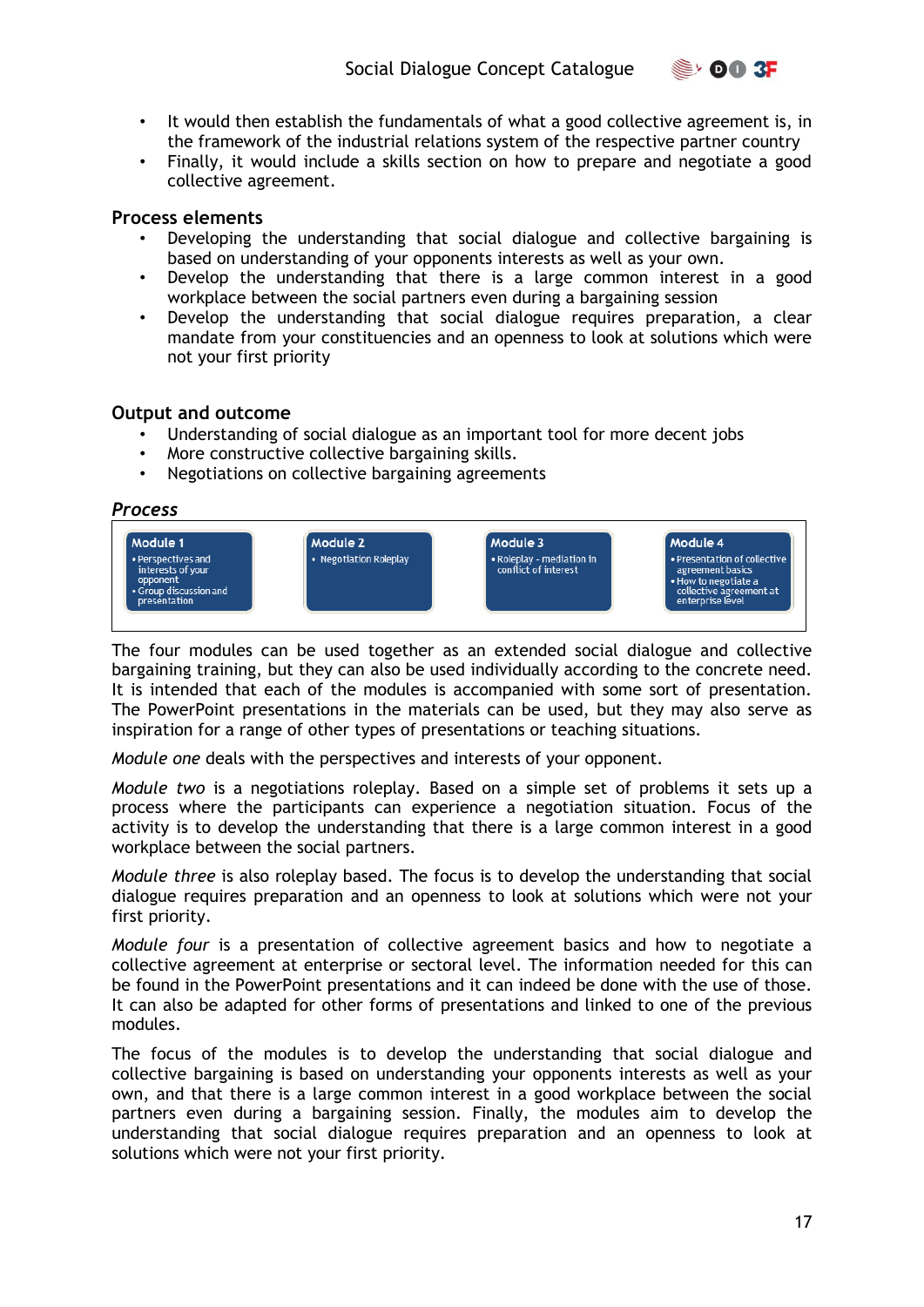

#### **Materials available**

The following materials are available for this module:

- PowerPoint presentations
	- o Shared interest and conflict
	- o What is a good collective agreement?
	- o Negotiation How to negotiate a collective agreement at enterprise level
- Cases
	- o Case 1 Garment factory "Three Star"
	- o Case 2 "Kampala Coffee Processing Plant"
- Activity Sheets
	- o Activity Sheet 1 Perspectives and interest of your counterpart
	- o Activity Sheet 2 Negotiation role play An extra allocation
	- o Activity Sheet 3 Role Play mediation interest dispute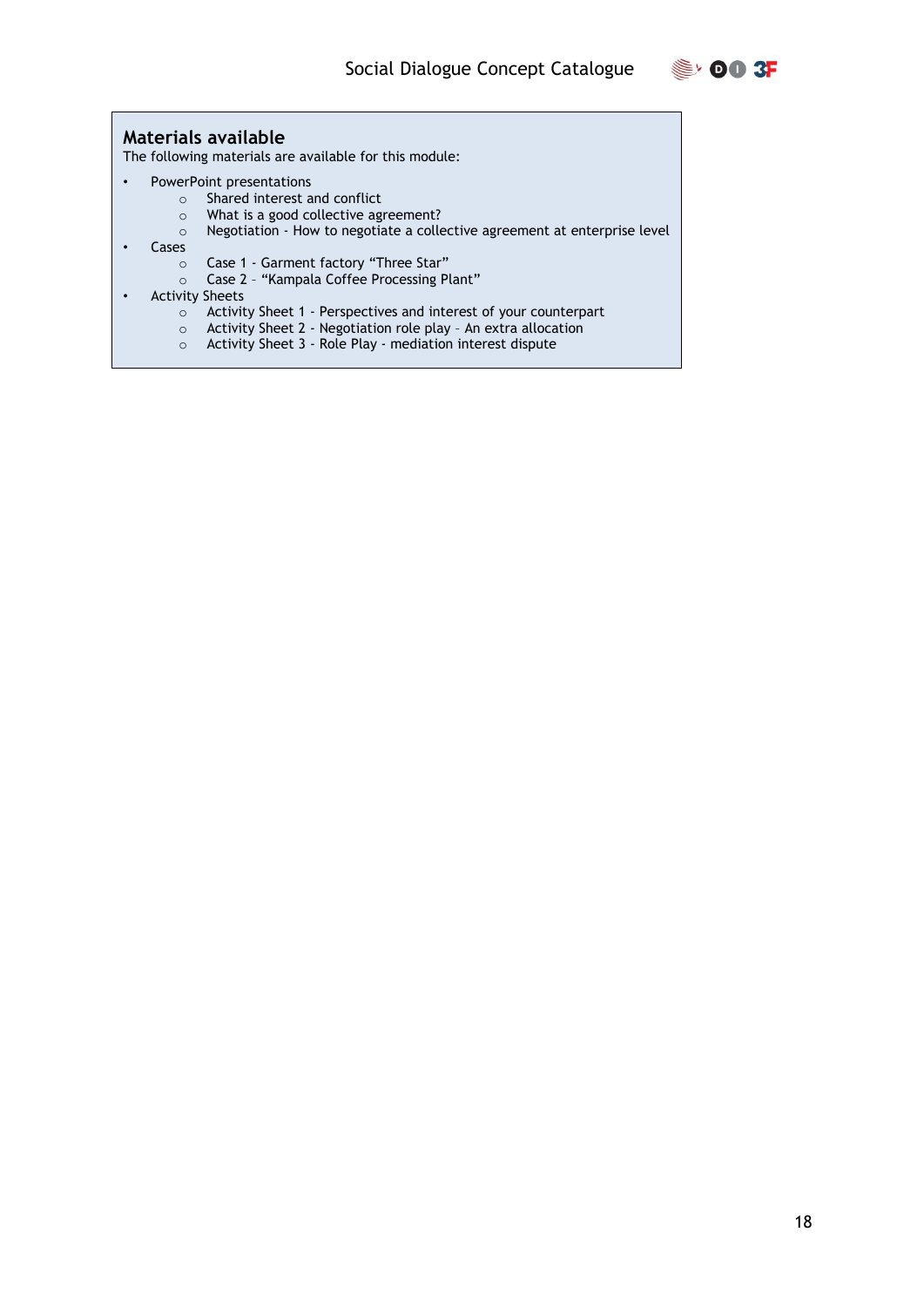

<span id="page-18-0"></span>

| Concept 2: Improved bi-partite disputes resolution systems |                                                                                                                                                                                                                                                                                                                                                                                                                                                                                          |  |
|------------------------------------------------------------|------------------------------------------------------------------------------------------------------------------------------------------------------------------------------------------------------------------------------------------------------------------------------------------------------------------------------------------------------------------------------------------------------------------------------------------------------------------------------------------|--|
| Can be used by                                             | All consortium members jointly or individually. Participation of<br>two of the consortium members representing the two social<br>partners is an advantage.                                                                                                                                                                                                                                                                                                                               |  |
| Relevant at SD<br>development level                        | This concept is mainly used in countries with an informal or<br>unstructured social dialogue. It builds on an established dialogue<br>between the national social partners and presupposes that there<br>is a clear understanding of the need for better disputes<br>resolution, for instance to keep labour court process times at a<br>minimum. It also requires a desire to establish such a system in<br>the participating organisations on both trade union and<br>employers' side. |  |
| Most relevant target<br>groups                             | The target group is the employer's organisations and national<br>confederation of trade unions. This includes decision makers,<br>legal consultants, paralegals, and union officers at national and<br>sector levels and if possible, also regional/provincial level.                                                                                                                                                                                                                    |  |
| Specific requirements                                      | The consortium's representatives must be familiar with the<br>juridical precedence in the targeted country and the partners'<br>strategic considerations. At least one visit between each of the<br>workshops is needed.                                                                                                                                                                                                                                                                 |  |
| Specific qualifications<br>needed to facilitate?           | Facilitation requires thorough knowledge and experience of<br>dispute resolution systems and capacity to understand the<br>specific context in the target country. A facilitator who has<br>experience with similar systems in other countries, generally or<br>in the region, will be useful. A consultant with local knowledge<br>and credibility is needed to keep the process on track.                                                                                              |  |

#### **Challenges and opportunities**

In most developing countries, the dispute settlement system is slow, inefficient, and inadequate. There is a growing challenge with the length of time and cost of taking disputes through to the national industrial court. This frustration is experienced by both employers and unions, who find disputes difficult to solve. It is also an issue when compensation cases have excessive delays. This creates unnecessary hardship for employees and operational insecurity for the employer.

In several countries, bilateral "alternative" disputes handling has been established or is under way. This process is rooted in both the national employers' organisations and trade union (federations).

This concept is based on these practical experiences. It consists of a mixture of activities, and it includes both training and consultancy. It is imperative that the concept builds on a desire from both social partners to establish such a scheme. The process will have several steps and be a mixture of sessions with training and development of understanding, interrupted by periods where the partners themselves develop the necessary basis and joint understanding. A level of consultancy is needed for this process to produce the results desired by our partners.

It is also clear that although this concept is based on a bilateral structure, it can also be adapted to take other structures into account.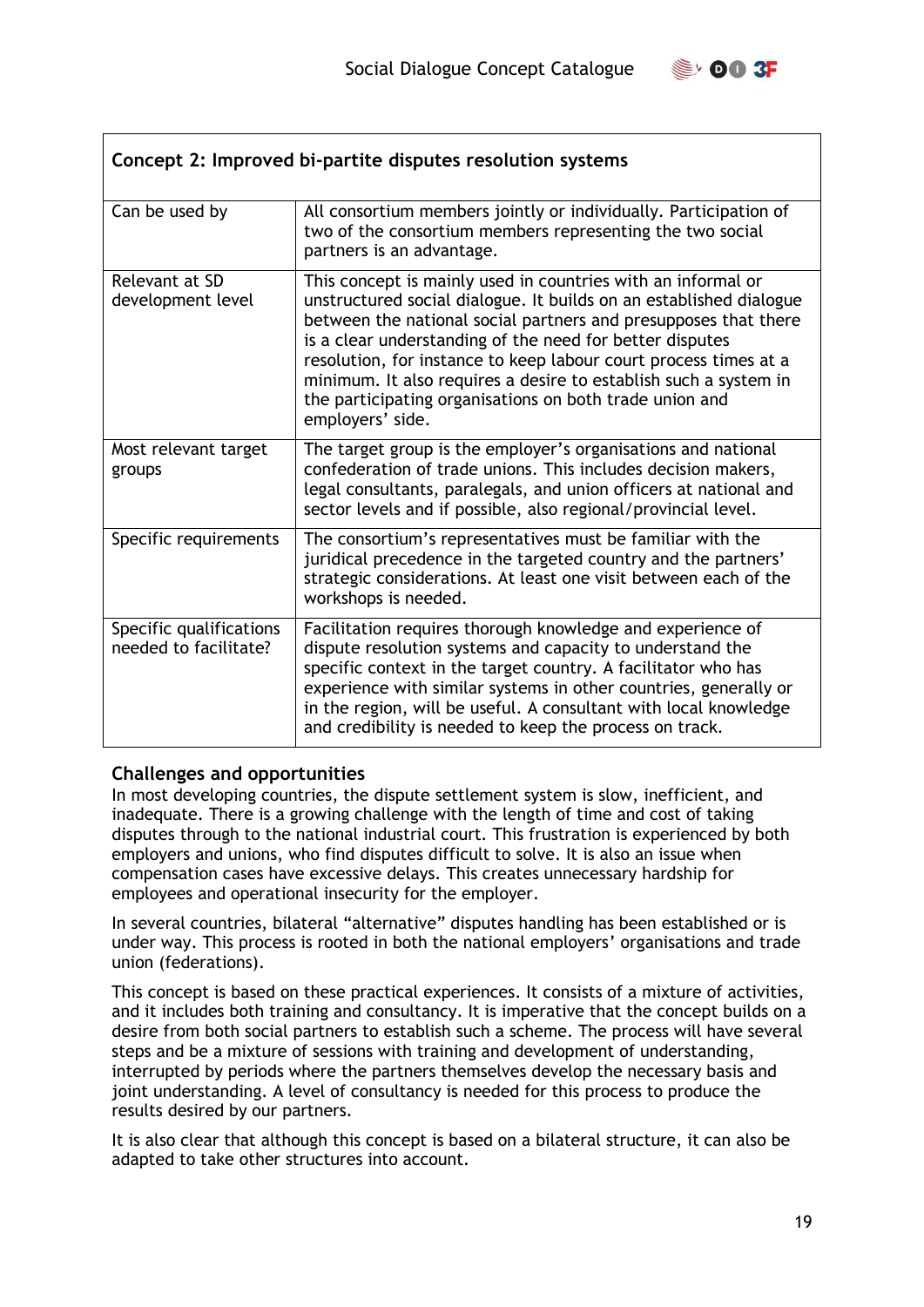

#### **Objectives**

The objectives of this concept are directed at developing a disputes resolution system and at the same time strengthen the institutional capacity of the involved organisations to engage in disputes handling. It aims at building a fundamental understanding of the functioning of a rights conflict system and help the national partners reach a common understanding and develop strategies for establishing a functional Alternative Disputes Resolution (ADR) structure.

#### **Outputs and outcomes**

The concept aims at the following outputs and outcomes:

- Development and agreement on a Memorandum of Understanding on establishment of a Bilateral Committee or other bipartite institutional mechanisms which will undertake Alternative Disputes Resolution to alleviate the workload of the labour court, and ensure a substantially shorter process time
- Actual establishment and commencement of operations of A Bilateral Committee to undertake improved dispute resolution
- Even if a bilateral committee is not established, the outcome will be improved understanding among key office holders of the importance and usefulness of social dialogue
- Increased skill in disputes handling in both organisations

#### **Process elements**

The concept envisages a mixed process with elements of training and periods of consultancy. The process below is an ideal version of attaining results but variations might occur based on the local context



The process will be driven by workshops where the social partners will discuss and lay the foundation for establishing a joint system The Danish partners will facilitate the dialogue and contribute with best practices and expert knowledge on the various elements. Key elements will be basic social dialogue skills, mediation, and dealing with both conflicts of rights and interests

*The first workshop* should include a general introduction to dispute resolution, supported by examples from other countries in the region or other sectors, as well as basic exercises to bring participants together and illustrate the challenges. The outcome of this workshop should be the setting up of the basic principles for a framework draft agreement.

*The second workshop* should follow up on discussions and clarify issues of disagreement which have emerged in the process since the first workshop. The purpose of this would be to establish a Memorandum of Understanding between the partners. *The third workshop*  will take place after an agreement between the social partners, and it should be aimed more on training of future members of the alternative disputes resolution system and help establish practical procedures for dealing with disputes.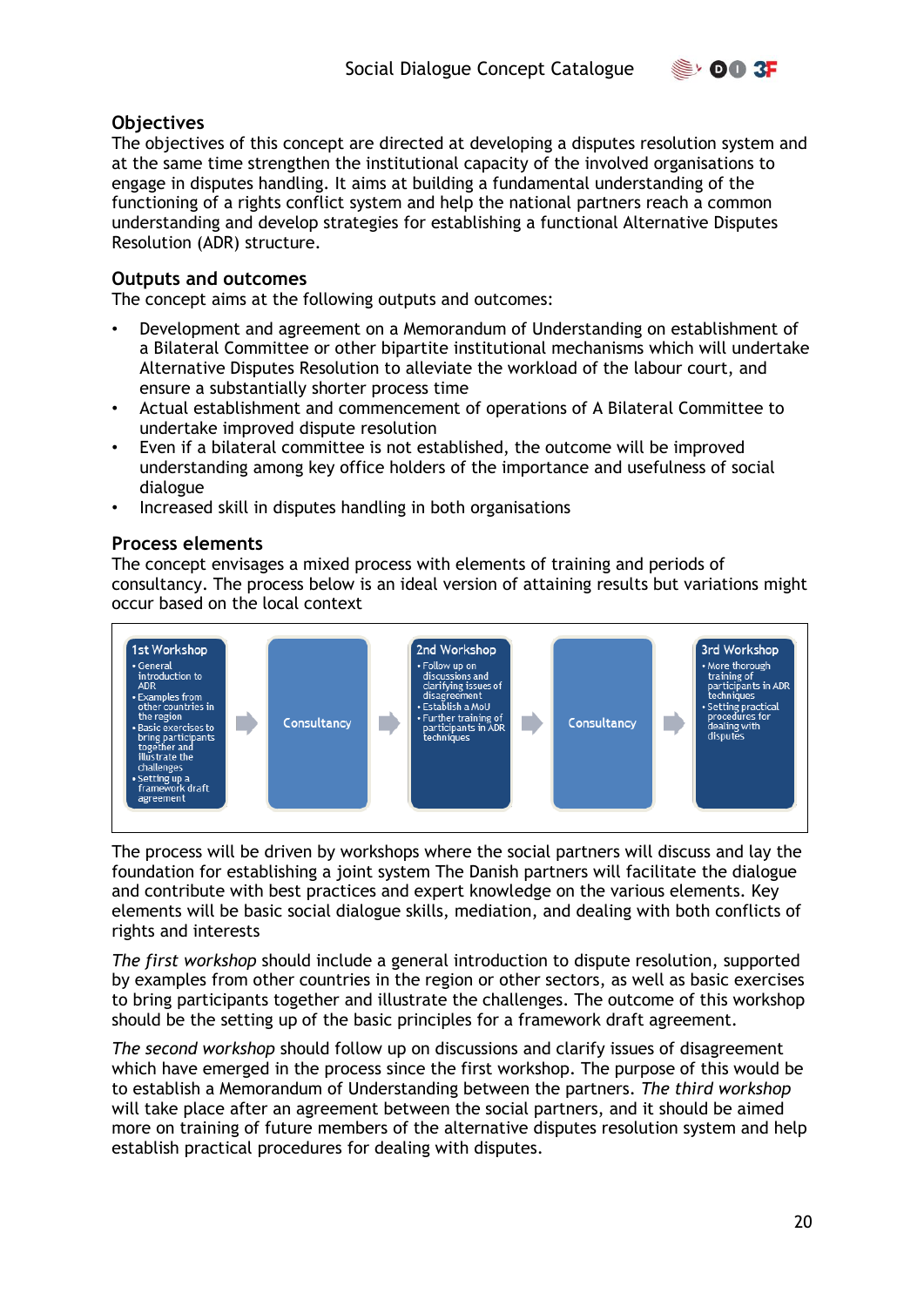

The focus of all three workshops will be negotiation skills and techniques for resolving interest disputes, including how to prepare and present views; mediation skills and techniques for resolving interest disputes; the importance of sharing knowledge and perspectives on productivity and working conditions as part of reaching solutions in dispute settlement and structuring the conciliation process in the bipartite committee – focusing on the importance of a standardised, transparent and mutually agreed way of working in the bipartite committee

#### **Materials available**

The following materials are available for this concept:

- PowerPoint presentations
	- o Alternative disputes resolution
	- o ADR experiences from other countries
	- o Dialogue Negotiation and Mediation
- **Cases** 
	- o Cases for rights dispute
		- Rights dispute Green Hill Brewery
		- Rights dispute PTTEP International
	- o Cases for interest dispute
		- Interest dispute Kampala Coffee Processing Plant
		- **·** Interest dispute Garment Factory Three Star
		- $\circ$  Note: Cases are in some respects specific to the country they come from. This should be adapted when they are used elsewhere. Local realities should be reflected in cases.
- Activity Sheets
	- o Form and function of the Bipartite Committee
	- o Role Play rights and interest disputes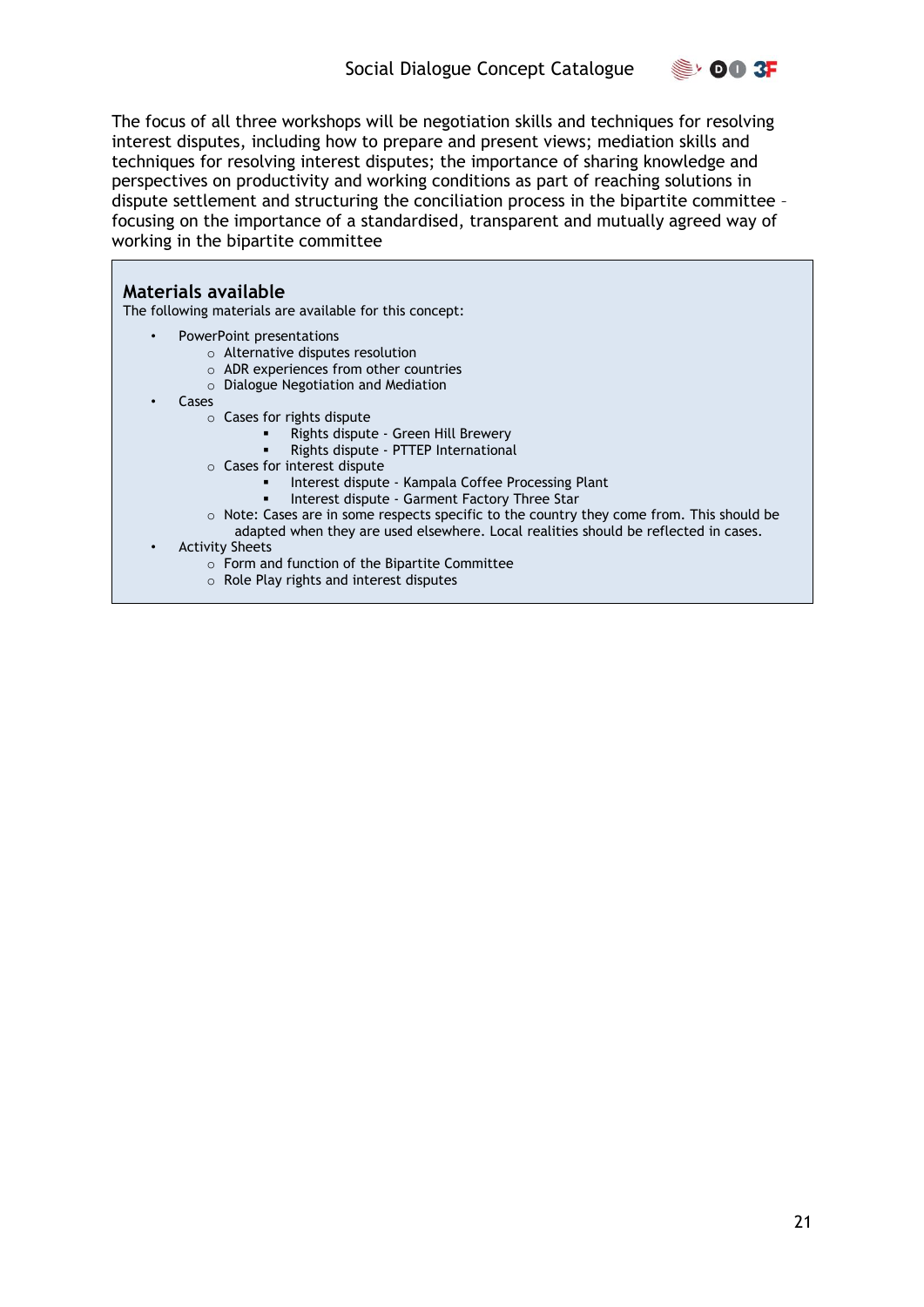

<span id="page-21-0"></span>

| Concept 3: Strengthening tri-partite disputes processes |                                                                                                                                                                                                                                                                                                                                                                                                                                                                              |  |
|---------------------------------------------------------|------------------------------------------------------------------------------------------------------------------------------------------------------------------------------------------------------------------------------------------------------------------------------------------------------------------------------------------------------------------------------------------------------------------------------------------------------------------------------|--|
| May be used by                                          | Requires participation of min. two of the Danish consortium<br>members, representing both social partners, and it is relevant to<br>also draw on expertise from the Danish tripartite disputes system,<br>such as the Danish industrial court. In the partner country,<br>participation should come from national and regional trade union<br>and employers' federations, as well as representatives from the<br>Ministry of Labour at national or especially regional level |  |
| Relevant at SD<br>development level                     | This concept is directed at countries with a well-developed<br>unstructured or structured social dialogue. It builds on an<br>established dialogue between the national social partners and the<br>existence of a labour law structure in place. It presupposes that<br>there is a clear understanding in the partner organisations of the<br>need for improving the processing of the disputes handling system.                                                             |  |
| Most relevant<br>target groups                          | Broad representation from all three sides, and the participants<br>should be experienced officers who have or will be getting an actual<br>responsibility for these issues.                                                                                                                                                                                                                                                                                                  |  |
| Specific<br>requirements                                | The consortium's representatives must be familiar with the juridical<br>precedence in the targeted country and the partners' strategic<br>considerations. At least one visit between each of the workshops is<br>needed.                                                                                                                                                                                                                                                     |  |
| Specific<br>qualifications<br>needed to<br>facilitate?  | The facilitators must have practical experience with social dialogue.<br>A facilitator who has experience with similar systems in other<br>countries, generally or in the region, will be useful.                                                                                                                                                                                                                                                                            |  |

#### **Challenges and opportunities**

In several developing countries, disputes handling systems at national and/or regional level have been established in the labour law. These systems are run by the ministries of labour and they involve the social partners and sometimes other actors as well. The systems are often inefficient and the representatives from the social partners are untrained in the representation of their members' interests in this process. They rarely utilize the possibility of longer-term solutions through mediation.

An example of such a situation is Myanmar, where the consortium members have been involved to strengthen the formal dispute-handling system in collaboration with the Danish Labour Court.

Several the elements of this concept will also apply in the dispute resolution concept. They include disputes handling, the role and responsibility of the social partners in a public dispute-handling system, and improvement of the dispute-handling procedures, not least improvements in the time it takes to handle an industrial dispute.

#### *Objectives*

The main objective is to strengthen the quality and speed of dispute-handling. An important contribution to this is reducing the case load through improved social dialogue at company level to solve problems early. This again demands improved institutional capacity of organisations to engage in dispute-handling. Other important contributions are establishing a fundamental understanding of the functioning of conflict of rights systems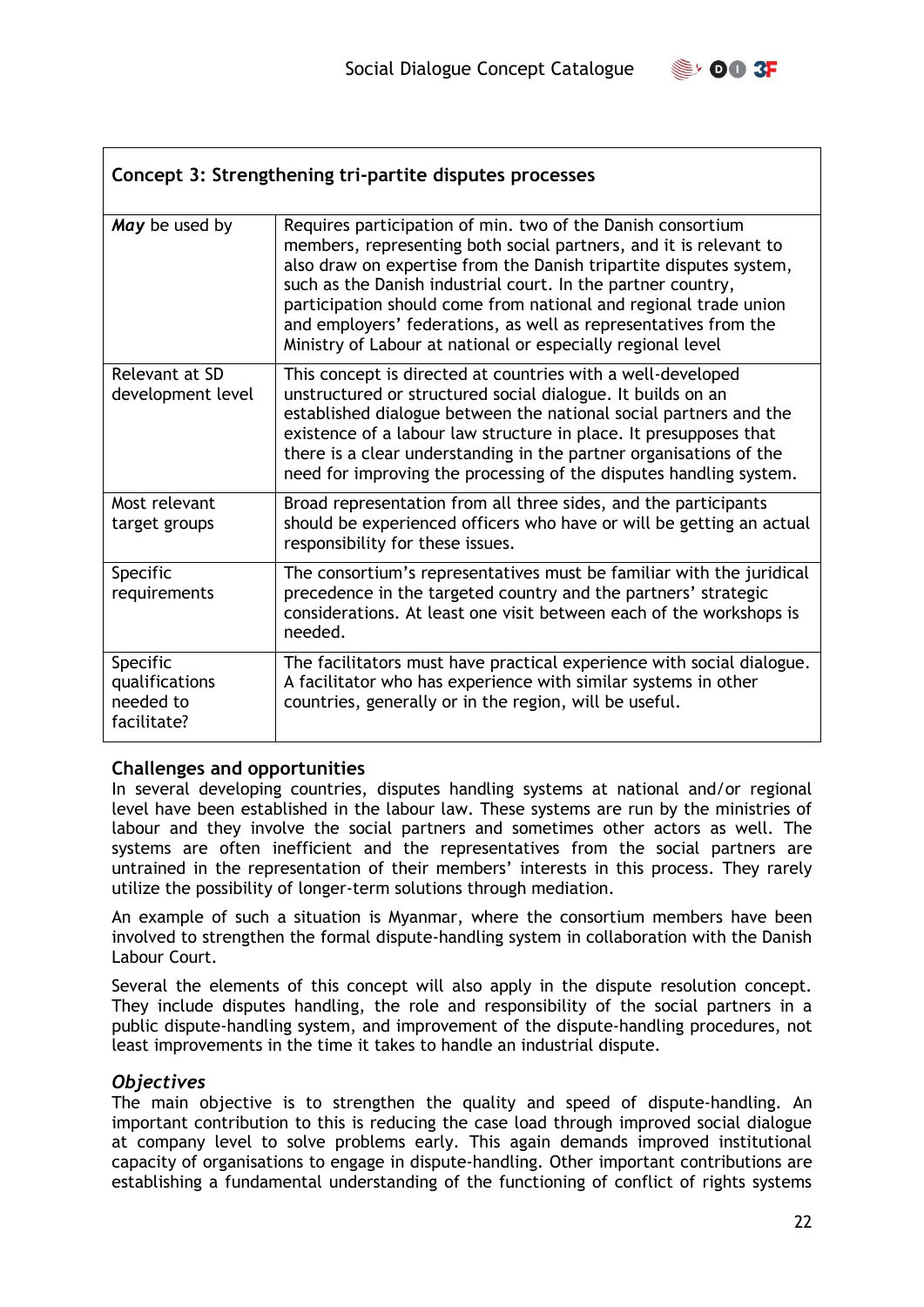

and help the national partners and the Ministry of Labour personnel to establish a common understanding.

#### **Examples of outputs and outcomes**

The concept aims at the following outputs and outcomes:

- Decrease in the number of industrial disputes which are not handled at enterprise level
- Improved handling of disputes in public bodies, in particular, a higher quality of the process so all interests are better represented
- Improved understanding among key office holders of employers, trade union and MOL of the importance and usefulness of social dialogue
- Increased skill in disputes handling in all structures

#### **Process**

The basic process of this concept is a number of training sessions.



The training is proposed to take place in four two- to three-day workshops.

Key training elements will be basic social dialogue skills, mediation and dealing with both conflicts of rights and interests. Participants will undergo training in both mediation and arbitration techniques.

*The first workshop* should include a general introduction to social dialogue and disputes handling. It should provide examples from other countries in the region and it will use basic exercises to bring participants together and illustrate the challenges.

*The second workshop* should provide further training in social dialogue with focus on disputes handling and social dialogue at enterprise level. It should also include training in good faith collective bargaining and practical mediation techniques

The third and fourth workshops should focus on training in participation in official disputes handling structures, training in representing the involved parties and training in practical mediation and arbitration techniques.

The focus of all four workshops will be negotiation skills and techniques for resolving disputes, including how to prepare and present views, mediation skills and techniques for resolving disputes. The process will underline the importance of sharing knowledge and perspectives on productivity and working conditions as part of reaching solutions in dispute settlement and is intended to bring about an increased understanding of the situation of the opposite side and the need to achieve a balanced solution.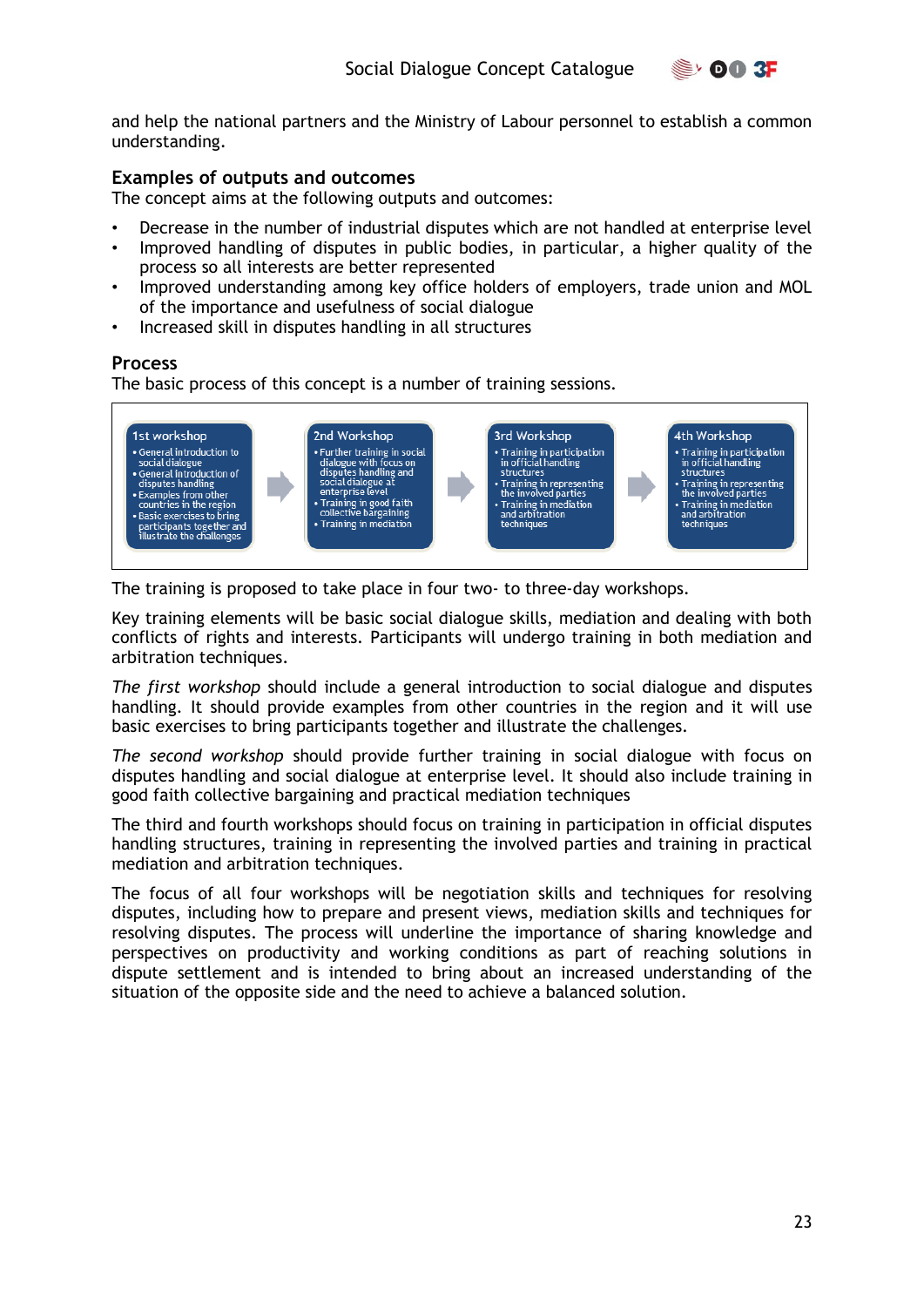

#### **Materials available**  The following materials are available for this concept: • PowerPoint presentations o Disputes resolution o Dialogue negotiation and mediation o Process of conciliation o Shared interest and conflict • Cases o Cases for rights dispute Rights dispute - Green Hill Brewery Rights dispute - PTTEP International o Cases for interest dispute ■ Interest dispute - Kampala Coffee Processing Plant Interest dispute - Garment factory Three Star o Cases for training of mediation and conciliation Myanmar Solamoda Garment Factory workers' case KGG Garment Factory workers' case Poppy Snack Factory workers' case **EXECT:** South Bay Garment Factory workers' case ▪ Sein Gabar Yarn factory workers' case Myanmar Sincerece Co. Ltd (garment factory) workers' case Labour issue in production of fishing nets and equipment Labour Issue at Chi Chi Industry Co. Labour Issue at wool textile factory Labour Issue at woven bag (Penang) factory o Activity Sheets  $\circ$  1.1 - Experiences with conciliation o 1.2 – Roles, rights and duties in conciliation o 1.3 – Preparation for a successful mediation – Interest dispute o 2.1 – Key learning points and expectations o 2.2 - Preparation for a successful mediation – Interest dispute o  $\circ$  3.2 - Capacity building o 3.3 - Preparation for a successful mediation o 3.4 – Perspectives and interests of your counterpart  $\circ$  3.5 - Key learning points and recommendations o Role Plays: Preparation for a successful mediation o Role Play: Negotioation role play – An extra allocation • Note: Cases are in some respects specific to the country they come from. This should be adapted when they are used elsewhere. Local realities should be reflected in cases.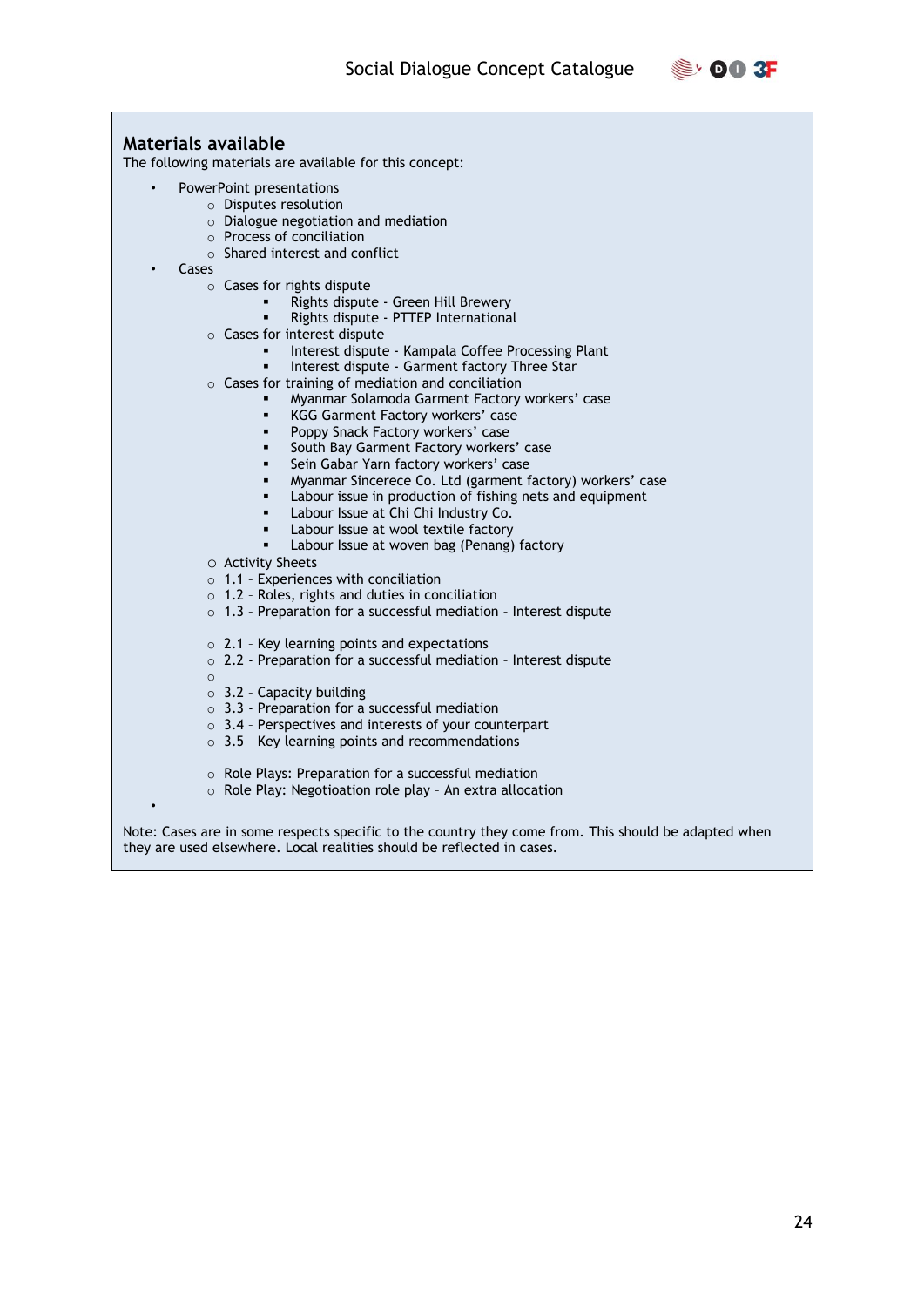

<span id="page-24-0"></span>

| Concept 4: Joint policy advocacy                       |                                                                                                                                                                                                                                                                                                   |  |
|--------------------------------------------------------|---------------------------------------------------------------------------------------------------------------------------------------------------------------------------------------------------------------------------------------------------------------------------------------------------|--|
| May be used by                                         | Jointly by two or three consortium members. In the partner country<br>participation should be bilateral at national, sectoral and company<br>level.                                                                                                                                               |  |
| Relevant at SD<br>development level                    | This concept is directed at countries with an unstructured or<br>structured social dialogue. It builds on an established dialogue<br>between the national and/or enterprise level social partners and a<br>desire to use advocacy as a method to effect social, economic or<br>industrial changes |  |
| Most relevant<br>target groups                         | Preferably experienced officers who have or will be getting actual<br>responsibility for these issues. A limited number (12-16) of<br>participants is recommended with equal numbers from both social<br>partners. Preferably, the same participants will participate in both<br>workshops.       |  |
|                                                        | The target groups are representatives at executive level from the<br>employers' organisations and trade unions. These include union<br>officers at national and regional level, and employers and<br>employers' representatives at national and regional level                                    |  |
| Specific<br>qualifications<br>needed to<br>facilitate? | Facilitators must have practical experience with political advocacy,<br>and it is especially necessary for the consultancy that the facilitator<br>or consultant has experience with similar issues in other countries,<br>generally or in the region.                                            |  |
|                                                        | In between the workshops, a consultant with local knowledge and<br>credibility is needed to keep the process on track. One visit<br>between each of the three workshops is needed.                                                                                                                |  |

#### **Challenges and opportunities**

Joint policy advocacy can happen on every level of social dialogue. It is a valuable tool in situations when the social partners' interests are overlapping. Experience shows that initiatives made jointly by the social partners are much more difficult for public authorities and political bodies to reject. This is relevant at national levels on issues like pensions, workers' compensation, and minimum conditions. But it is equally so at enterprise level, where a joint initiative can improve the situation for the company and remove obstacles for its operation.

Themes for joint policy advocacy can be framework conditions for enterprises, environmental issues – including just transition, formalization of informal economy through common initiatives like application of minimum conditions across society, social security, TVET, OHS, and education. It can also be local community decisions concerning transport, energy and other key public services.

In the past years, the consortium has successfully executed projects on this theme in East Africa, with specific results in the area of minimum wage in for instance Uganda. It is the experiences from these projects which form the basis for this concept.

This concept is based on defining common areas of interest and assisting the relevant social partners with developing their common approach for policy advocacy. The key processes are establishing and expanding common understanding of issues, training to develop social dialogue skills, and policy development. The concept will also have a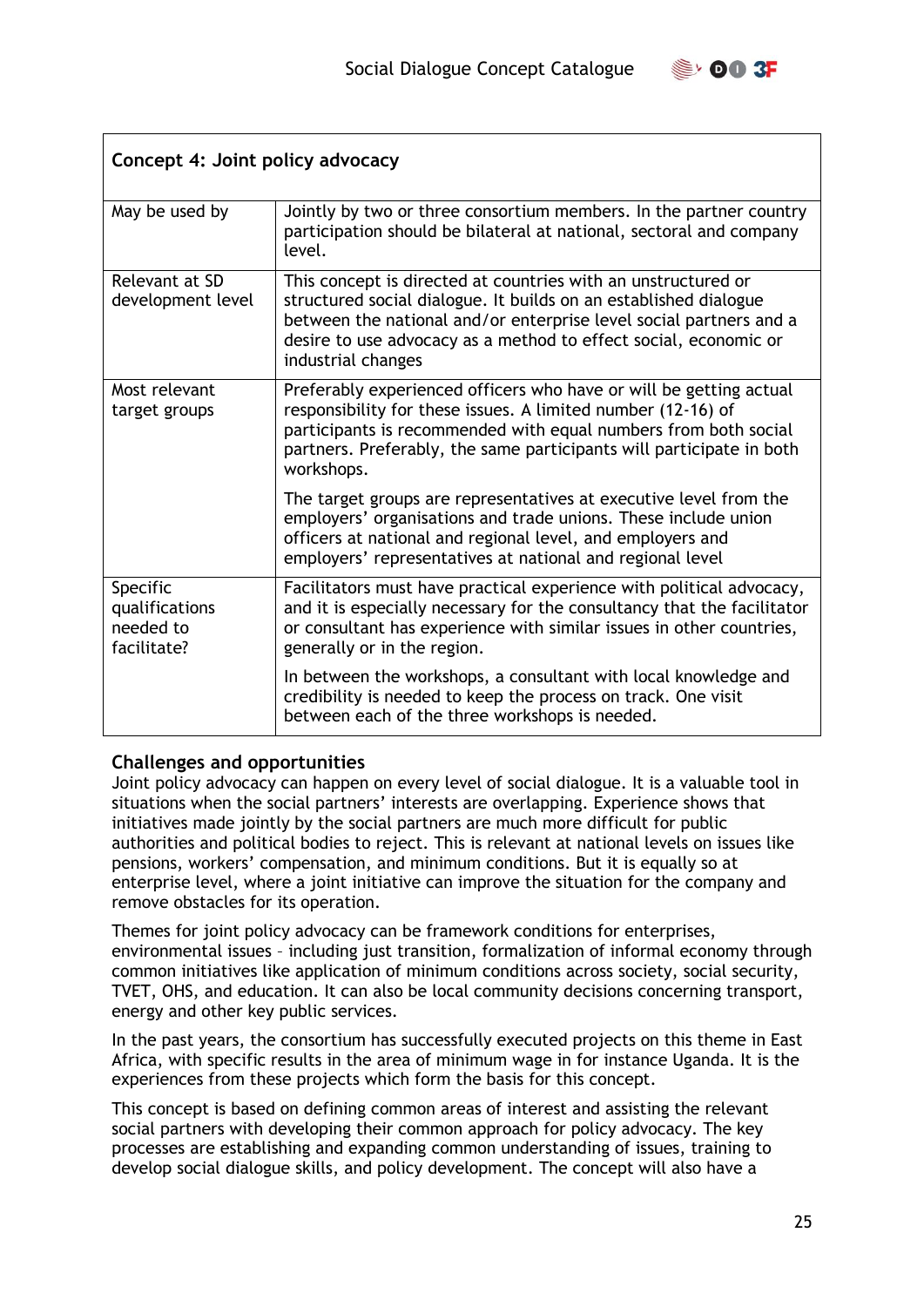

substantial consultancy component in the different stages of the process and in the action on chosen policy issues.

#### **Objectives**

The main objective is to widen the experience of organisations in the use of social dialogue for joint action to effect changes for instance in the field of minimum employment conditions, functioning of labour market institutions, and influencing business climate. A part of this is to train participants in social dialogue and policy formulation techniques.

#### **Examples of outputs and outcomes**

- Development and agreement on a Memorandum of Understanding on the chosen policy area
- Developing the organisation's understanding of the potential of joint advocacy action
- Actual change of the official policy in the selected area
- Increased skill in social dialogue in both organisations.

#### **Process elements**



This concept contains a mixture of workshops and relatively extensive consultancy.

The process will be based on two workshops with partner organisation, which include discussions between the workshops assisted by regional representatives from consortium members.

Key elements will be basic social dialogue skills, identifying stakeholders, challenges and shortcomings in the area concerned, establishing a vision, setting targets for the advocacy, gathering arguments and finally executing the advocacy.

*The first workshop* should include a general introduction to the principles of advocacy. Working with the participants, suitable policy areas for joint advocacy will be selected, an initial analysis of stakeholders will take place, as well as the initial formulation of joint policy document.

*The first consultancy phase* will ensure follow up in the respective organisations of the choices made in the first workshop. It will promote analysis of the proposals in terms of cost and further consequences, and further a decision at political level to carry on with the process.

*The second workshop* will assess the situation after the involved partners' individual processes and clear up outstanding issues with the purpose of establishing a memorandum of understanding. This should confirm the chosen policy area. On the basis of this, the participants will make a strategic analysis, inclusive stakeholder analysis, establish a division of cost for the advocacy, and an action plan for the joint initiative.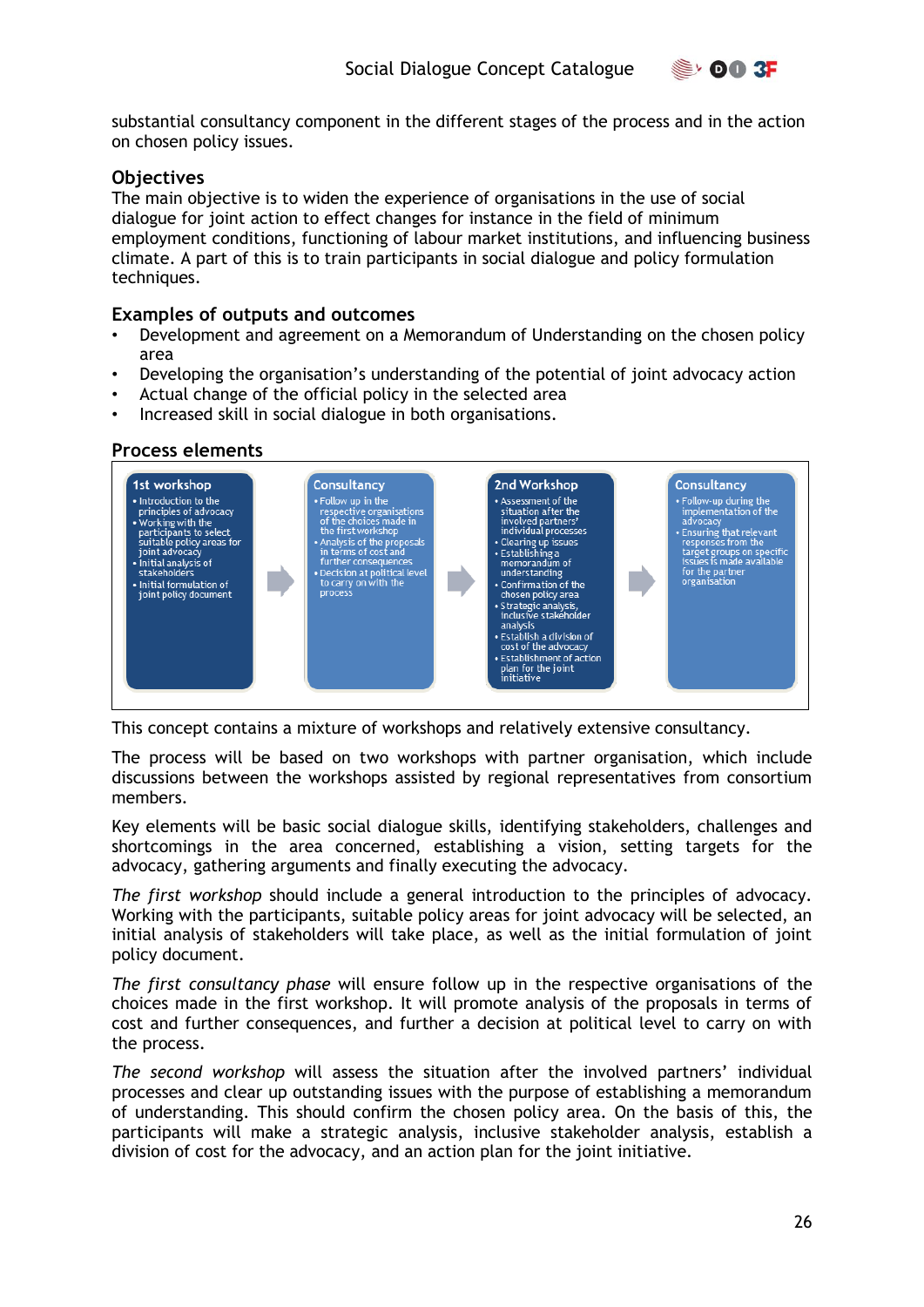

*The second consultancy phase* will follow the process during the implementation to ensure that differences are dealt with quickly to avoid that they develop into obstacles for continued advocacy.

Workshops will be process oriented and serve the purpose of helping the involved partners to reach agreement and assist them in establishing a viable strategy for their joint action.

**Contract** 

|                                     | <b>Materials</b>                                            |  |
|-------------------------------------|-------------------------------------------------------------|--|
|                                     | PowerPoint presentations<br>$\bullet$                       |  |
|                                     |                                                             |  |
|                                     | ○ Joint Policy Advocacy                                     |  |
| <b>Activity Sheets</b><br>$\bullet$ |                                                             |  |
|                                     | $\circ$ Activity Sheet 1 - Possible joint policy areas      |  |
|                                     | o Activity Sheet 2 - Ownership and beneficiaries            |  |
|                                     | $\circ$ Activity Sheet 3 - Stakeholder analysis             |  |
|                                     | $\circ$ Activity Sheet 4 - Concrete steps to achieve change |  |
|                                     | $\circ$ Activity Sheet 5 - Assumptions                      |  |
|                                     | ○ Activity Sheet 6 - Resources                              |  |
|                                     | $\circ$ Activity Sheet 7 - Action Plan and Monitoring       |  |
|                                     |                                                             |  |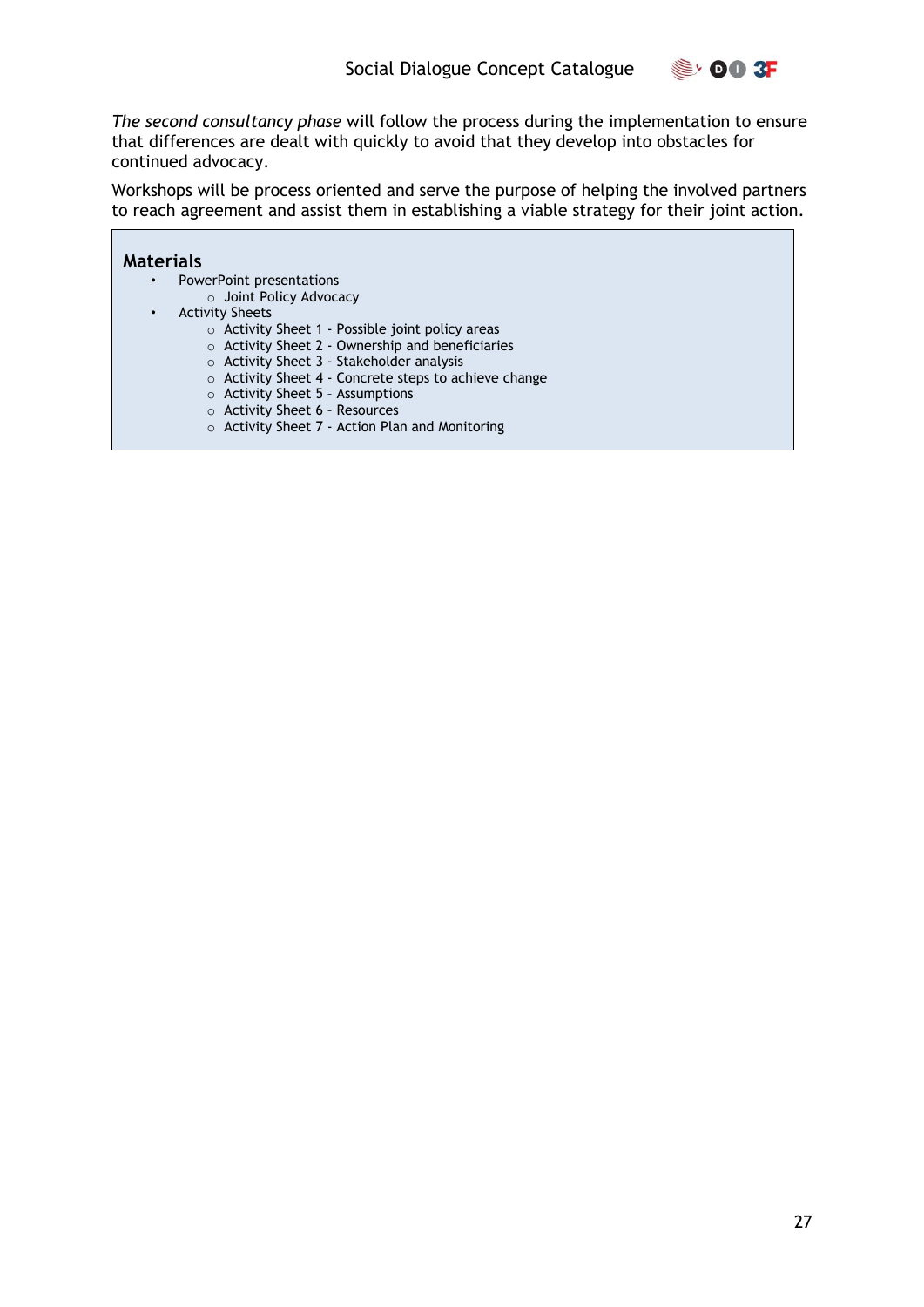

<span id="page-27-0"></span>

| Concept 5: Social dialogue as a tool for gender equality |                                                                                                                                                                                                                                                                                                                                                                     |  |
|----------------------------------------------------------|---------------------------------------------------------------------------------------------------------------------------------------------------------------------------------------------------------------------------------------------------------------------------------------------------------------------------------------------------------------------|--|
| May be used by                                           | Can be used by any combination of consortium members in<br>cooperation with bipartite or individual partners. The modules<br>can be integrated into a wide variety of training and awareness<br>creating processes.                                                                                                                                                 |  |
| Relevant at SD<br>development level                      | This concept is directed at countries with unstructured or<br>structured dialogue. It presupposes an established social dialogue<br>between national or enterprise level social partners.                                                                                                                                                                           |  |
| Most relevant target<br>groups                           | Policy and strategic decision makers and union<br>representatives/negotiators/shop stewards in the partner<br>organisations. The target group comprises representatives from<br>national employers' organisations, national confederation for<br>trade unions, union officers at local, regional and national level<br>and representatives from ministry of labour. |  |
| Specific requirements                                    | Gender balance should be practised through the whole process<br>including selection of participants, facilitators, organisation and<br>management.                                                                                                                                                                                                                  |  |
| Specific qualifications<br>needed to facilitate?         | Facilitators must have practical experience with social dialogue<br>and gender issues. Experience with facilitation of training on<br>gender and discrimination, violence and harassment is useful.                                                                                                                                                                 |  |

#### **Challenges**

Gender equality cuts across all aspects of working life. Industrial and large scale agriculture employment of women in developing countries is rising. With that come challenges of equality of conditions and opportunities.

At the same time, the issue of sexual harassment and violence against women in the workplace remains a serious challenge. The first of these modules addresses the use of social dialogue to entrench the discussion on gender equality at all levels and provide a forum to constantly improve equality of employment conditions and opportunities, as well as equal access to qualifications development. The second module addresses the role of social dialogue in prevention of violence at work, including sexual harassment. Both modules will focus on how gender equality and harassment can be dealt with in the work of existing social dialogue structures or, alternatively, be the target of separate structures.

The modules are based on projects in Uganda, partnerships in Central America, Southern Africa and South/Southeast Asia and activities by global social partner organisations.

#### *Objectives*

There are two main objectives of these modules:

\* To develop a joint understanding of the special challenges met by women in the production

\* To develop a joint understanding of the importance of dealing with sexual harassment and violence in the workplace.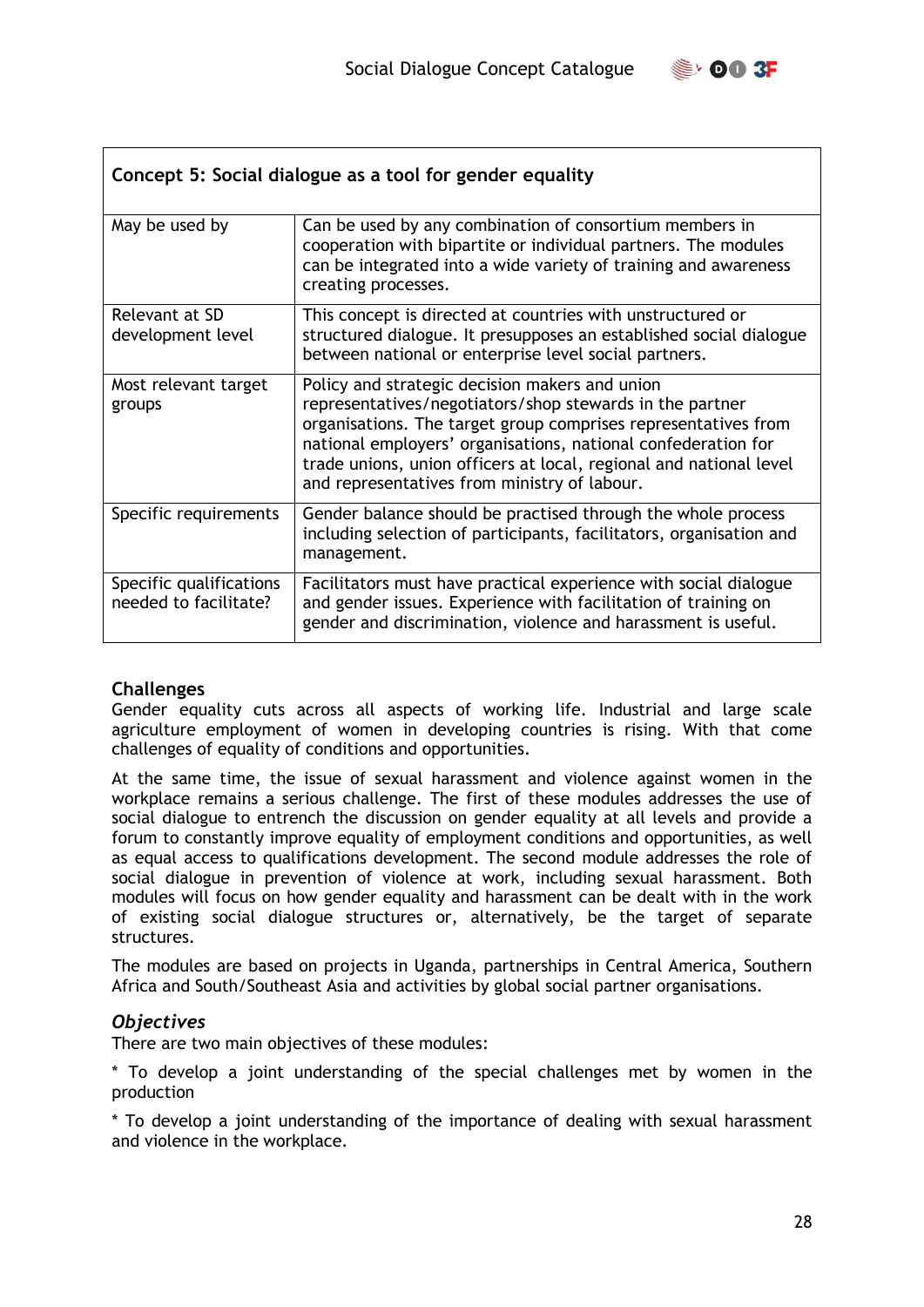$\mathbb{R}$ , 00 3F

The modules aim at helping the parties establish a common understanding of the use of social dialogue as a tool to deal with gender issues in the enterprise. The modules can be used for both individual employers and trade union groups as well as for bipartite groups.

#### **Examples of outputs and outcomes**

- Understanding how to promote gender equality in social dialogue and how social dialogue can promote gender equality
- Development of adequate policies and guidelines for handling cases of sexual harassment, threats and violence

#### *Process elements*



The concept can be a part of a larger social dialogue concept, but they can also be elements in general capacity building and awareness training. The material available is in the form of both PowerPoint presentations and practical examples of social dialoguebased action on gender equality and sexual harassment. It also includes model procedures, tools for handling sexual harassment cases. The use of these materials is not bound by their form. They can be used as is, but they can also serve as inspiration for various other methods of presentation.

*Module one* focuses on gender equality in general. Existing employment issues in developing countries in general may have different impacts on men and women workers. Facilitators will provide an opportunity for participants to relate their own personal experience (and refer to local and national situations) and exchange views with other participants in order to arrive at a deeper understanding of the gender facets of each issue.

*Module two* presents the issue of sexual harassment and violence against women in the workplace. It contains a practical case of harassment and gives the participants a chance to debate how such a matter can be handled and what particular role social dialogue can play in such a process and in efforts to prevent harassment in general.

The focus of the first module is to develop a deeper and shared understanding of existing gender differences in employment and working conditions and allow an in-depth consideration of existing problems, introducing a gender perspective. For the second module, focus will be on developing an understanding of the challenge of sexual harassment and train the use of a procedure at company level for dealing with sexual harassment.

#### **Materials available**

The following materials are available for this module:

- PowerPoint presentations
	- $\circ$  Social dialogue and gender based inequality
	- o Sexual Harassment and gender based violence
- Practical examples
	- o Practical examples of gender equality through social dialogue
	- o Practical example Challenging sexual harassment in horticulture through social dialogue in Uganda
	- o Practical example Main points of a sexual harassment procedure
- Process tools
	- o Process tool: Where does Sexual Harassment take place? farm
	- o Process tool: Where does Sexual Harassment take place? factory
- **Activity Sheets** 
	- $\circ$  1: Exploring gender-specific elements of women's employment in global supply chains
	- o 2: Sexual harassment procedure Case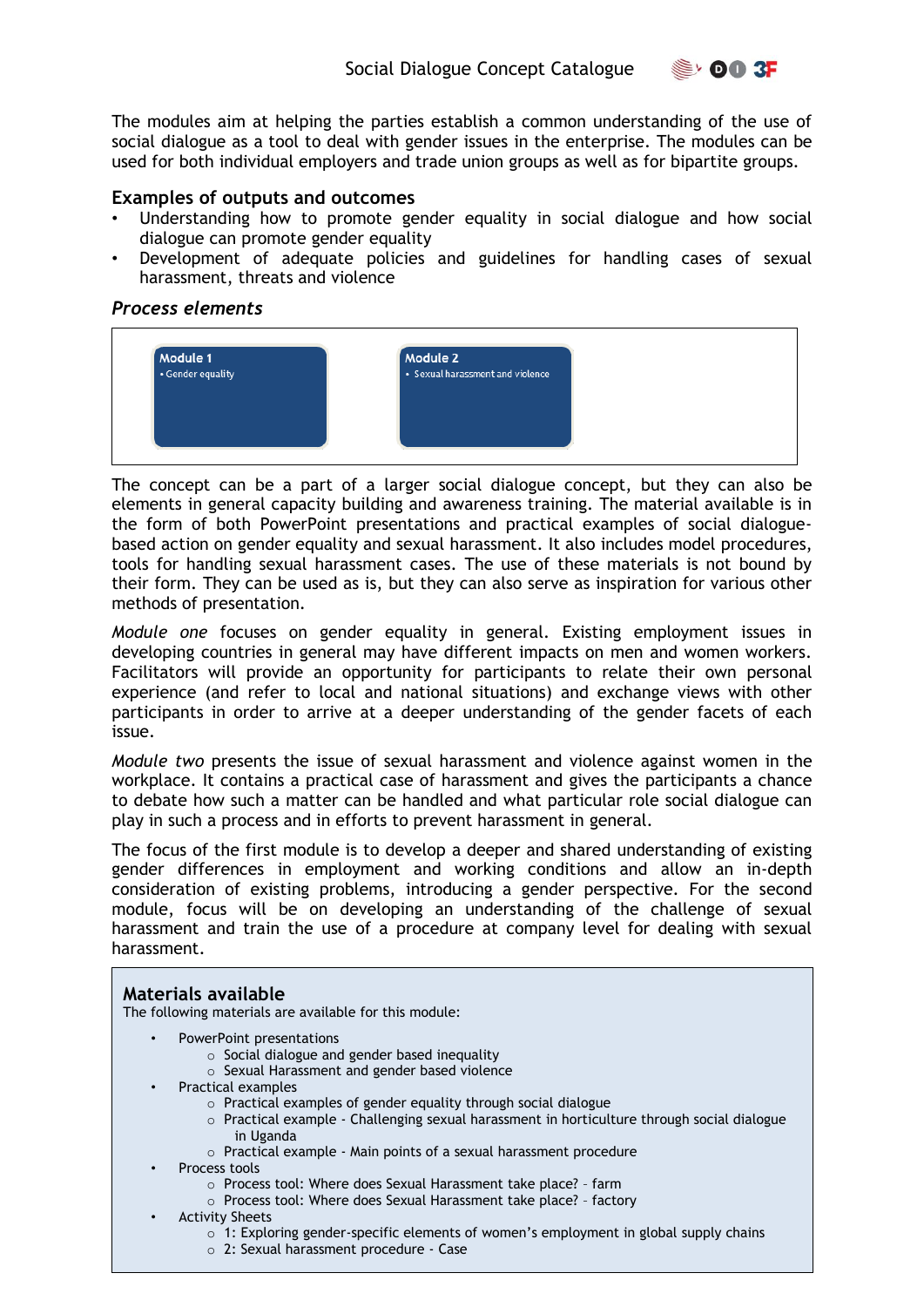

<span id="page-29-0"></span>

| Concept 6: Occupational health and safety and social dialogue |                                                                                                                                                                                                                                                                                                                                                             |  |
|---------------------------------------------------------------|-------------------------------------------------------------------------------------------------------------------------------------------------------------------------------------------------------------------------------------------------------------------------------------------------------------------------------------------------------------|--|
| May be used by                                                | All consortium members jointly or individually in cooperation<br>with bipartite or individual partners. The elements can be<br>integrated into a wide variety of OHS training processes.                                                                                                                                                                    |  |
| Relevant at SD<br>development level                           | The concept is directed at countries with unstructured or<br>structured dialogue. It is particularly relevant as icebreaker for<br>stepping up systematic social dialogue.                                                                                                                                                                                  |  |
| Most relevant target<br>groups                                | Decision makers, union representatives/OHS representatives at<br>workplace level and in the partner organisations. The target<br>group is national federation of employers and national<br>confederation for trade unions, union officers at national and<br>regional level and employers and employers' representatives at<br>national and regional level. |  |
| Special requirements                                          | Acknowledge workers and employers as experts in their own<br>working conditions. Activities must follow the path of including<br>participants experience and observations as the most important<br>element of the learning process.                                                                                                                         |  |
| Specific qualifications<br>needed to facilitate?              | Basic knowledge and experience from working with OHS as well<br>as experience with participatory training methods.                                                                                                                                                                                                                                          |  |
|                                                               | Facilitators must have practical experience with social dialogue<br>and OHS and should be acquainted with OHS standards and rules<br>in the respective country.                                                                                                                                                                                             |  |

#### **Challenges and opportunities**

Occupational Health and Safety (OHS) is a key problem in many workplaces across the globe. OHS is at the same time an issue where the benefits of social dialogue-based solutions can be clearly demonstrated. OHS is, at its base, an issue of rights. The right to a safe and healthy working environment is part of the ILO core conventions. At the same time, there is a relatively large element of overlapping interest between the social partners on OHS issues. A healthy workplace benefits not only the employee, but also the employer through higher productivity and better quality of products and services delivered.

These modules use either some concrete cases as a starting point or work on the basis of an analysis of the concrete situation in a single enterprise. The modules focus on demonstrating how the establishing of social dialogue structures can improve the OHS situation. They also focus on showing the mutual benefit of improved OHS through better working conditions, improved quality of production and higher productivity.

The modules are developed on the basis of partnerships, projects and programmes in countries across the globe.

#### **Objectives**

The main objective is to establish an understanding of the overlapping interests in the field of OHS and assist the partners establish a common understanding of the use of social dialogue as a tool to deal with OHS problems in the enterprise. The modules also aim at training participants in initial OHS analysis. Finally, they have the dual purpose of introducing OHS in a general social dialogue process and to introduce social dialogue into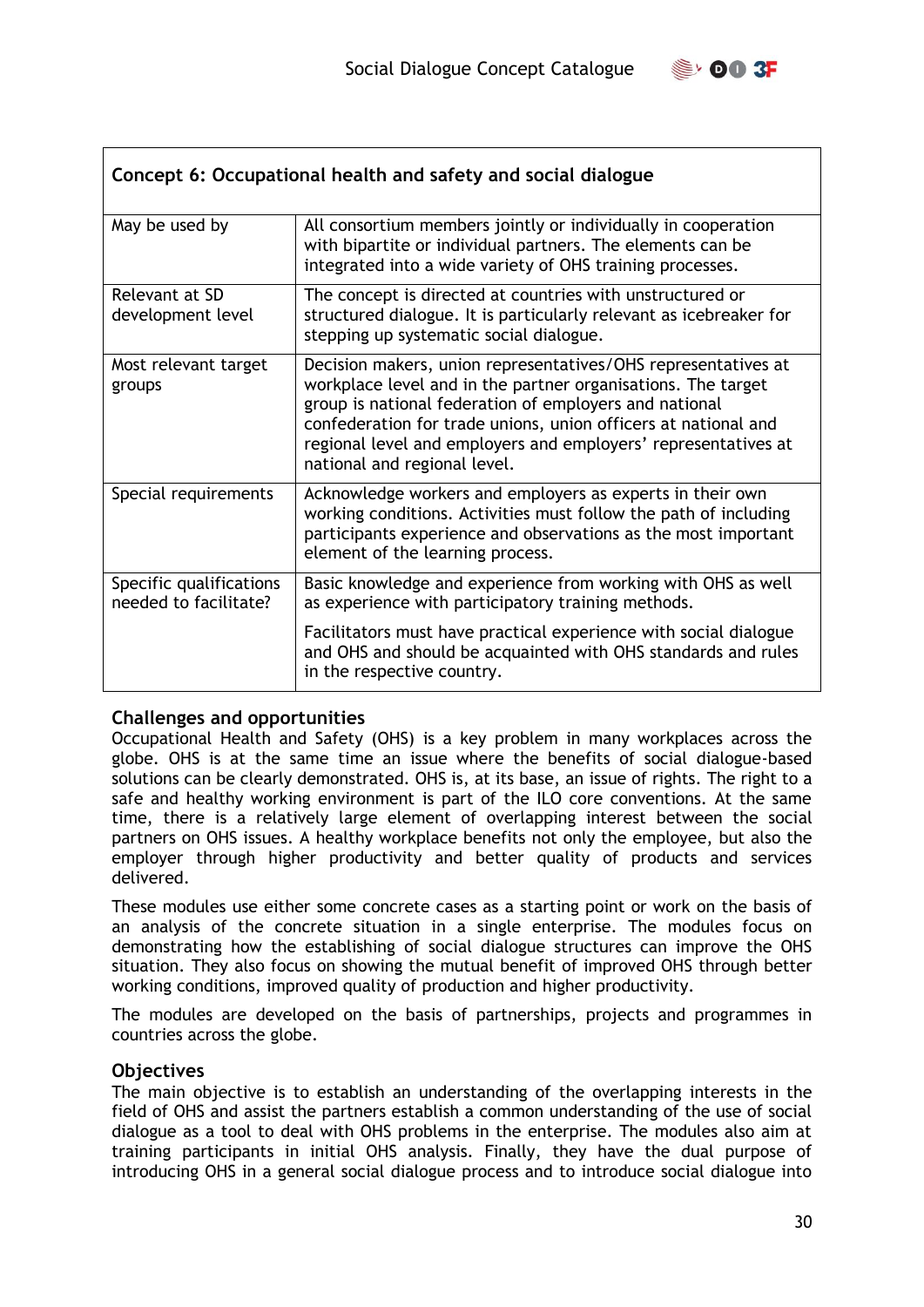

an OHS process. The ultimate goal of the process will be the establishment of common guidelines and structures for how employees' representatives and enterprises can work with OHS

#### **Examples of outputs and outcomes**

- Understanding of social dialogue as an important tool for better OHS
- Increased skill in evaluating and prioritizing OHS problems
- Action plan for specific health and safety improvements

#### **Elements**



The modules can be a part of a larger OHS concept, but they can also be elements in general capacity training.

The material includes a model description of a complete OHS workshop.

Module one and two are based on the cases "Hotel Bedalia" and "Pharma Lab". Module one uses the cases as the basis for a group discussion of the participants' own experiences, followed by a plenary session. The focus is on OHS issues from their own sector and methods of solving the issues through social dialogue at different levels.

Module two use the cases as basis for a mediation roleplay in order to illustrate the capacity of social dialogue to solve OHS problems, while at the same time underline the thoroughness of preparation which should go into an actual dialogue.

Module three goes deeper into a holistic OHS approach. It is centred around a visit to a company, where the participants in groups analyse and evaluate the working environment and point out issues which have to be dealt with. This is followed up with a discussion on a prioritized action plan, as well as the tools which can be used for dealing with these problems, centring on social dialogue.

The focus of the modules is to develop the understanding of OHS as rights based, but with a large area of common interest, and that a proactive approach to improving the work environment has the potential of benefitting both employers and workers. On that basis, they contain a skills training through joint workplace inspection and follow up discussions and exercises.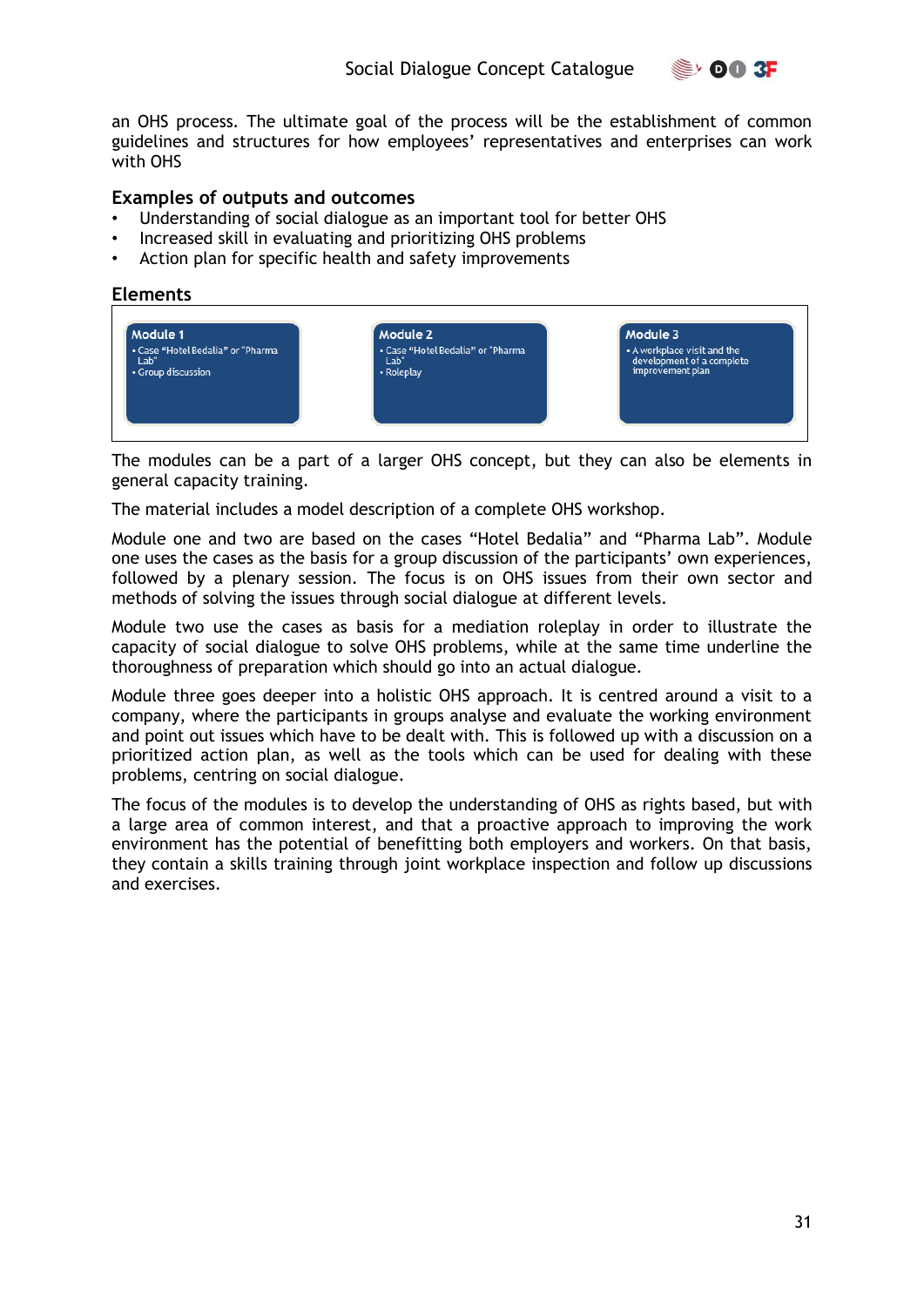

#### **Materials available**

The following materials are available for this module:

- PowerPoint presentations
	- o OHS and social dialogue
- Cases
	- o Case "Hotel Bedalia"
	- o Workplace visit
- Process tools
	- o Background sheet Workplace visit for facilitator
	- o General elements of an OHS inspection
	- o Detailed guide for elaborating OHS suggestions
- Activity Sheets
	- o Activity sheet "Hotel Bedalia" Group discussion
	- o Activity sheet "Hotel Bedalia" Roleplay
	- o Activity sheet Workplace visit participants
- **Supplementary** 
	- o An OHS training Workshop model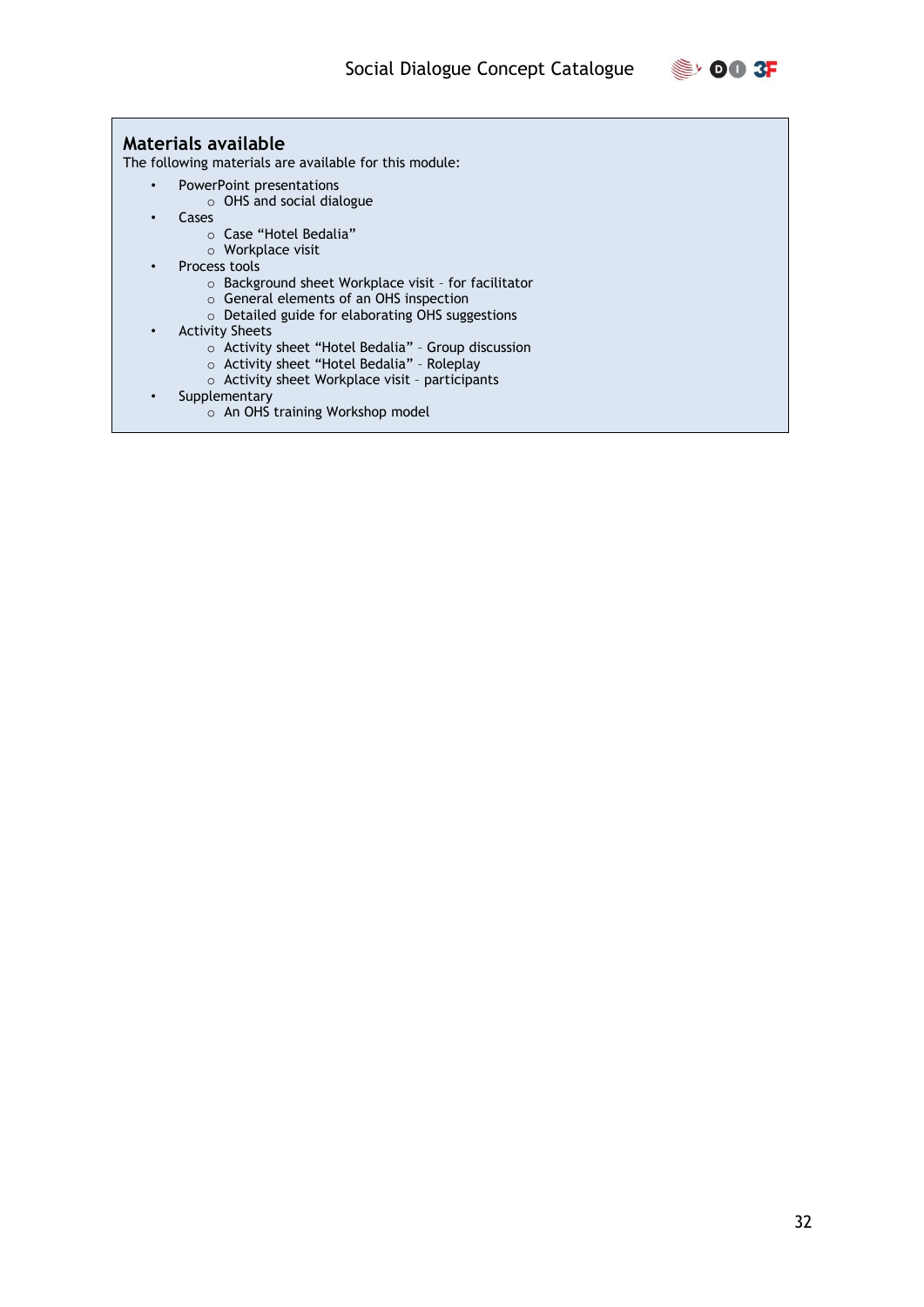

<span id="page-32-0"></span>

| Concept 7: Technical and vocational education and training (TVET) |                                                                                                                                                                                                                                                                                                                                            |  |
|-------------------------------------------------------------------|--------------------------------------------------------------------------------------------------------------------------------------------------------------------------------------------------------------------------------------------------------------------------------------------------------------------------------------------|--|
| May be used by                                                    | Any combination of consortium members in cooperation with<br>bipartite or individual partners. The modules can be integrated<br>into various training processes.                                                                                                                                                                           |  |
| Relevant at SD<br>development level                               | The concept is directed at countries with unstructured or<br>structured dialogue. They presuppose that social dialogue is<br>established between national or enterprise level social partners.                                                                                                                                             |  |
| Most relevant target<br>groups                                    | The target group is policy decision makers in partner<br>organisations, officers with TVET responsibility, national<br>federation of employers and national confederation for trade<br>unions, union officers at national and regional level, and<br>employers and employers' representatives at national, regional<br>and workplace level |  |
| Specific qualifications<br>needed to facilitate?                  | Practical experience with social dialogue. It will be useful for a<br>facilitator to have experience or be familiar with similar TVET<br>systems in other countries.                                                                                                                                                                       |  |

#### **Challenges and opportunities**

Technical and vocational education and training (TVET) is a key to economic and social development everywhere. It is one of the most important elements needed to be in place for the SDG 8 to be fulfilled. It is also a crucial for strengthening the low-skilled workers position on the labour market and increases their value for employers.

There is a long tradition for building technical colleges in developing countries, but, unfortunately, they often operate in a void when it comes to input and needs of the social partners. This is clearly problematic as it is the social partners who have the current and specific knowledge of educational requirements in the near and medium term.

It is on that basis that the consortium members have prioritized TVET for a number of years. Support to partners has been provided to countries in Southern Africa, East Africa and the Middle East.

The core of the modules is policy, advocacy for improving the TVET governance and infrastructure in the respective country. They contain elements of analysis of the TVET system, negotiation between the social partners, formulating a joint platform of understanding, as well as a vision of the future, define desired changes, analysis of stakeholders and establishment of a common base for joint advocacy action, and involvement with the public structures in this field. Partners can also choose to engage in pilot projects within specific sectors to demonstrate the value of social partners involvement in the TVET system. Finally they deal with the important role which recognition of prior learning (RPL) can play in formalizing employment.

#### **Objectives**

The main objective of these modules is to establish a joint understanding of the overlapping interests of the social partners in the field of TVET. The modules also aim at helping the partners establish a joint understanding of the use of social dialogue as a tool to deal with TVET at regional or national basis. Finally, it is an objective to demonstrate the role recognition of prior learning can play in bringing people from the informal to the formal labour market. These modules can provide the basis for a common understanding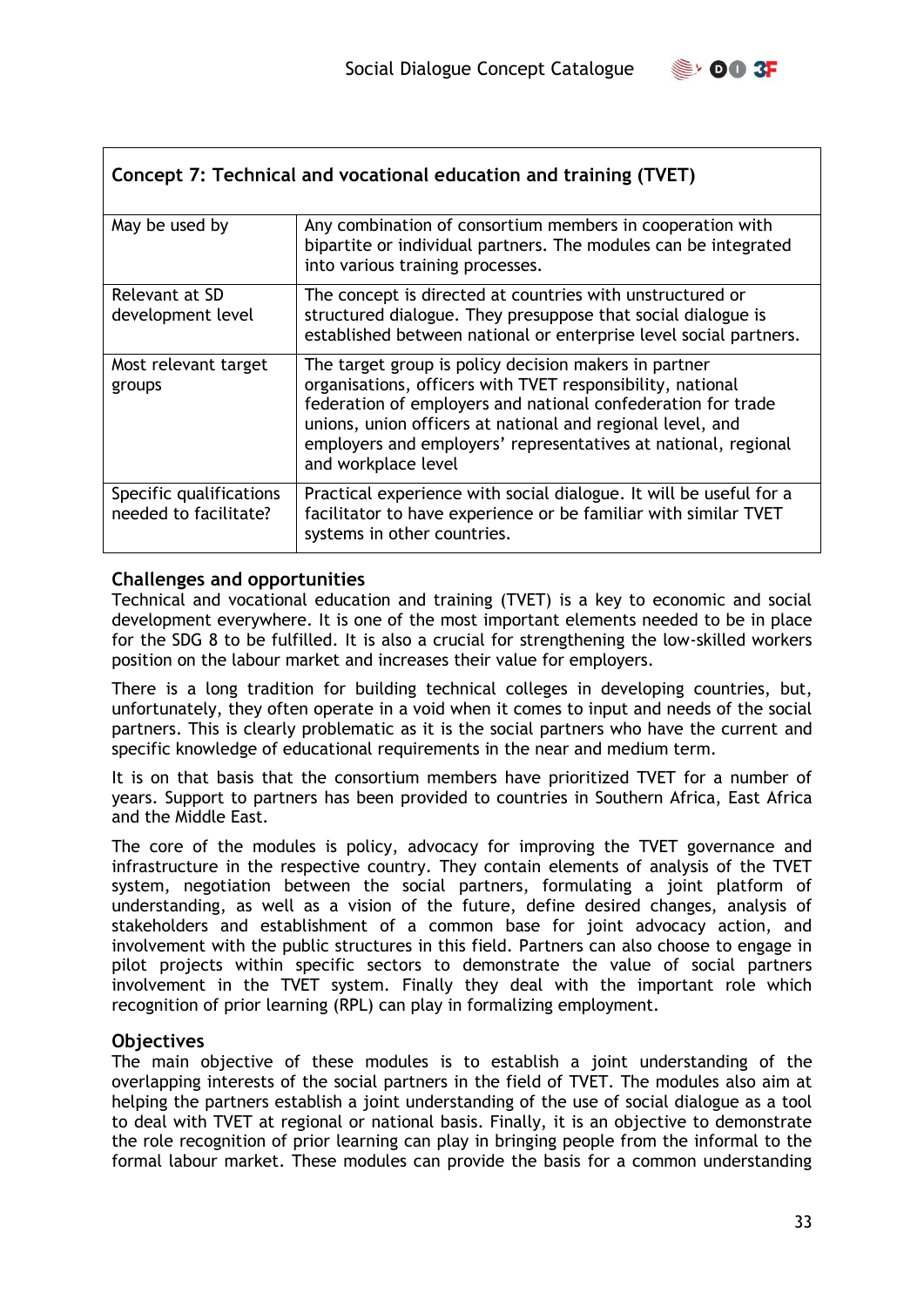

on the TVET issues which can lead to joint actions on this issue. For further information on supporting joint actions see the Consortium's paper on TVET interventions.

#### **Examples of outputs and outcomes**

- Understanding of social dialogue as an important tool for TVET
- Increased skill in using TVET as a social dialogue advocacy subject
- Increased openness towards recognition of prior learning among the social partners

#### **Process elements**



These modules can be used for both individual employers and trade union groups as well as for bipartite groups. They can be a part of a larger TVET concept, but they can also be elements in general social dialogue capacity training. They can be used both to introduce TVET in a general social dialogue process, and to introduce social dialogue into a TVET process. Finally they can also be part of a social dialogue advocacy concept.

The modules need to be considered as a whole, with a combination of group activities and presentations. The format of presentations in the materials is PowerPoint, but the information can be presented in any number of formats. In that case, the PowerPoint presentations only serve as a repository for knowledge and inspiration.

*Module one* is directed at presenting and opening the relevance of TVET in the respective sector of the participants. It is based on the information from the TVET PowerPoint presentation coupled with the experiences and knowledge of the participants.

*Module two* deals specifically with RPL. It aims at demonstrating the potential of RPL to bring informal workers into the formal sector through formal accreditation of their prior skills. It also presents a possible process for RPL and acquaints the participants with the problems and issues faced during a RPL process.

The focus of the modules is developing the understanding that TVET is an area of key joint interest where social dialogue and advocacy can play an important role and increasing the understanding of the importance of recognition of prior learning as a tool to help the passage from an informal to the formal labour market.

The modules have been developed for 10-20 participants, but they can be used both for smaller and larger groups, depending on the context.

#### **Materials available**  The following materials are available for this module:

• PowerPoint presentations

- o TVET and Social Dialogue
	- o Social partners and TVET The European experience
	- o Recognition of Prior Learning
- Activity Sheets
	- o Activity sheet Social dialogue and TVET Group discussion
	- o Activity sheet Recognition of Prior Learning Group discussion
- Background papers
	- $\circ$  Consortium paper on TVET interventions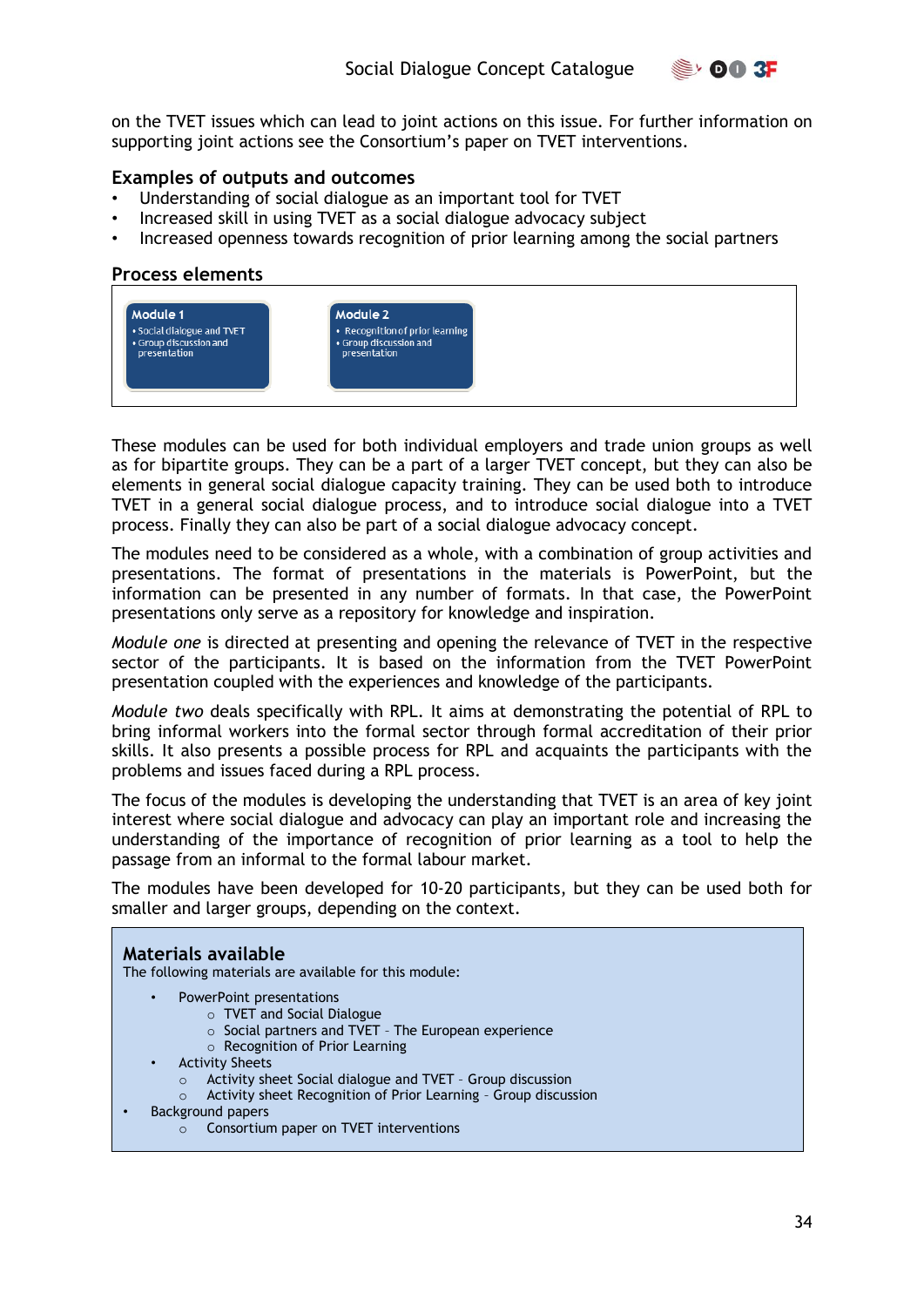

<span id="page-34-0"></span>

| Concept 8: Corporate Social Responsibility and Social Dialogue |                                                                                                                                                                                                                                                                                                                                                                                                                                                                                                                                      |  |
|----------------------------------------------------------------|--------------------------------------------------------------------------------------------------------------------------------------------------------------------------------------------------------------------------------------------------------------------------------------------------------------------------------------------------------------------------------------------------------------------------------------------------------------------------------------------------------------------------------------|--|
| May be used by                                                 | This concept will benefit from the participation of two Danish<br>consortium members, though separate sessions of the two social<br>partners should also be used. In the partner country, participation<br>should include representatives at national, sectoral and company<br>level.                                                                                                                                                                                                                                                |  |
| Relevant at SD<br>development level                            | A well-developed unstructured or structured social dialogue. It may<br>build on an established dialogue between the social partners or be a<br>tool to open the doors towards such dialogue. It presupposes a clear<br>understanding in the partner organisations of the need for<br>respecting labour and human rights.                                                                                                                                                                                                             |  |
| Most relevant<br>target groups                                 | The target groups are employers' organisations, national<br>confederation for trade unions, sector oriented unions, union<br>officers at national and regional level, and not least employers and<br>employees' representatives at enterprise level. An equal number<br>from each side is an advantage. There should be a balance between<br>participants from pilot enterprises and representatives who will be<br>trained as local facilitators. The latter group should include officers<br>with some social dialogue experience. |  |
| Specific<br>qualifications<br>needed to<br>facilitate?         | The facilitators must have practical experience with CSR and social<br>dialogue at enterprise level. For both introduction and follow-up, a<br>facilitator from the country in question, with knowledge of the<br>specific industrial relations- and social dialogue system in the<br>partner country should participate.                                                                                                                                                                                                            |  |

#### **The challenges and opportunities**

Corporate Social Responsibility (CSR) was developed in response to challenges meeting enterprises related e.g. to globalisation. The intention is to meet stakeholders' expectations by documenting the company's responsible performance – often including both labour rights, human rights, development issues and the capacity to avoid negative effects on society including local communities and environmental issues.

An increasing number of global and national companies develop CSR policies. Many companies in developing economies encounter CSR because they are – or wish to become part of global value- and production chains. CSR-tools such as Codes of Conduct are often chosen by the lead company in the value chain, while supplier companies are often requested to follow suit. Individual companies in developing countries also undertake CSR as part of their strategy and business values.

In many cases this is a challenging process and both employers and trade unions often demand more knowledge about how to drive and facilitate the implementation of rightsbased, inclusive, and business sustainable CSR policies.

Over the last few years, two consortium members have been involved in a project in the Philippines which has endeavoured to follow individual pilot programs in companies while at the same time training local facilitators from the social partners to be able to work broadly on the issue of CSR. This project is the foundation for this concept.

This concept envisages a process which involves a mixture of representatives from pilot companies and trainee local facilitators. The pilot companies would be from one or a few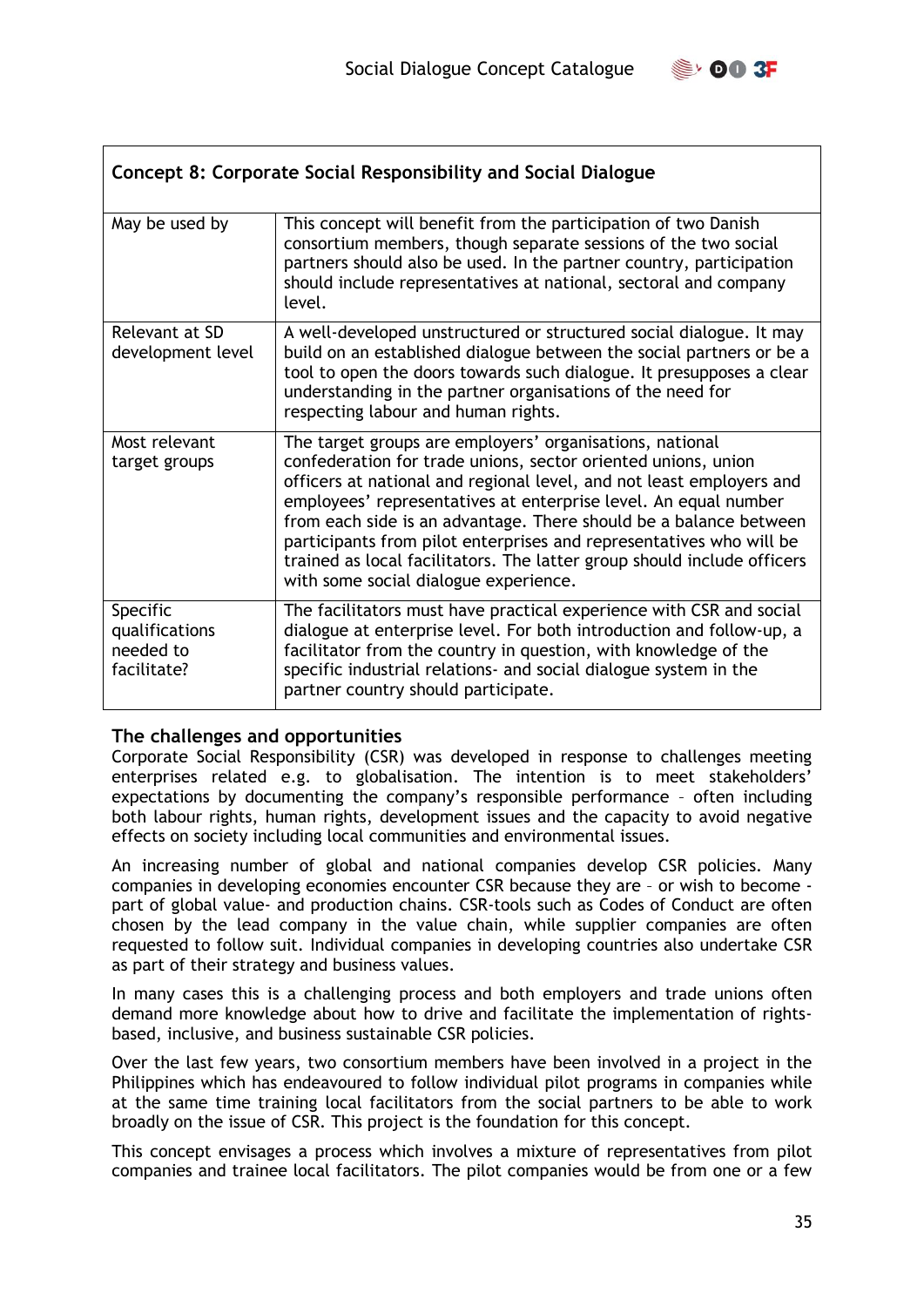specific sectors, like textile, plastics or electronics, and the concept aims at either introducing CSR or, if CSR is already underway, to strengthen the implementation of the SDGs in the CSR plans of the companies.

The trainee facilitators would come from their respective trade union and employers' organisations, and they will be tasked with spreading the understanding of CSR and social dialogue beyond the pilot companies.

The concept aims to create awareness of the mutual benefits of social dialogue and rightsbased CSR policies. It is intended to demonstrate the importance of effective social dialogue for establishing and maintaining CSR and focus on how the increasing requirement for CSR in the supply chain can be used as the basis for establishing a robust social dialogue.

#### **Objectives**

The first objective is to strengthen the understanding of different forms and potentials of CSR, and establish a fundamental understanding of the advantage of basing CSR on social dialogue. The second objective is to build capacity in the national organisations to advise and support their members at local level on CSR issues, and also provide management and workers' representatives from the pilot enterprises with the knowledge and skills on the concept, principles, and practices of rights-based, inclusive, and business sustainable CSR.

#### **Examples of outputs and outcomes**

- Introduction of CSR in pilot companies
- Training of CSR trainee facilitators in the social partner organisations
- Development of CSR understanding in more companies
- Increased CSR skills among participants.

#### **Process**



The concept is based on developing CSR processes in 4-6 pilot enterprises. Simultaneously with this, a number of facilitators from the trade union and employers' association, respectively, will be trained in working on CSR issues in more enterprises.

The process is based on two two-day workshops interspersed with time for the pilot enterprises and the local facilitators to gain experience. At the end of the project all companies which have been involved in developing CSR. Both pilot companies and companies supported by the social partners' local facilitators will be invited to a joint one day seminar where experiences can be shared and the basis laid for further activities.

Creation of awareness, identifying stakeholders, challenges and shortcomings of the CSR status of enterprises, and social dialogue skills are among the key elements.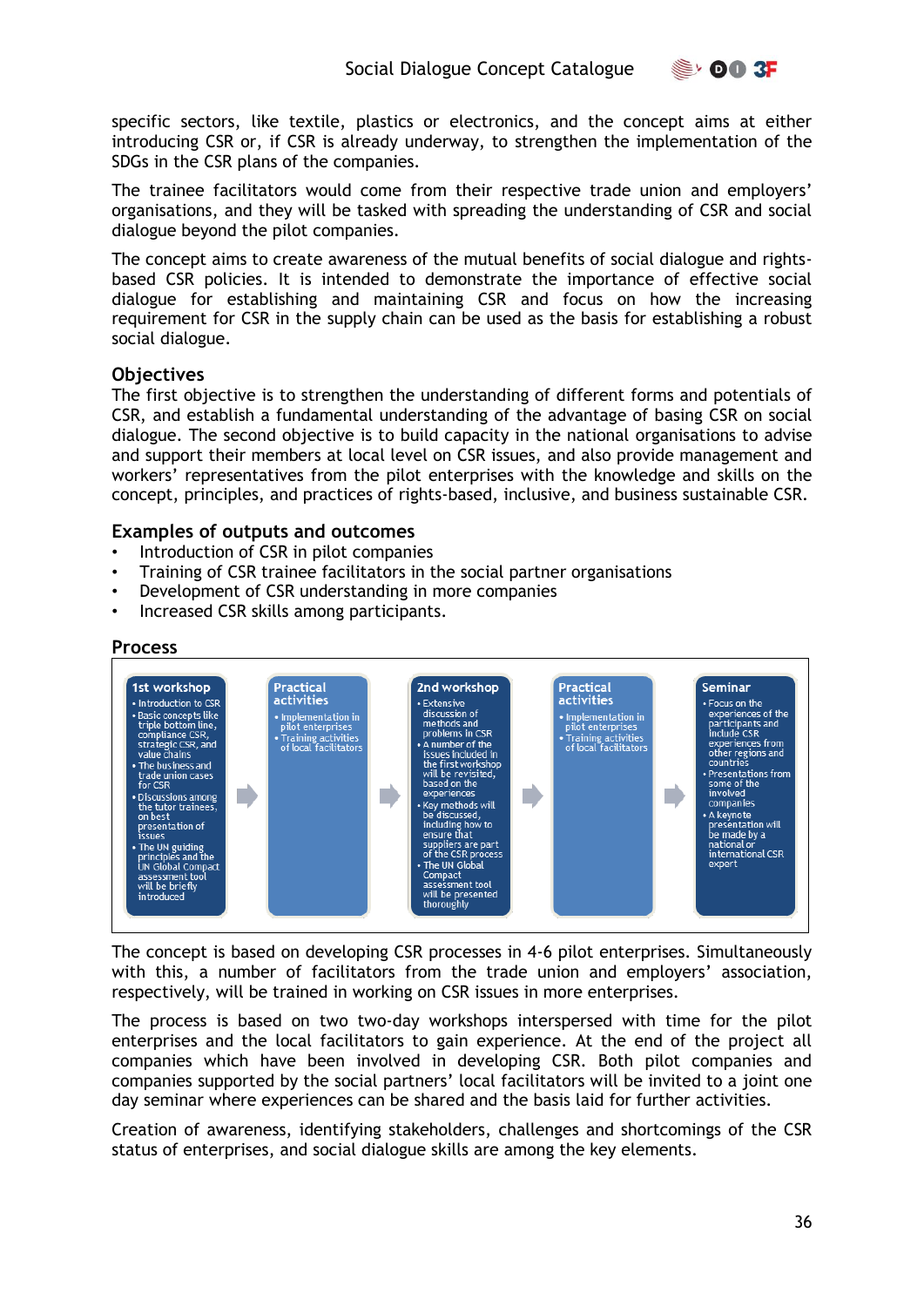**OO 3F** 

*The first workshop* should include a general introduction to CSR concepts like triple bottom line, compliance CSR, strategic CSR and value chains. It should present the business and trade union cases for CSR thoroughly, especially including discussions among the local facilitators, on how these issues can be presented. Finally the UN guiding principles and the UN Global Compact assessment tool should be briefly introduced.

*The second workshop* will take its departure from the participants' experiences from the period since the first workshop, and an extensive discussion of methods and problems in CSR will take place. A number of the issues included in the first workshop will be revisited based on the experiences of the participants, and key methods will be discussed, including how to ensure that suppliers are part of the CSR process. Finally, the UN Global Compact assessment tool will be presented thoroughly.

*The seminar* will focus on the experiences of the participants, and it will include presentation of CSR experiences from other regions and countries. The involved companies will present their experiences and a keynote presentation will be made by a national or an international CSR expert.

The focus of the workshops will be the understanding of the usefulness of CSR, especially, but not only, for companies in global value chains. There will be focus on the role social dialogue is playing at enterprise level for successful development and implementation of CSR. The participants should acquire an understanding of CSR principles and be acquainted with CSR and compliance monitoring tools. Finally, the workshops will build up the ability to transmit CSR principles, structures and tools among the local facilitators.

#### **Materials available**

The following materials are available for this concept:

- PowerPoint presentations
	- o CSR Introduction
	- o Value chains and social dialogue
	- o CSR Business case
	- o Strategic CSR Compliance
	- o The UN Global Compact assessment tool
- UN Global Compact self assessment tool
- Learning booklets
	- $\circ$  These are simple introductions to a variety of CSR topics. They are intended to be used by the local tutors, but they will also form the basis of the group discussions during the workshops.
		- 1. What is CSR
		- 2. Triple bottom line
		- 3. Historical development and approaches to CSR
		- 4. What is Strategic Corporate Social Responsibility
		- 5. What is Compliance Corporate Social Responsibility
		- 6. The Business Case for CSR
		- 7. The Trade Union Case for CSR
		- 8. The UN Guiding Principles on Business and Human Rights
		- 9. Introduction to the UN Global Compact Self Assessment Tool
		- 10. Development of a Solid CSR Compliance
- Activity Sheets
	- o Activity sheet 1 Element of CSR Group discussion
	- o Activity sheet 2 Experiences since first workshop
	- o Activity Sheet 3 The UN Global Compact assessment tool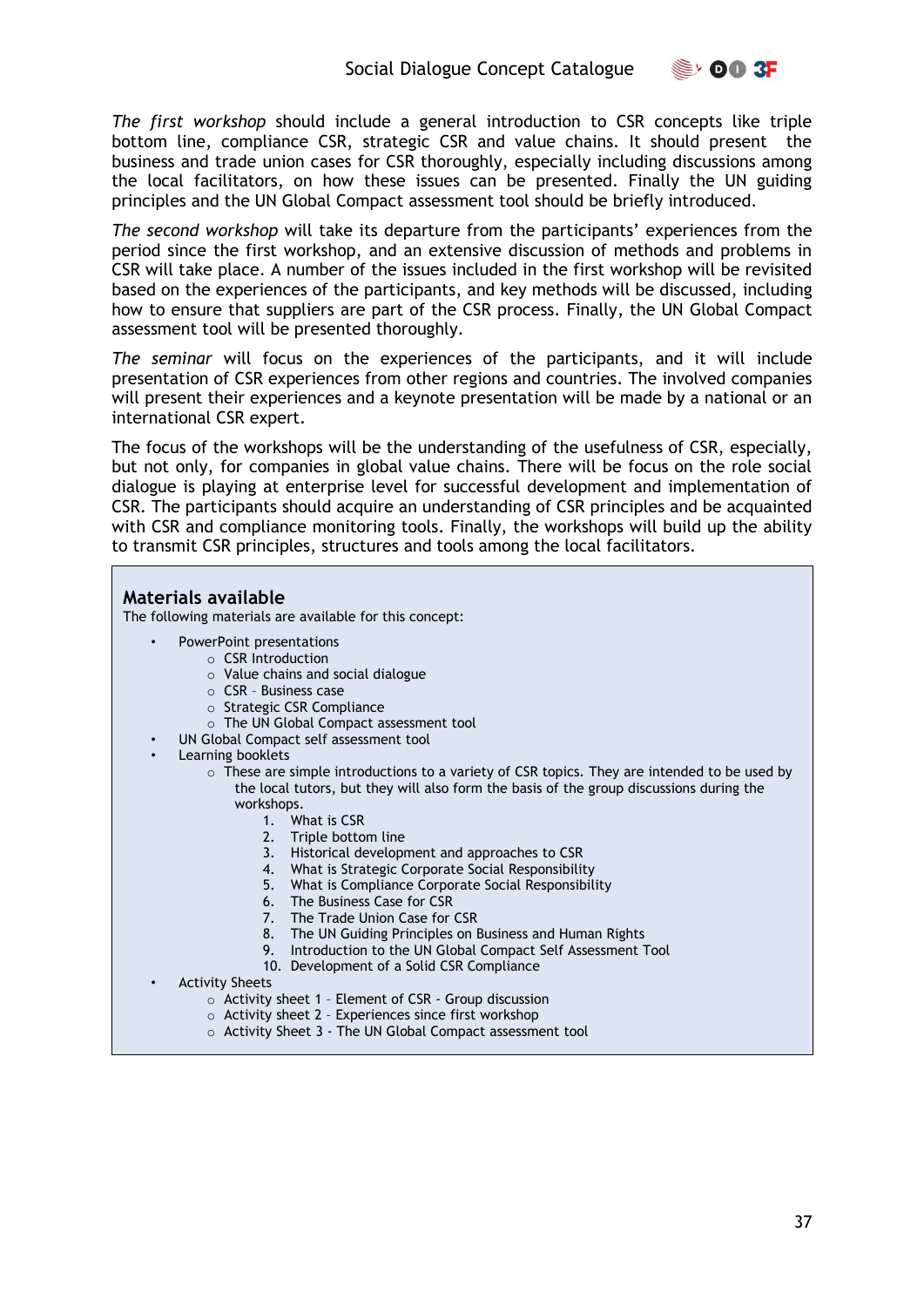

<span id="page-37-0"></span>

| Concept 9: The climate challenge and social dialogue |                                                                                                                                                                                                                                                                                                       |  |
|------------------------------------------------------|-------------------------------------------------------------------------------------------------------------------------------------------------------------------------------------------------------------------------------------------------------------------------------------------------------|--|
| May be used by                                       | All consortium members jointly or individually The modules can<br>be used by any combination of consortium members in<br>cooperation with bipartite or individual partners. The modules<br>can be integrated into various training processes and awareness<br>activities.                             |  |
| Relevant at SD<br>development level                  | All levels These modules are directed at countries with informal,<br>unstructured and structured social dialogue. They presuppose<br>that some dialogue is established between national or enterprise<br>level social partners.                                                                       |  |
| Most relevant target<br>groups                       | Decision makers, union representatives/shop stewards in partner<br>organisations - national federation of employers and national<br>confederation for trade unions, union officers at national and<br>regional level, and employers and employers' representatives at<br>national and regional level. |  |
| Specific requirements                                | This concept is under development in cooperation with partners<br>involved in debates about the consequences of climate change<br>and the consequences of rapid transition to low-carbon emission<br>societies.                                                                                       |  |
| Specific qualifications<br>needed to facilitate?     | Facilitators must have practical experience with social dialogue<br>as well as climate change knowledge. Knowledge about climate<br>and environmental challenges and the elements of a just<br>transition to low-carbon societies is required.                                                        |  |

#### **Challenges and opportunities**

Climate change is a main challenge of our time. The effect of policies to mitigate carbon emissions will have profound effects on production and everyday life, as will the effects of climate change itself, with rising temperatures, flooding and more frequent extreme weather. Mitigation policies today are often directed at companies in industrialised countries, but there will also be a policy effect in land use and production in developing countries. To that must be added the effect from policies adopted by the lead companies in value chains on production and large-scale agriculture in the developing world.

There is an acute need to consider these issues and their effect on enterprises and local communities. First movers on carbon emission reduction will gain a stronger market position in years to come. There is a strong joint interest among the social partners to ensure the sustainability of production and at the same time ensure that the current workforce can be employed in decent jobs. The changes in society and enterprises required to achieve such a just transition requires a joint concerted effort at all levels, and here social dialogue is at the very core.

The modules are a combination of transmission of knowledge and preparing the base for this social dialogue. They illustrate the challenges of the climate change and the needs for change. They contain elements of energy administration, waste and emissions management, and transition of enterprises. The modules focus on how social dialogue at enterprise, local and national level can help ensure that the environmental transition will happen with the least possible cost to the employees through retraining and technological improvements, and how a just transition can be achieved.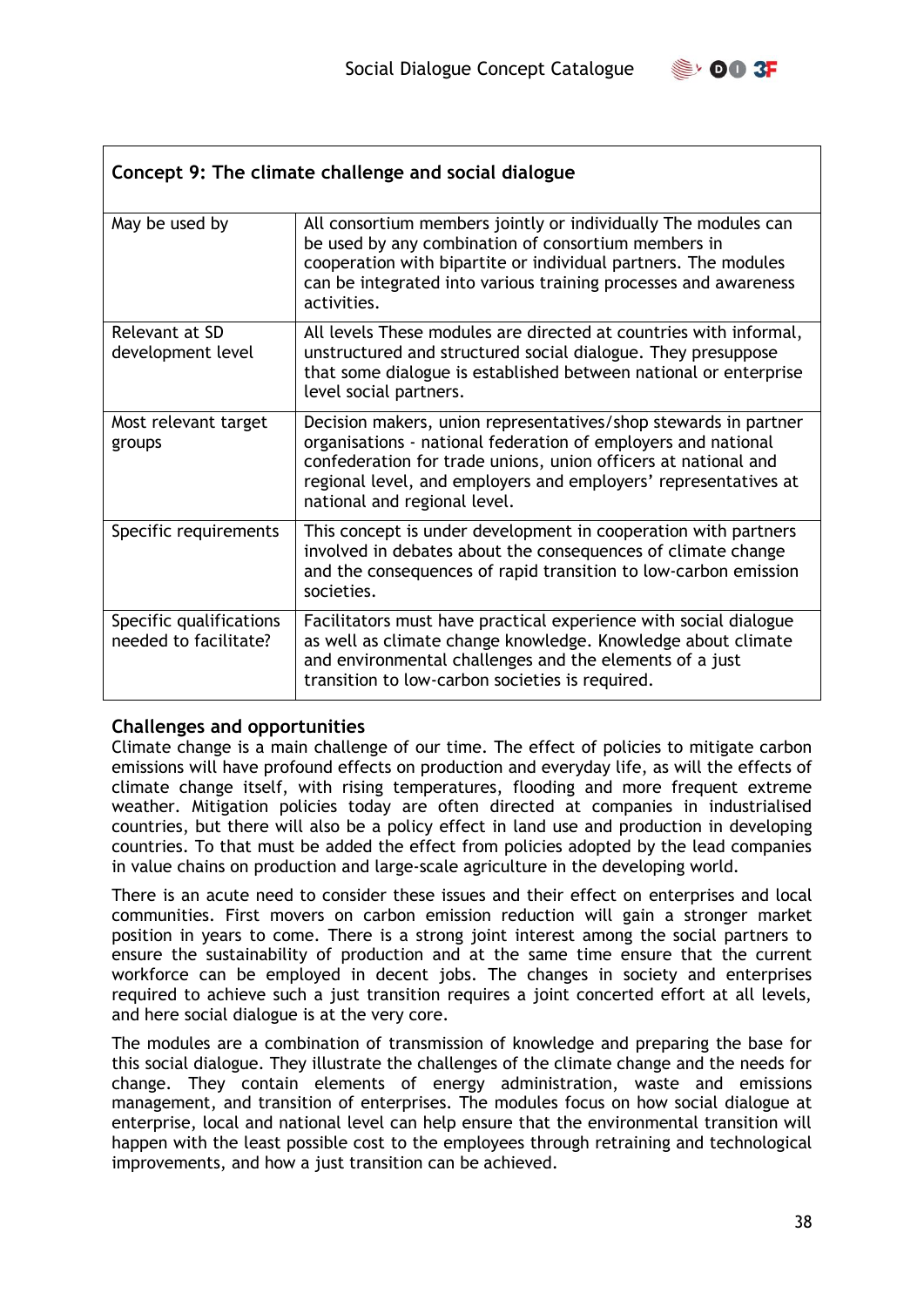

The basis for the development of the modules is activities on climate change in global union and business initiatives.

#### **Objectives**

The objectives of these modules is to establish an understanding of the challenges of climate change, and help the partners establish a common understanding of climate change as an area of key joint interests where social dialogue can play an important role as a tool to deal with climate transitions at enterprise, regional and national level. They also aim to provide an in-depth introduction to just transition as a key tool for a socially and environmentally sustainable transition.

#### **Examples of outputs and outcomes**

- Understanding of the effect of climate change
- Understanding social dialogue as a key element of climate transitions

#### **Process elements**



These modules can be a part of a larger climate change concept, but they can also be elements in general social dialogue capacity training. They can be used for both individual employers and trade union groups, as well as for bipartite groups. They can be used both to introduce climate change in a general social dialogue process, and to introduce social dialogue into a climate change process. The modules can be part of a social dialogue advocacy concept.

The modules need to be considered as a whole with a combination of group activities and presentations. The format of presentations in the materials is PowerPoint, but the information can be presented in any number of formats. In that case, the PowerPoint presentations serve as a repository for knowledge and inspiration.

*Module one* focuses on the possible consequences for companies in different sectors of climate change. It deals with both mitigation of current levels of carbon emission and with the necessary adaptation as a consequence of climate change itself. Based on this, it considers the effect these changes will have for workers, and what policies can be enacted to ensure jobs in the future.

*Module two* takes off from the challenges dealt with in module one and aims to ensure that participants understand the demand for transitions in their companies or sectors, that they are aware of the consequences for stakeholders from the transition, and finally that they are aware of possible policies which might alleviate negative consequences and how social dialogue can help implement these.

*Module three* presents a more in-depth introduction to the principles and possibilities of just transition. It will, as module two, discuss the policy pressures applied from national governments as well as from the lead companies in the value chain. It will then consider the consequences for sectors, companies and stakeholders, and propose changes which can be applied already today, to support the viability of the company and its possibilities to offer decent jobs and sustainable economic growth in the future. Finally, it contains a roleplay of a meeting in a company just transition social dialogue.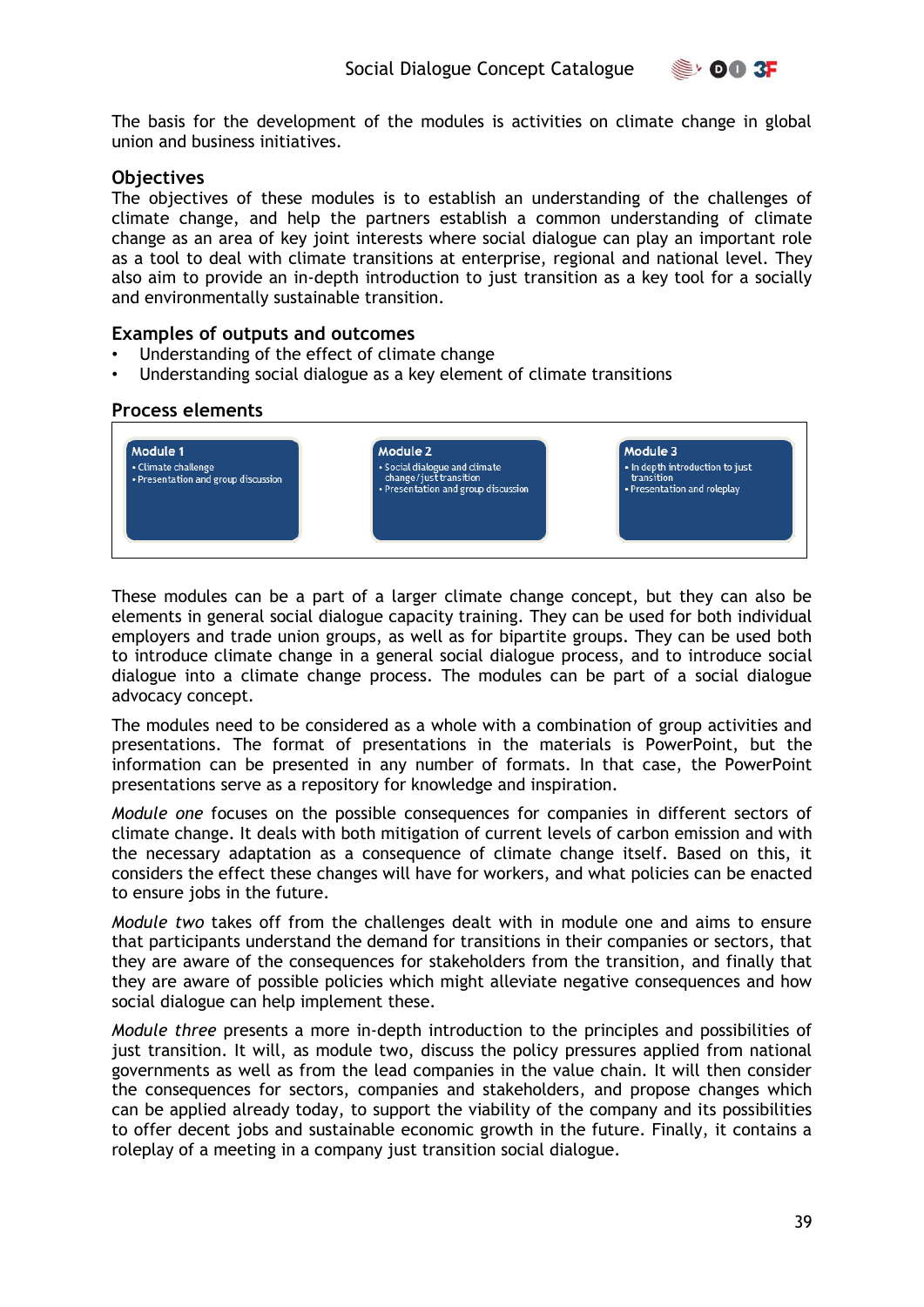

#### **Materials available**

The following materials are available for this module:

- PowerPoint presentations
	- o Climate change
		- o Social Dialogue and climate change Practical examples
		- o Just transition in depth
		- o Value chains and social dialogue
	- o Web page: Green jobs
- Activity Sheets
	- $\circ$  Activity sheet 1 Climate challenge group discussion
	- o Activity sheet 2 Social dialogue and climate change- group discussion
	- $\circ$  Activity sheet 3 Just transition group project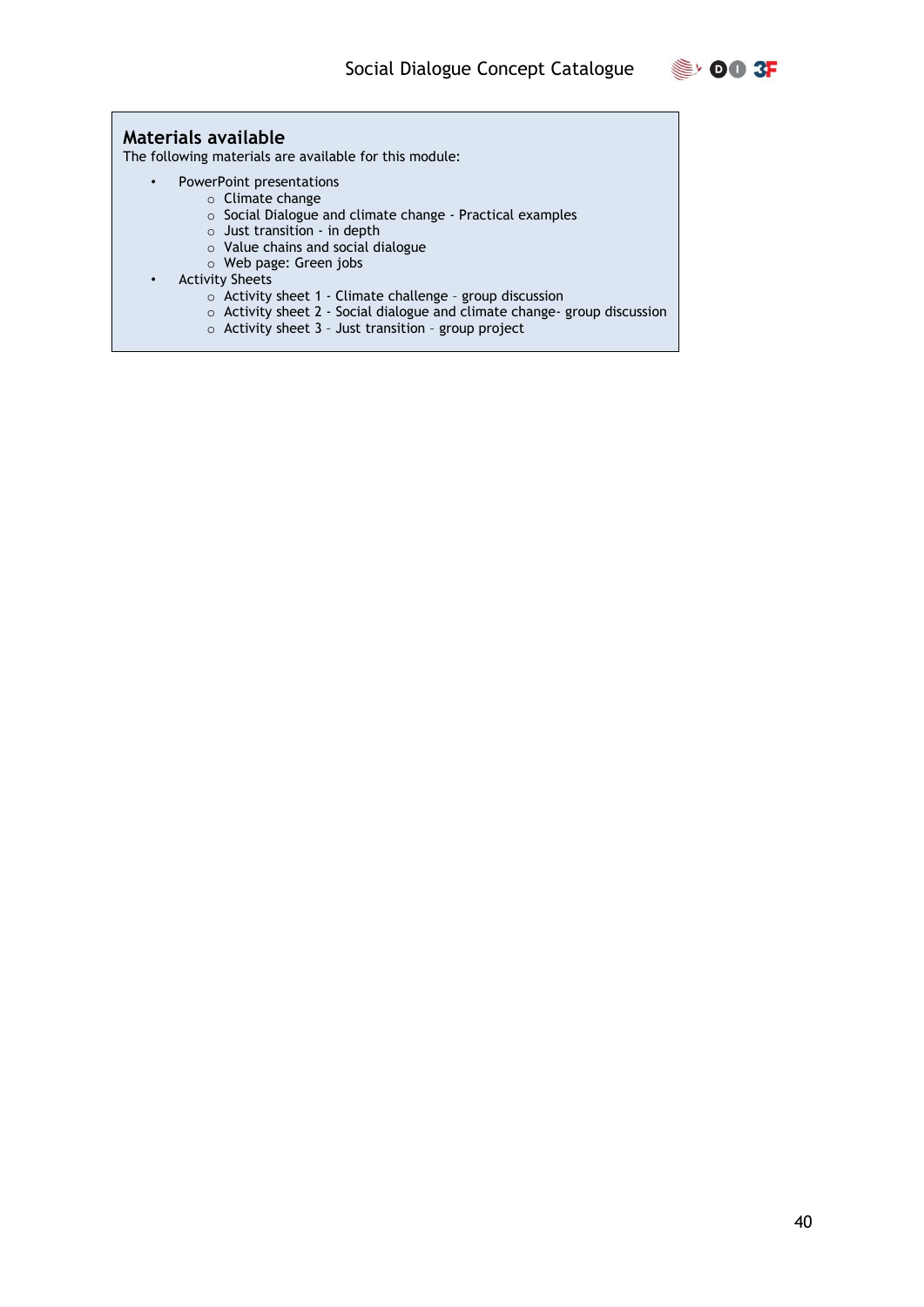$\mathbb{R}$ , 00 3F

# <span id="page-40-0"></span>**Annex I: Introductory modules and materials**

#### <span id="page-40-1"></span>**Introduction A: Introduction to social dialogue**

#### **Basis**

This module provides a short introduction to the benefits of social dialogue and how to make it work. Focus on social dialogue roles and responsibilities, and on basic social dialogue techniques including ensuring a mandate, preparing and executing the dialogue.

#### **Maturity of social dialogue in partner country and preconditions**

This module is directed at countries with a nascent, unstructured or structured dialogue. It builds on an established dialogue between the national social partners, and it presupposes that social dialogue is established or under establishment between national or enterprise level social partners.

#### **Objectives**

The objective for this module is to begin an understanding of how social dialogue works, including an understanding of the need to understand the perspective of your opponent for social dialogue to work.

#### **Examples of outputs and outcomes**

- Understanding of social dialogue as an important tool for, decent jobs and sustainable economic growth
- Initial skill conducting a constructive social dialogue

#### **Structure**

This module can be used by any combination of consortium members in cooperation with bipartite or individual partners. The target group is union officers at national and regional level, employers and employers' representatives at national and regional level, and social partners at enterprise level

#### **Elements**



The module includes information and inspiration material, as well as a group based discussion on the perspectives and interests of your opponent.

The exercise is ideal with 15-20 participants, but it could be conducted with a larger number of participants as well.

Focus of the activity is to develop the understanding that social dialogue is based on understanding of your opponents interests as well as your own, and on acting within this understanding. At the same time, the focus will be on developing the understanding of the potential of social dialogue.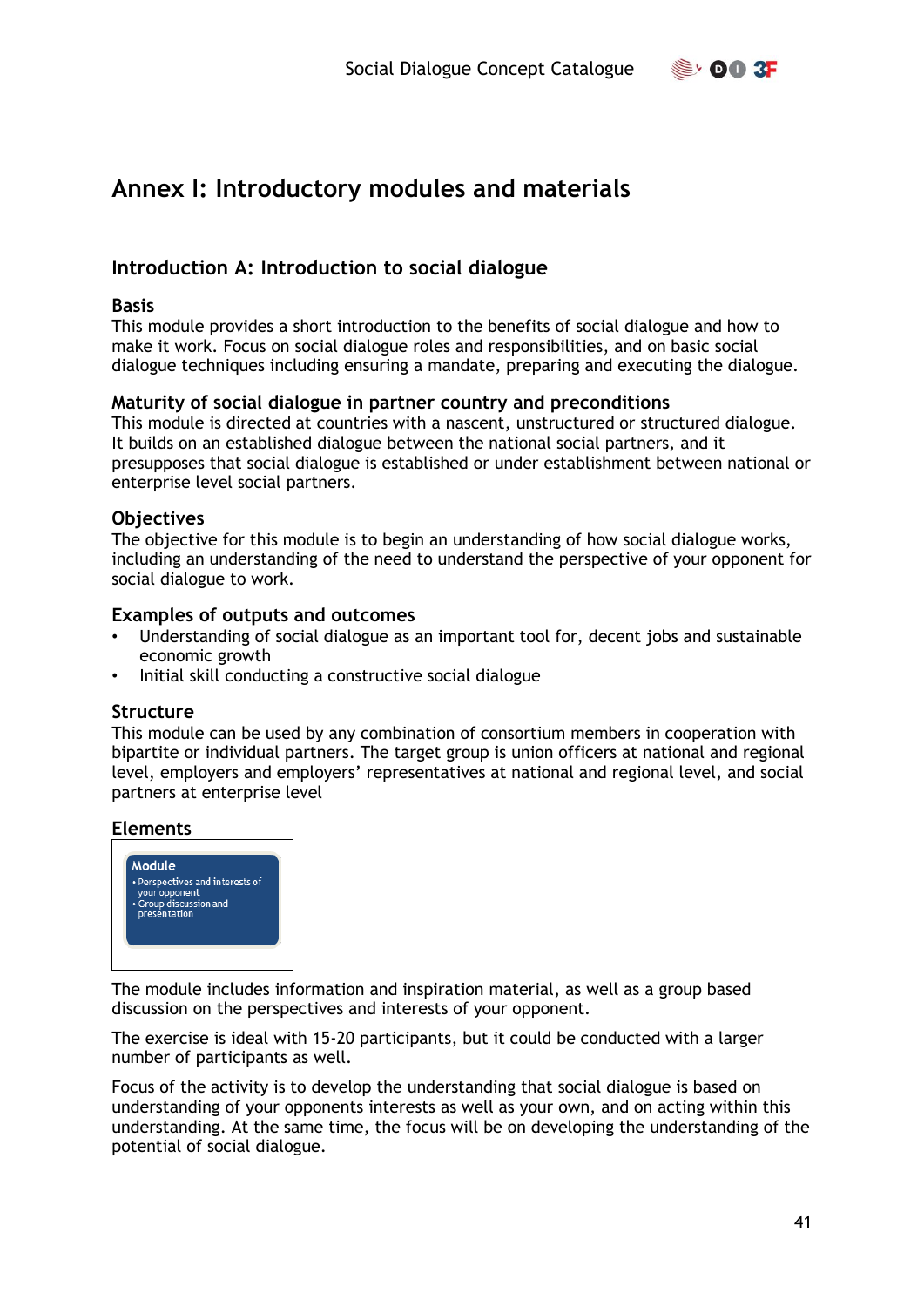

#### **Facilitators**

Facilitators should have practical experience with social dialogue.

#### **Materials available**

The following materials are available for this module:

- PowerPoint presentations
	- o In the beginning was Social Dialogue
	- o Shared interest and conflict
	- o Value chains and social dialogue
- Activity Sheets
	- o Activity Sheet Perspectives and interest of your counterpart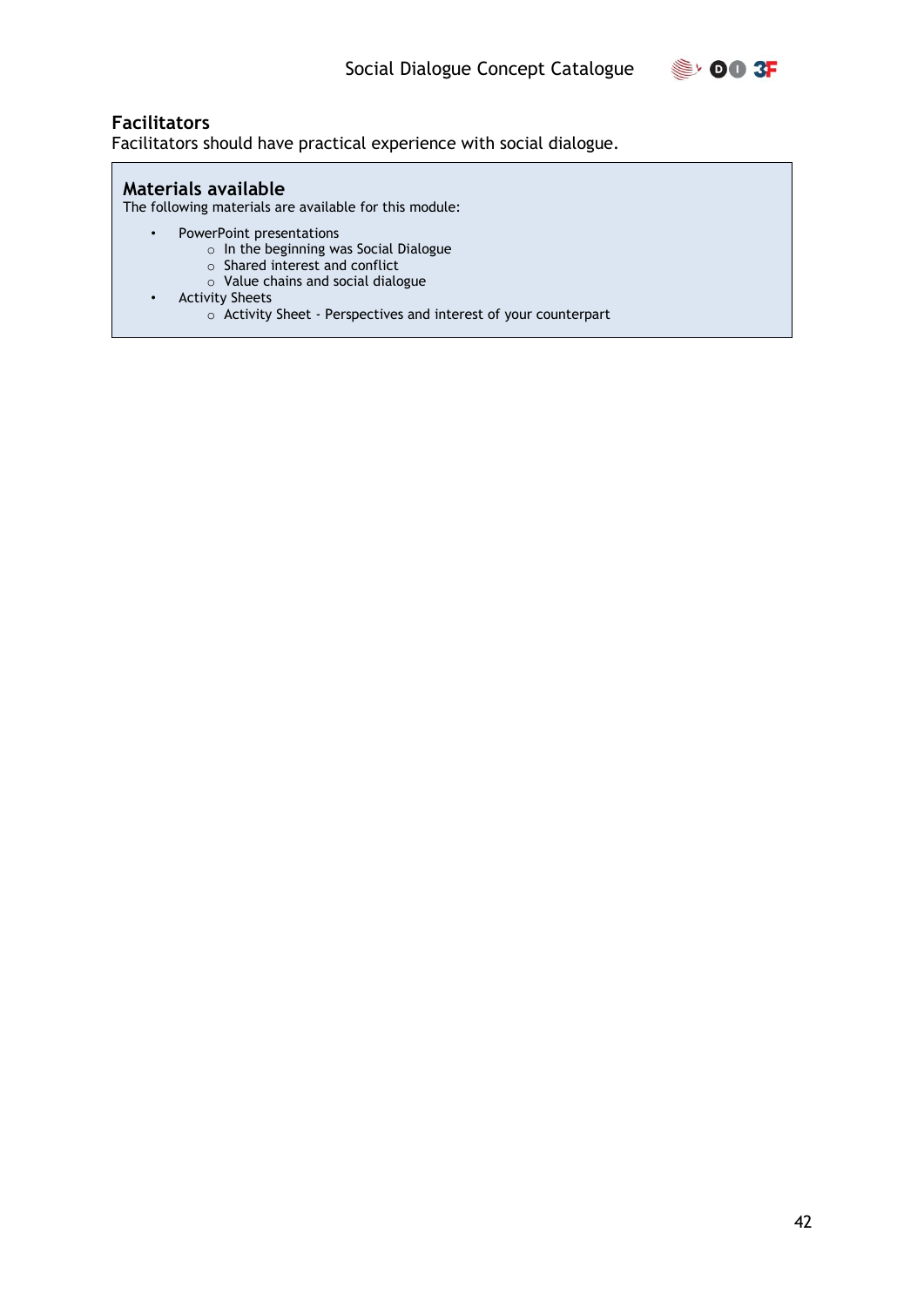

#### <span id="page-42-0"></span>**Introduction B: Arguments for social dialogue**

#### **Basis**

As part of capacity building and in connection with training in a number of different issues, there is opportunity to introduce social dialogue and underline the importance of what dialogue can deliver for both employers and employees. These modules are designed to either be integrated into another training process or be used as a separate session. Their purpose is to clarify the potential of social dialogue for both employers and employees. They will pursue both the trade union argument and demonstrate the business case for social dialogue. Key elements will be conflict resolution, advocacy, and the positive effect of social dialogue on both employment conditions and productivity.

The modules are developed on the basis of project activities in the Philippines, Myanmar, Uganda and Zanzibar.

#### **Maturity of social dialogue in partner country and preconditions**

These modules are directed at countries with a nascent, unstructured or structured dialogue. They build on an established dialogue between the national social partners, and presuppose that social dialogue is established or under establishment between national or enterprise level social partners.

#### **Objectives**

The objective for these modules is to establish an understanding of how social dialogue works for both social partners.

#### **Examples of outputs and outcomes**

- Understanding of social dialogue as an important tool for better, decent jobs
- Increased skill conducting a constructive social dialogue

#### **Structure**

The modules can be used by any combination of consortium members in cooperation with bipartite or individual partners. The modules would fit well into a capacity building process. The target group is union officers at national and regional level, employers and employers representatives at national and regional level and social partners at enterprise level.

#### **Elements**



The three modules can be used together as an extended training and awareness session. They can also be used individually according to the concrete need. It is intended that each of the modules is accompanied with some sort of presentation. The PowerPoint presentations in the materials can be used, but they may also serve as inspiration for a range of other types of presentations or teaching situations.

*Module one* deals with the perspectives and interests of your opponent. It underlines the necessity to approach social dialogue not only with an own interests in mind, but to also have an eye on the opponent's interests. It is intended to be conducted as a group discussion and presentation.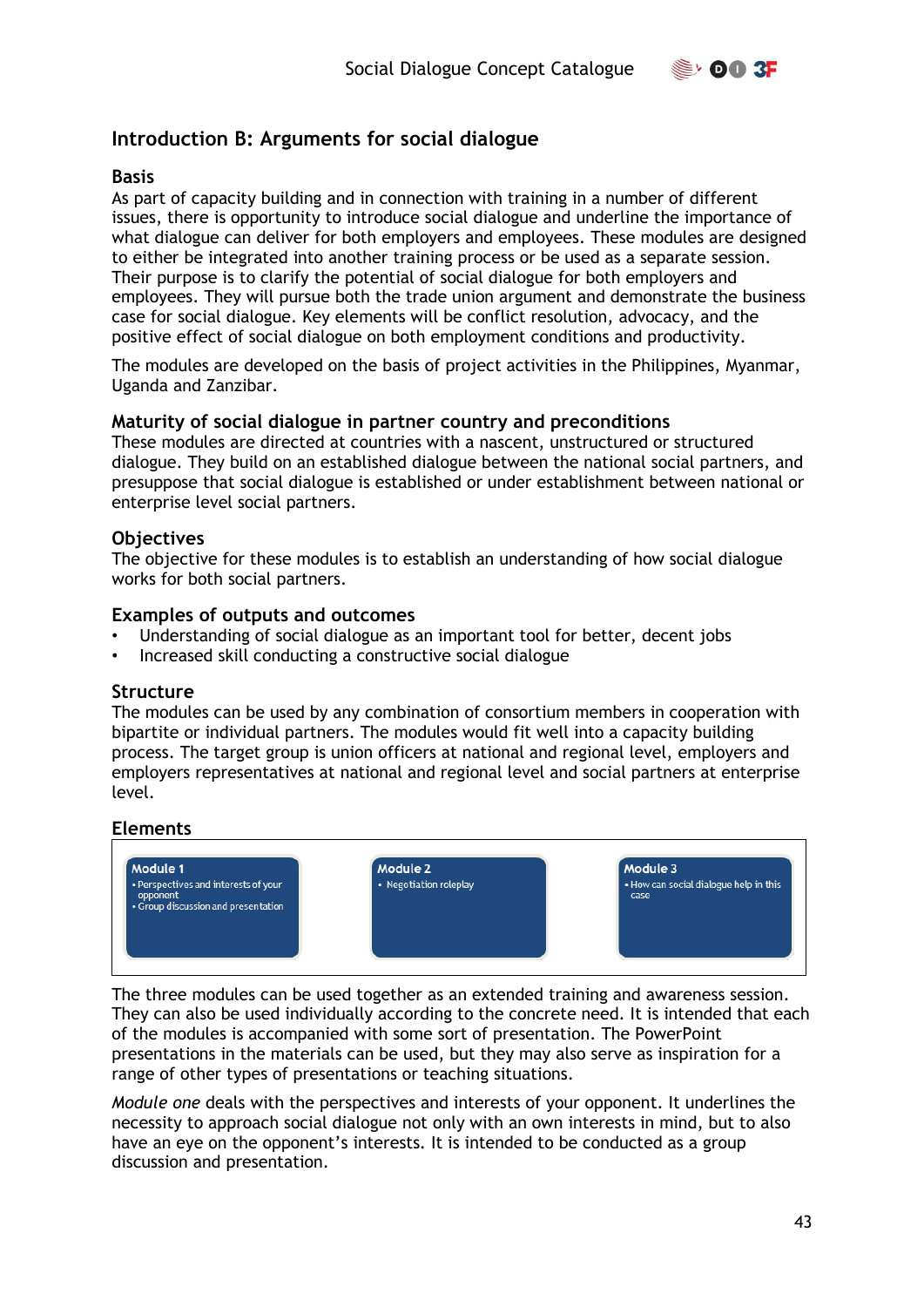

*Module two* is a roleplay on negotiation. On the basis of a simple set of problems, it sets up a process where the participants can experience a negotiation situation. Focus of the activity is to develop the understanding that the social partners share an interest in establishing a good workplace.

*Module three* is intended to be used for a discussion of a concrete problem. It is designed to be an open discussion on how social dialogue can help solve the issues under discussion. The module can be integrated in a specific discussion on issues like OHS in the workplace, Productivity, Employee training, or other issues. This is very much a tool to illustrate the usefulness of social dialogue, and the focus is to develop the understanding that social dialogue can deliver sustainable solutions in the enterprise.

All three modules have been designed for 15-20 participants, but this number is flexible.

#### **Facilitators**

Facilitators should have practical experience with social dialogue.

#### **Materials available**

The following materials are available for this module:

- PowerPoint presentations
	- o In the beginning was Social Dialogue
	- o Shared interest and conflict
	- o Social dialogue-business case
	- o Value chains and social dialogue
	- o Social Dialogue and a sustainable society
	- Activity Sheets
		- o Activity Sheet 1 Perspectives and interest of your counterpart
		- o Activity Sheet 2 Negotiation roleplay An extra allocation
		- o Activity Sheet 3 How can social dialogue help in this case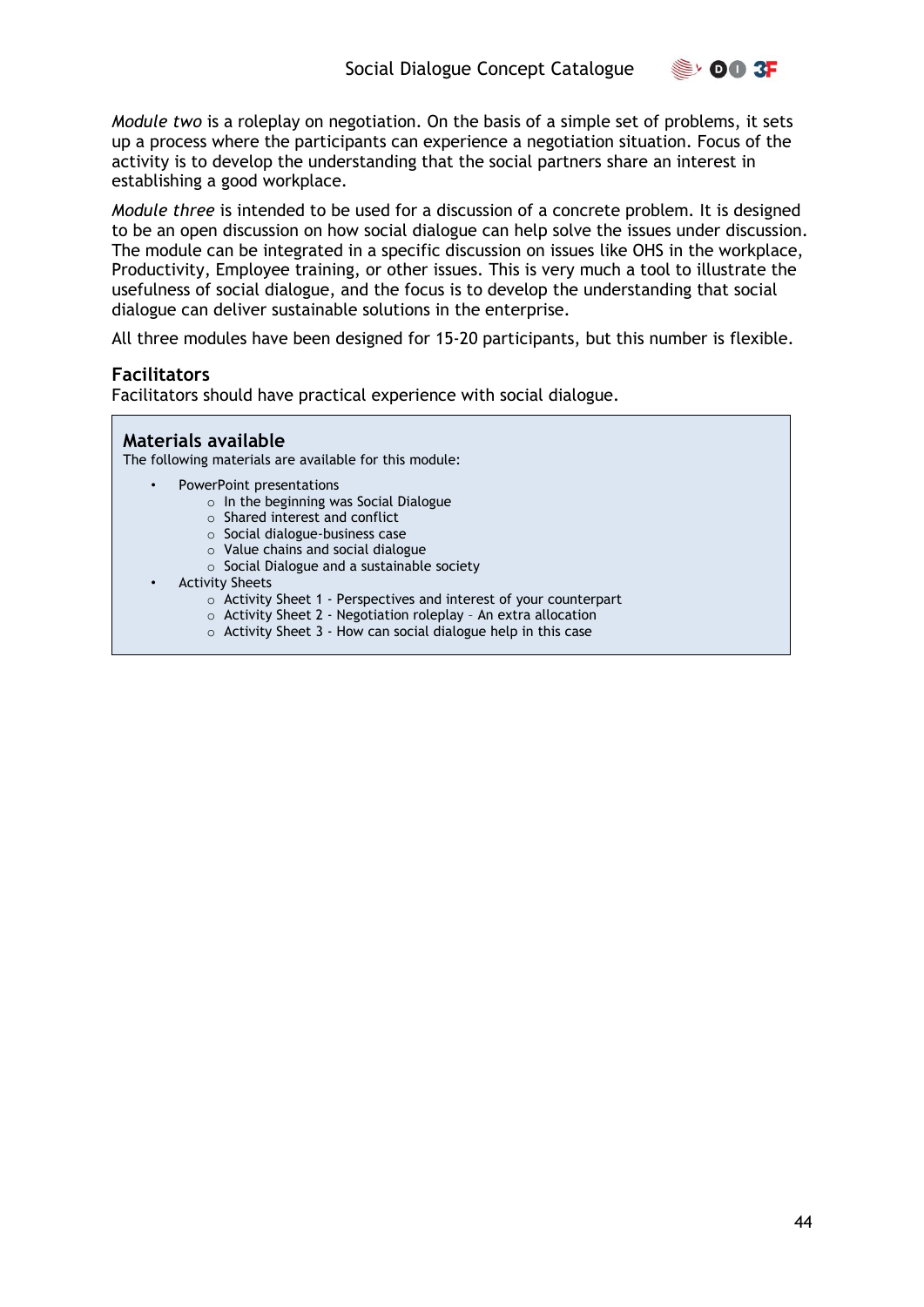

#### <span id="page-44-0"></span>**Introduction C: Social dialogue skills**

#### **Basis**

The development of social dialogue skills is the core of a number of other elements in consortium projects. The understanding of what is needed to execute a successful social dialogue process is vital to the development of sustainable dialogue at all levels. These modules are a key part of capacity and social dialogue training. They go deeper into what makes social dialogue work, how to prepare for social dialogue, and how to conduct the actual dialogue, preparation of facts, ensuring mandates, understanding of your opponents' position, written documentation of process, and follow-up to the dialogue.

These modules are designed to either be integrated into another training process or be combined as a separate session. The modules are developed on the basis of project activities in the Philippines, Myanmar, Uganda and Zanzibar.

#### **Maturity of Social Dialogue in partner country and preconditions**

These modules are directed at countries with a nascent, unstructured or structured dialogue. They presuppose that social dialogue is established or under establishment between national or enterprise level social partners

#### **Objectives**

The main objective is to establish an understanding of how social dialogue works to solve problems in the workplace. The elements will provide training in how to prepare for social dialogue and how to conduct the actual dialogue, including preparation of facts, ensuring mandates, understanding of your opponent's position, written documentation of process, and follow-up to the dialogue.

#### **Examples of outputs and outcomes**

- Understanding of social dialogue as an important tool for better, decent jobs
- Increased skill conducting a constructive social dialogue

#### **Structure**

The modules can be used by any combination of consortium members in cooperation with bipartite or individual partners. The modules would fit well into a capacity building process. The target group is union officers at national and regional level, employers and employers' representatives at national and regional level, and social partners at enterprise level.

#### **Elements**



The three modules can be used together as an extended social dialogue skills training, but they can also be used individually according to the concrete need. It is intended that each of the modules is accompanied with some sort of presentation. The PowerPoint presentations in the materials can be used, but they may also serve as inspiration for a range of other types of presentations or teaching situations.

*Module one* deals with the perspectives and interest of your opponent.

*Module two* is a roleplay on negotiation. On the basis of a simple set of problems it sets up a process where the participants can experience a negotiation situation. Focus of the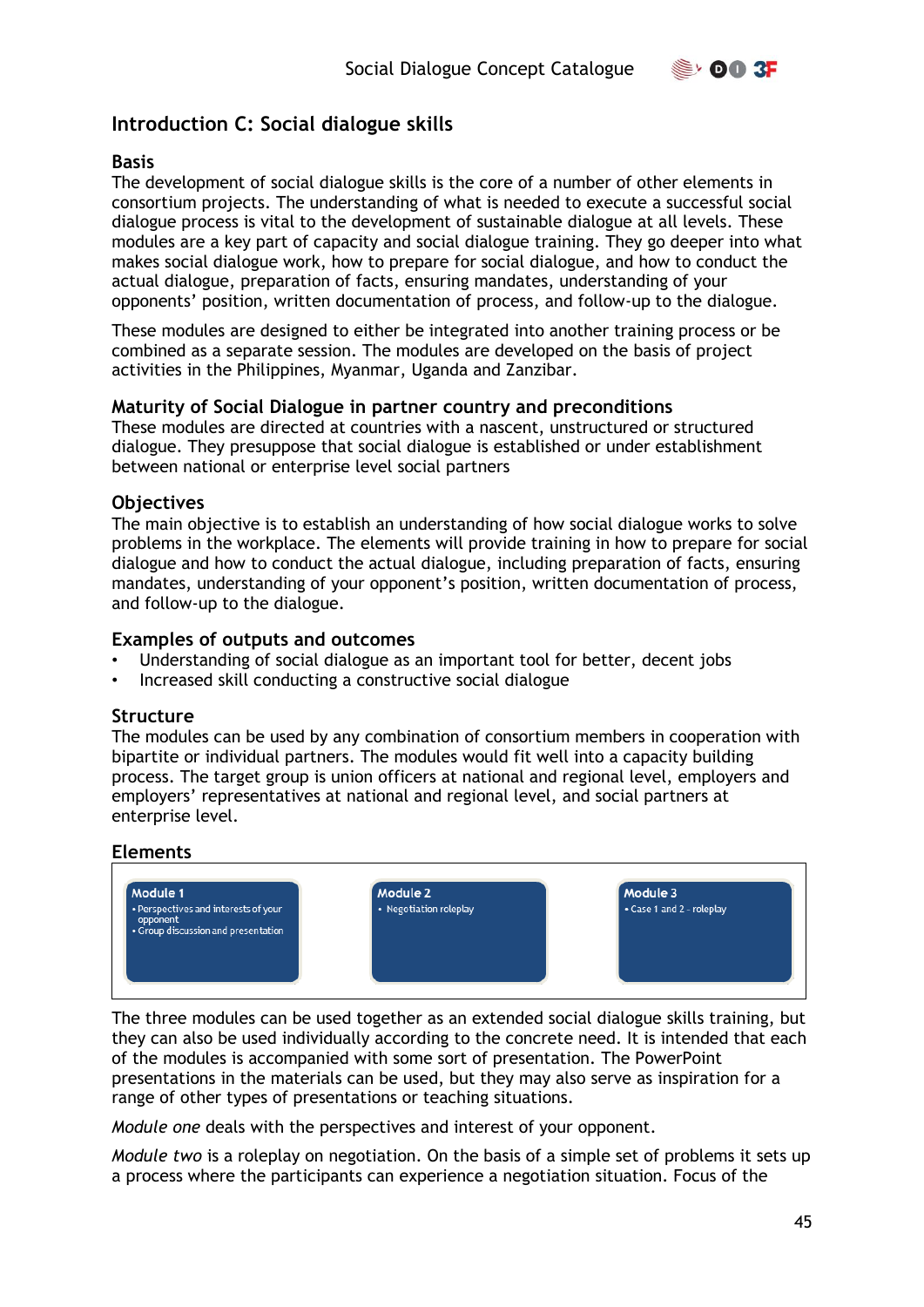

activity is to develop the understanding that there is a large common interest in a good workplace between the social partners.

*Module three* is also roleplay based. The focus is to develop the understanding that social dialogue requires preparation and an openness to look at solutions which were not your first priority.

All three modules have been designed for 15-20 participants, but this number is flexible.

#### **Facilitators**

Facilitators should have practical experience with social dialogue.